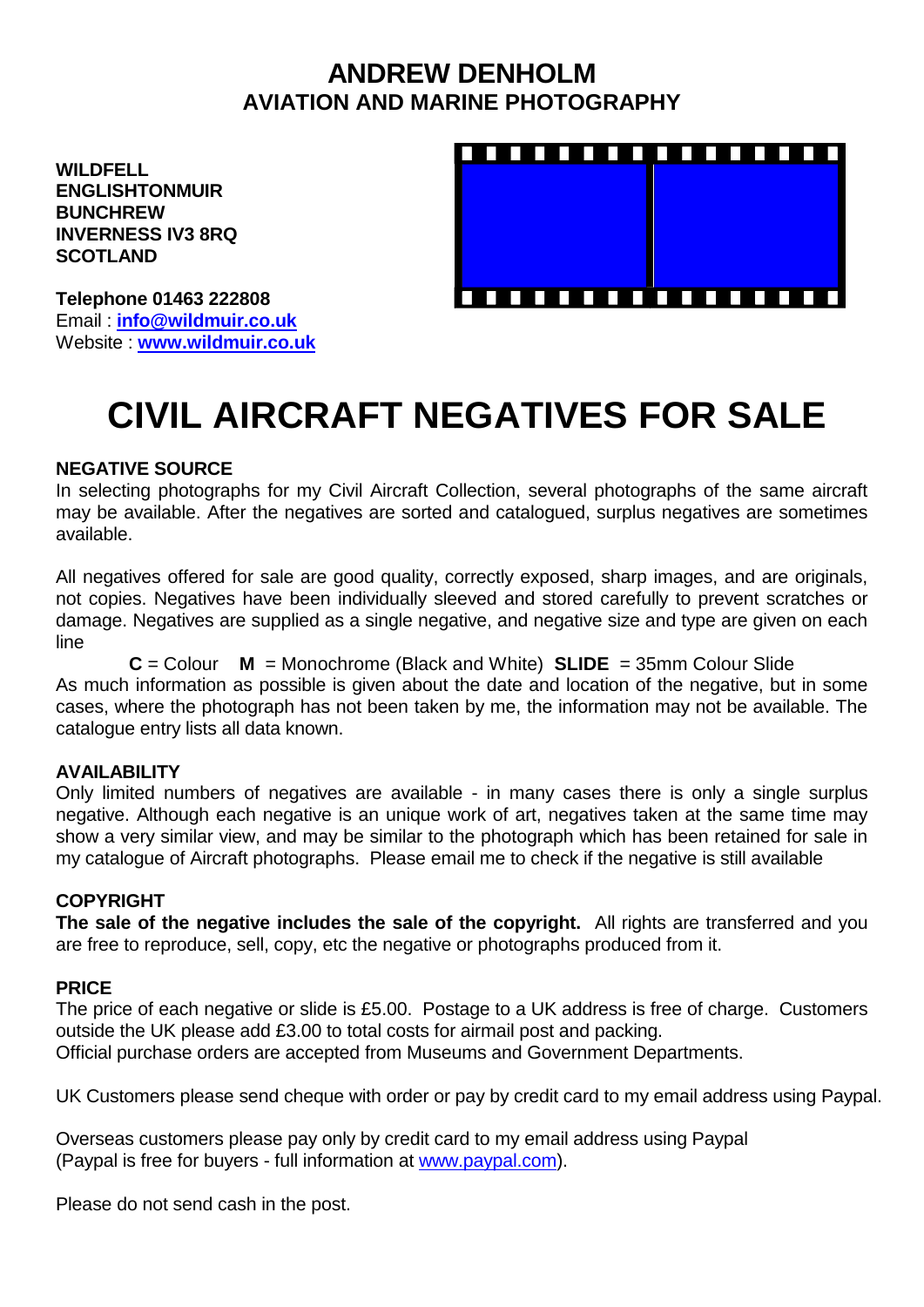All items in this list are photo NEGATIVES, but for clarity samples are shown here as a positive image. All negatives are good quality – any fringing showing in sky or background on sample images is due to low resolution scanning and conversion to PDF and does not appear on the negative

| $>$ 13A $\blacksquare$<br>$14$ $\frac{1}{10}$ $\left  \frac{1}{1} \right $             | <b>ILFORD</b>                                                                  | FORD<br>FP4<br>35<br>35A                                                        | <b>ILFORD</b>                                                                       |
|----------------------------------------------------------------------------------------|--------------------------------------------------------------------------------|---------------------------------------------------------------------------------|-------------------------------------------------------------------------------------|
| CCCP 85545 Tu 154 of<br><b>Aeroflot at Edinburgh</b><br>24-09-1988                     | CCCP 85279 Tu 154 of<br><b>Aeroflot at Prestwick</b><br>11-08-1979             | D-ABHB Boeing 737 of<br>Lufthansa at Ibeza<br>29-04-1984                        | <b>CS-TBN Boeing 727 of</b><br><b>TAP at Funchal</b><br>17-03-1982                  |
| $100/21$ °<br><b>MUULLE</b> - 29A MUULLE                                               | <b>KODAK</b>                                                                   | FPA<br>35                                                                       | <b>ILFORD</b><br>FPA                                                                |
| EI-CFD SAAB 340<br><b>Aer Lingus Commuter</b><br><b>Edinburgh Airport</b><br>30-5-1994 | N 31 EK DC8-63CF<br>Kalitta<br><b>Prestwick</b><br>05-10-1984                  | <b>C-FTNH Tristar of Air</b><br><b>Canada at Prestwick</b><br>30-06-1984        | <b>C-GWPY Viscount of</b><br><b>North Cariboo at</b><br><b>Prestwick 16-07-1983</b> |
| <b>SAFETY FILM</b>                                                                     |                                                                                |                                                                                 |                                                                                     |
| C-FCPO DC8 of<br><b>Worldways Canada at</b>                                            | <b>C-FUOT Turbo Mallard</b><br>at Glasgow                                      | <b>C-FTIO DC8 of Air</b><br><b>Canada at Prestwick</b>                          | <b>G-AMPO DC-3 ex Air</b><br>Atlantique derelict at                                 |
| <b>Prestwick 16-07-1983</b>                                                            | 08-07-1985                                                                     | 16-08-1980                                                                      | <b>Coventry 29-09-1989</b>                                                          |
| <b>The End End End End of</b>                                                          |                                                                                | 6 同业 11月<br><b>THRUSHINE</b>                                                    |                                                                                     |
| G-ATZD Boeing 707 of<br><b>British at Prestwick</b><br>09-05-1981                      | G-AXJM BAC 1-11 of<br><b>British Airways at</b><br><b>Edinburgh 20-06-1992</b> | <b>G-BBAE Tristar of</b><br><b>Caledonian at</b><br><b>Edinburgh 24-10-1992</b> | <b>G-BMML Tomahawk</b><br>at Cumbernauld<br>29-03-1991                              |
|                                                                                        | ₩ 1 0 0 27A ₩ 1 0 1 28                                                         | 12<br><b>AGFA XRG 200-N</b><br>12 MWVVVIII - 12A MWVVI                          | $3$ FRW 4 $\mathbb{R}$ $\approx$ 3A FRW 4 $\mathbb{R}$                              |
| HB-IIA Boeing 737 of<br>TEA at Edinburgh 29-05-                                        | <b>I-BLUI Jetstream at</b><br><b>Prestwick</b>                                 | N 800W Cessna Citation<br>X at Luton                                            | PH-AGD Airbus A310 of<br><b>KLM at Schipol</b>                                      |
| 1989                                                                                   | 30-11-1990                                                                     | 12-07-2003                                                                      | 26-03-1994                                                                          |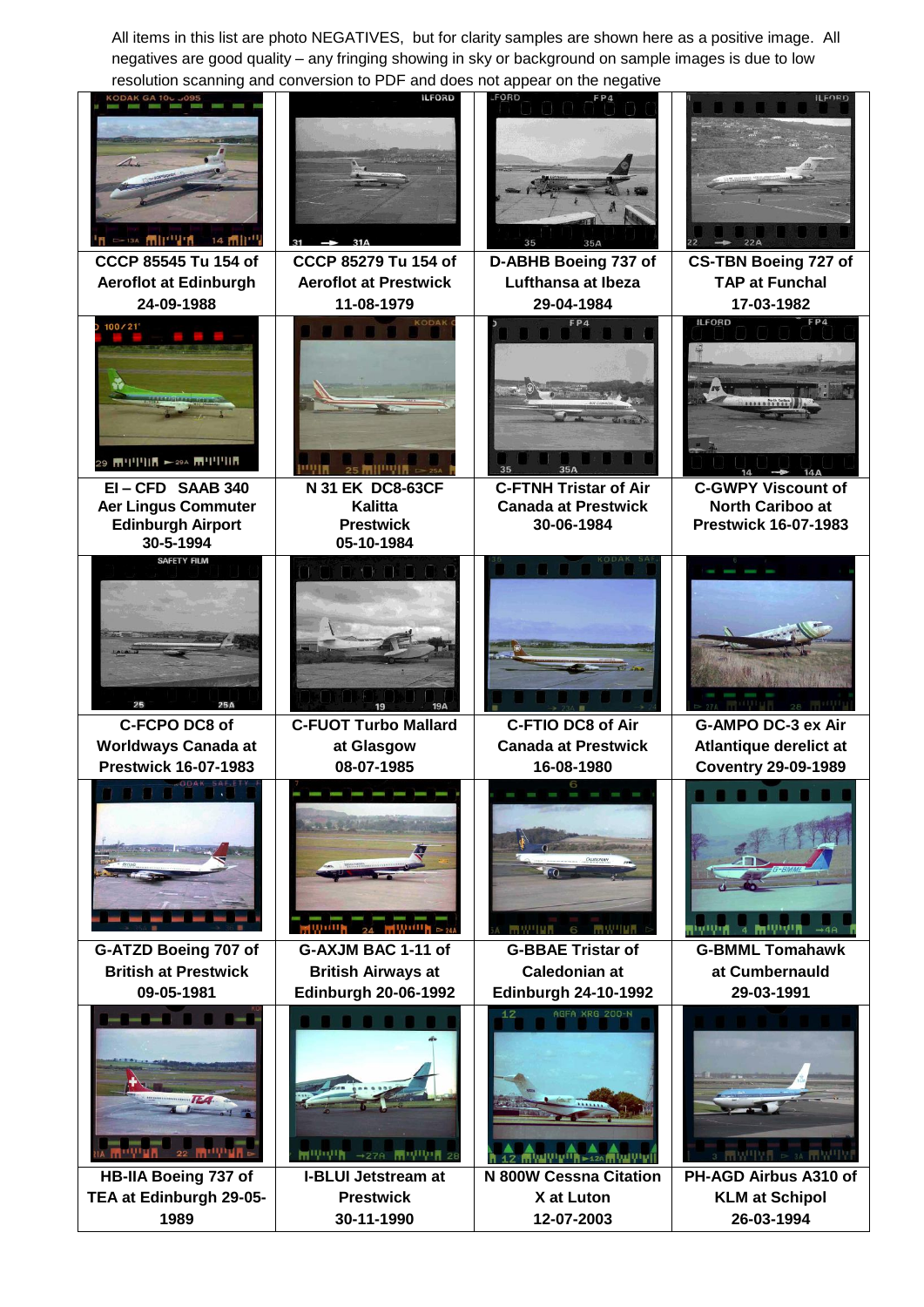|             | <b>Negative</b> | Aircraft         | <b>AIRCRAFT</b>                  |                  |               |                              |                      | Location                      | <b>DATE</b>              |
|-------------|-----------------|------------------|----------------------------------|------------------|---------------|------------------------------|----------------------|-------------------------------|--------------------------|
| <b>Type</b> |                 | Reg. Number      | <b>MAKE</b>                      | <b>MODEL</b>     | <b>SERIES</b> | <b>LETTERING ON AIRCRAFT</b> | <b>REMARKS</b>       | of Photograph                 | PHOTO                    |
|             |                 |                  |                                  |                  |               |                              |                      |                               |                          |
| C           | 35mm            | 4R-ULA           | LOCKHEED                         | TRISTAR          | 500           | <b>AIR LANKA</b>             |                      | PARIS CDG                     | 08/06/1990               |
| M           | 35mm            | 4R-ULA           | LOCKHEED                         | TRISTAR          | 500           | AIR LANKA                    |                      | PARIS CDG                     | 08/06/1990               |
| M           | 35mm            | 5B-DAR           | <b>AIRBUS</b>                    | A310             | 203           | <b>CYPRUS AIRWAYS</b>        |                      | EDINBURGH                     | 29/05/1989               |
| M           | 35mm            | 5B-DBB           | <b>AIRBUS</b>                    | A320             |               | <b>EUROCYPRIA</b>            |                      | EDINBURGH                     | 16/04/1994               |
| M           | 35mm            | 5B-DBD           | <b>AIRBUS</b>                    | A320             | 231           | EUROCYPRIA                   |                      | <b>EDINBURGH</b>              | 26/05/1993               |
| M           | 35mm            | 5N-ANO           | <b>BOEING</b>                    | 707              | 3F9C          | NIGERIA AIRWAYS              |                      | <b>HEATHROW</b>               | 11/04/1981               |
| M           | 35mm            | 9H-ABA           | <b>BOEING</b>                    | 737              | <b>2Y5</b>    | AIR MALTA                    |                      | <b>EDINBURGH</b>              | 27/05/1994               |
| C           | 35mm            | 9H-ABA           | <b>BOEING</b>                    | 737              | <b>2Y5</b>    | AIR MALTA                    |                      | <b>EDINBURGH</b>              | 27/05/1994               |
| C           | 35mm            | 9H-ABE           | <b>BOEING</b>                    | 737              | <b>2Y5</b>    | <b>AIR MALTA</b>             |                      | <b>EDINBURGH</b>              | 26/05/1995               |
| M           | 35mm            | 9H-ABE           | <b>BOEING</b>                    | 737              | <b>2Y5</b>    | AIR MALTA                    |                      | EDINBURGH                     | 26/05/1995               |
| M           | 35mm            | 9J-AEL           | <b>BOEING</b>                    | 707              | 338C          | ZAMBIA AIRWAYS               |                      | PRESTWICK                     | 31/01/1981               |
|             | 35mm            | 9K-AJF           | <b>GRUMMAN</b>                   | GULFSTREAM       | $\vee$        | State of Kuwait              |                      | LUTON                         | 09/06/2001               |
| C           | 35mm            | A6-EKU           | <b>AIRBUS</b>                    | A330             | 243           |                              | <b>EMIRATES Shop</b> | <b>BIRMINGHAM</b>             | 24/03/2002               |
|             | 35mm            | A6-HEM           | DASSAULT                         | <b>FALCON</b>    | 20            |                              |                      | EDINBURGH                     | 15/09/1984               |
| M           | 35mm            | A6-HEM           | DASSAULT                         | FALCON           | 20            |                              |                      | EDINBURGH                     | 15/09/1984               |
| M           | 35mm            | A7-AAB           | <b>BOEING</b>                    | 727              | 2P1           | STATE OF QUATAR              |                      | PRESTWICK                     | 23/02/1980               |
| M           | 35mm            | C-FCPO           | <b>DOUGLAS</b>                   | DC8              | 63            | WORLDWAYS CANADA             |                      | <b>PRESTWICK</b>              | 16/07/1983               |
| M           | 35mm            | C-FCPQ           | <b>DOUGLAS</b>                   | DC8              | 63            | WORLDWAYS CANADA             |                      | PRESTWICK                     | 30/06/1984               |
| C           | 35mm            | C-FCPQ           | <b>DOUGLAS</b>                   | DC8              | 63            | WORLDWAYS CANADA             |                      | PRESTWICK                     | 30/06/1984               |
| M           | 35mm            | C-FCPS           | <b>DOUGLAS</b>                   | DC8              | 63            | WORLDWAYS CANADA             |                      | PRESTWICK                     | 23/07/1983               |
| M           | 35mm            | C-FCRD           | <b>BOEING</b>                    | 747              | 217B          | CP AIR                       |                      | PRESTWICK                     | 09/05/1981               |
| M           | 35mm            | C-FDJC           | <b>BOEING</b>                    | 747              | 1D1           | WARDAIR CANADA               |                      | PRESTWICK                     | 26/05/1980               |
| M           | 35mm            | C-FDJC           | <b>BOEING</b>                    | 747              | 1D1           | WARDAIR CANADA               |                      | PRESTWICK                     | 16/05/1986               |
|             | 35mm            | C-FFUN           | <b>BOEING</b>                    | 747              | 1D1           | WARDAIR CANADA               |                      | PRESTWICK                     | 30/06/1984               |
| M           | 35mm            | C-FTIL           | <b>DOUGLAS</b>                   | DC8              | 63            | AIR CANADA                   |                      | PRESTWICK                     | 05/08/1982               |
| M           | 35mm            | C-FTIL           | <b>DOUGLAS</b>                   | DC8              | 63            | AIR CANADA                   |                      | PRESTWICK                     | 24/01/1981               |
| M           | 35mm            | C-FTIL           | <b>DOUGLAS</b>                   | DC8              | 63            | AIR CANADA                   |                      |                               |                          |
|             |                 |                  |                                  | DC8              | 63            |                              |                      | PRESTWICK<br><b>PRESTWICK</b> | 23/02/1980               |
| M           | 35mm            | C-FTIL           | <b>DOUGLAS</b>                   |                  |               | AIR CANADA                   |                      |                               | 10/01/1981               |
| C<br>M      | 35mm<br>35mm    | C-FTIO<br>C-FTIO | <b>DOUGLAS</b><br><b>DOUGLAS</b> | DC8<br>DC8       | 63<br>63      | AIR CANADA<br>AIR CANADA     |                      | PRESTWICK<br>PRESTWICK        | 16/08/1980<br>07/06/1980 |
|             |                 |                  |                                  |                  |               |                              |                      |                               |                          |
| M           | 35mm            | C-FTIS           | <b>DOUGLAS</b>                   | DC8              | 63            | AIR CANADA                   |                      | PRESTWICK                     | 24/05/1980               |
| M           | 35mm            | C-FTIX           | <b>DOUGLAS</b>                   | DC8              | 63            | AIR CANADA                   |                      | PRESTWICK                     | 01/04/1983               |
| C           | <b>SLIDE</b>    | C-FTJS           | <b>DOUGLAS</b>                   | DC8              | 54F           | AIR CANADA CARGO             |                      | PRESTWICK                     | 24/06/1979               |
| M           | 35mm            | C-FTJZ           | <b>DOUGLAS</b>                   | DC8              | 61            | AIR CANADA                   |                      | PRESTWICK                     | 14/03/1981               |
| M           | 35mm            | C-FTND           | LOCKHEED                         | TRISTAR          | $\mathbf{1}$  | AIR CANADA                   |                      | PRESTWICK                     | 06/08/1983               |
| C           | 35mm            | C-FTNH           | LOCKHEED                         | TRISTAR          | $\mathbf{1}$  | AIR CANADA                   |                      | PRESTWICK                     | 30/06/1984               |
| M           | 35mm            | C-FTNH           | LOCKHEED                         | TRISTAR          | $\mathbf{1}$  | AIR CANADA                   |                      | PRESTWICK                     | 30/06/1984               |
| C           | 35mm            | C-FTNJ           | LOCKHEED                         | TRISTAR          | 100           | AIR CANADA                   |                      | PRESTWICK                     | 10/05/1980               |
| M           | 35mm            | C-FTNJ           | LOCKHEED                         | <b>TRISTAR</b>   | 100           | AIR CANADA                   |                      | PRESTWICK                     | 10/05/1980               |
| M           | 35mm            | C-FTOD           | <b>BOEING</b>                    | 747              | 133           | AIR CANADA                   |                      | PRESTWICK                     | 27/06/1980               |
| M           | 35mm            | C-FUOT           | <b>GRUMMAN</b>                   | MALLARD          | <b>TURBO</b>  |                              |                      | PRESTWICK                     | 01/08/1987               |
| M           | 35mm            | C-FUOT           | <b>GRUMMAN</b>                   | MALLARD          | <b>TURBO</b>  |                              |                      | GLASGOW                       | 08/07/1985               |
| M           | 35mm            | C-GAGB           | <b>BOEING</b>                    | 747              | 233B          | AIR CANADA                   |                      | PARIS CDG                     | 08/06/1990               |
| C           | 35mm            | C-GAVA           | <b>BOEING</b>                    | 767              | 233           | <b>AIR CANADA</b>            |                      | <b>PRESTWICK</b>              | 16/05/1986               |
| M           | 35mm            | C-GCPG           | <b>DOUGLAS</b>                   | DC10             | 30            | CP AIR                       |                      | PRESTWICK                     | 24/05/1982               |
| M           | 35mm            | C-GCPI           | <b>DOUGLAS</b>                   | <b>DC10</b>      | 30            | CP AIR                       |                      | PRESTWICK                     | 02/10/1982               |
| M           | 35mm            | C-GCPI           | <b>DOUGLAS</b>                   | <b>DC10</b>      | 30            | CP AIR                       |                      | PRESTWICK                     | 10/07/1982               |
| M           | 35mm            | C-GFLG           | <b>BOEING</b>                    | 707              | 365C          | WORLDWAYS CANADA             |                      | PRESTWICK                     | 29/05/1982               |
| M           | 35mm            | C-GFLG           | <b>BOEING</b>                    | 707              | 365C          | WORLDWAYS CANADA             |                      | PRESTWICK                     | 09/10/1982               |
| M           | 35mm            | C-GGAB           | <b>BOEING</b>                    | 707              | 338C          | WORLDWAYS CANADA             |                      | PRESTWICK                     | 21/08/1982               |
| M           | 35mm            | C-GGAB           | <b>BOEING</b>                    | 707              | 338C          | WORLDWAYS CANADA             |                      | PRESTWICK                     | 28/08/1982               |
| M           | 35mm            | C-GQBA           | <b>DOUGLAS</b>                   | DC8              | 63            | QUEBECAIR                    |                      | PRESTWICK                     | 21/06/1986               |
| C           | 35mm            | C-GQBF           | <b>DOUGLAS</b>                   | DC8              | 63            | QUEBECAIR                    |                      | PRESTWICK                     | 16/05/1986               |
| M           | 35mm            | C-GRYN           | <b>BOEING</b>                    | 707              | 338C          | WORLDWAYS CANADA             |                      | <b>PRESTWICK</b>              | 10/07/1982               |
| M           | 35mm            | C-GRYN           | <b>BOEING</b>                    | 707              | 338C          | <b>WORLDWAYS CANADA</b>      |                      | PRESTWICK                     | 07/08/1982               |
| M           | 35mm            | C-GRYO           | <b>BOEING</b>                    | 707              | 351C          | <b>ONTARIO WORLDAIR</b>      |                      | <b>PRESTWICK</b>              | 25/06/1980               |
| M           | 35mm            | C-GWPY           | <b>VICKERS</b>                   | <b>VISCOUNT</b>  | 806           | <b>NORTH CARIBOO</b>         |                      | PRESTWICK                     | 16/07/1983               |
| M           | 35mm            | C-GXRB           | <b>DOUGLAS</b>                   | DC10             | 30            | WARDAIR                      |                      | PRESTWICK                     | 03/05/1980               |
|             | 35mm            | C-GXRB           | <b>DOUGLAS</b>                   | <b>DC10</b>      | 30            | WARDAIR                      |                      | <b>PRESTWICK</b>              | 03/05/1980               |
| M           | 35mm            | C-GXRC           | <b>DOUGLAS</b>                   | DC10             | 30            | WARDAIR                      |                      | PRESTWICK                     | 11/04/1982               |
| M           | 35mm            | C-GXRD           | <b>BOEING</b>                    | 747              | 211B          | WARDAIR                      |                      | NEWCASTLE                     | 07/09/1982               |
| M           | 35mm            | c/n 002          | BAe                              | JETSTREAM        | 41            |                              | <b>FACTORY</b>       | PRESTWICK                     | 15/06/1991               |
| M           | 35mm            | c/n 715          | BAe                              | JETSTREAM        | 31            |                              | <b>FACTORY</b>       | PRESTWICK                     | 21/06/1986               |
| M           | 35mm            | $c/n$ 716        | BAe                              | <b>JETSTREAM</b> | 31            |                              | <b>FACTORY</b>       | <b>PRESTWICK</b>              | 21/06/1986               |
|             | 35mm            | c/n 716          | BAe                              | JETSTREAM        | 31            |                              | <b>FACTORY</b>       | PRESTWICK                     | 21/06/1986               |
| M           | 35mm            | c/n 725          | BAe                              | JETSTREAM        | 31            |                              | <b>FACTORY</b>       | <b>PRESTWICK</b>              | 11/10/1986               |
| M           | 35mm            | c/n 756          | BAe                              | JETSTREAM        | 31            |                              | <b>FACTORY</b>       | PRESTWICK                     | 09/05/1987               |
| M           | 35mm            | c/n 758          | BAe                              | JETSTREAM        | 31            |                              | <b>FACTORY</b>       | PRESTWICK                     | 09/05/1987               |
| M           | 35mm            | c/n 760          | BAe                              | JETSTREAM        | 31            |                              | <b>FACTORY</b>       | <b>PRESTWICK</b>              | 09/05/1987               |
|             | 35mm            | c/n 760          | BAe                              | JETSTREAM        | 31            |                              | <b>FACTORY</b>       | PRESTWICK                     | 09/05/1987               |
| M           | 35mm            | c/n 770          | BAe                              | JETSTREAM        | 31            |                              | <b>FACTORY</b>       | <b>PRESTWICK</b>              | 15/08/1987               |
| M           | 35mm            | c/n 790          | BAe                              | JETSTREAM        | 32            |                              | <b>FACTORY</b>       | PRESTWICK                     | 27/02/1988               |
| M           | 35mm            | c/n 807          | BAe                              | JETSTREAM        | 31            |                              | <b>FACTORY</b>       | <b>PRESTWICK</b>              | 27/02/1988               |
| M           | 35mm            | c/n 822          | BAe                              | <b>JETSTREAM</b> | 31            |                              | <b>FACTORY</b>       | <b>PRESTWICK</b>              | 11/06/1988               |
| M           | 35mm            | c/n 884          | BAe                              | JETSTREAM        | 32            |                              | <b>FACTORY</b>       | PRESTWICK                     | 24/02/1990               |
| M           | 35mm            | c/n 885          | BAe                              | JETSTREAM        | 32            |                              | <b>FACTORY</b>       | <b>PRESTWICK</b>              | 24/02/1990               |
| M           | 35mm            | c/n 907          | BAe                              | JETSTREAM        | 32            |                              | <b>FACTORY</b>       | PRESTWICK                     | 11/08/1990               |
| C           | 35mm            | c/n NONE         | HP                               | JETSTREAM        | $\mathbf{1}$  |                              | <b>TEST FUSELAGE</b> | PRESTWICK                     | 11/08/1990               |
| M           | 35mm            | CCCP85279        | Tu                               | 154              | <b>B1</b>     | <b>AEROFLOT</b>              |                      | <b>PRESTWICK</b>              | 11/08/1979               |
| M           | 35mm            | CCCP85545        | Tu                               | 154              | <b>B2</b>     | AEROFLOT                     |                      | <b>EDINBURGH</b>              | 24/09/1988               |
| C           | 35mm            | CCCP85545        | Tu                               | 154              | <b>B2</b>     | AEROFLOT                     |                      | <b>EDINBURGH</b>              | 24/09/1988               |
| M           | 35mm            | CCCP85591        | Tu                               | 154              | <b>B2</b>     | AEROFLOT                     |                      | <b>EDINBURGH</b>              | 23/09/1987               |
| M           | 35mm            | CCCP86514        | IL                               | 62               | M             | AEROFLOT                     |                      | PRESTWICK                     | 11/06/1983               |
| M           | 35mm            | CF-CPJ           | <b>DOUGLAS</b>                   | DC8              | 43            | CP AIR                       |                      | <b>PRESTWICK</b>              | 10/05/1980               |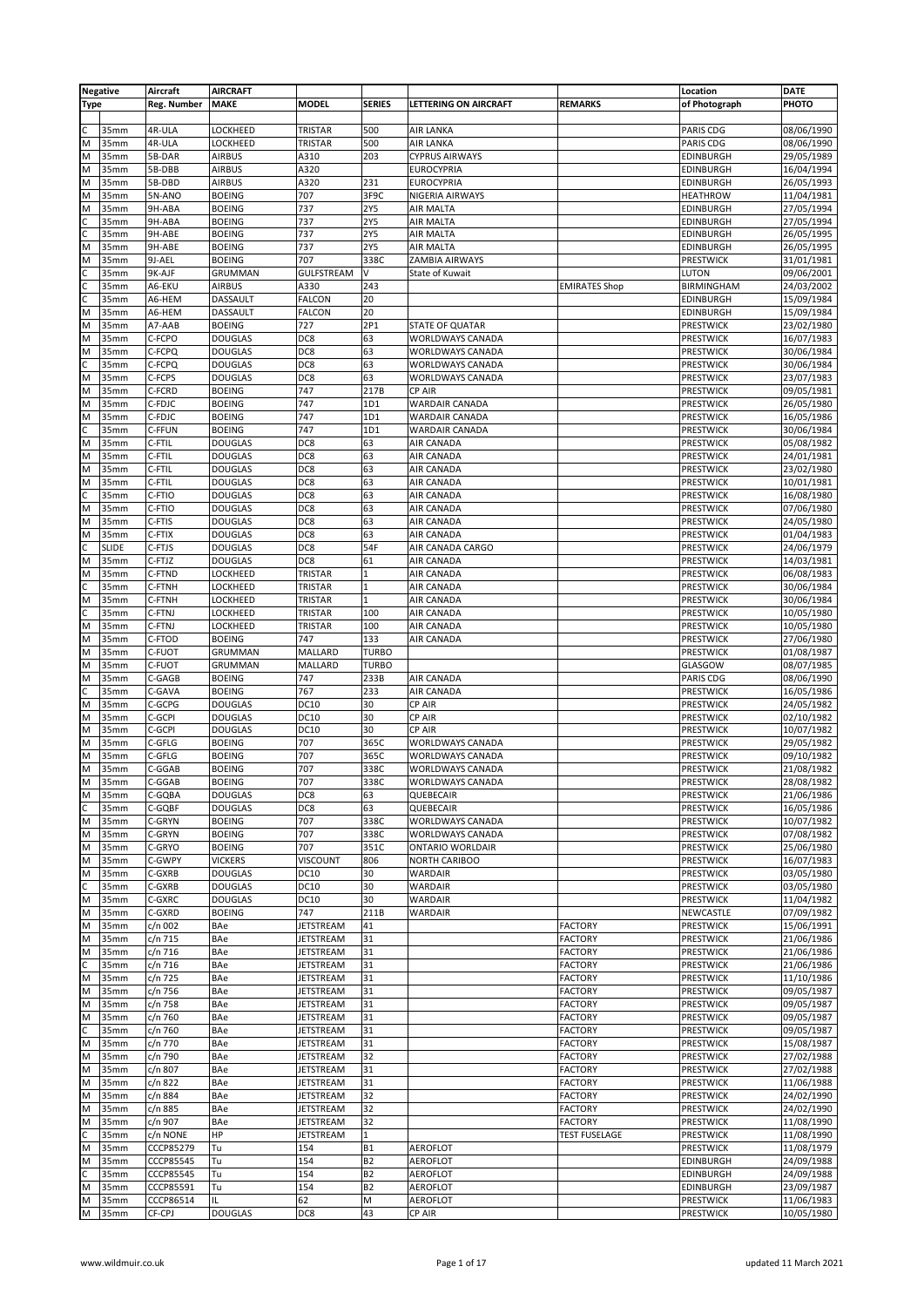|             | <b>Negative</b> | Aircraft         | <b>AIRCRAFT</b>                  |                                    |                |                                        |                | Location                                 | <b>DATE</b>              |
|-------------|-----------------|------------------|----------------------------------|------------------------------------|----------------|----------------------------------------|----------------|------------------------------------------|--------------------------|
| <b>Type</b> |                 | Reg. Number      | <b>MAKE</b>                      | <b>MODEL</b>                       | <b>SERIES</b>  | <b>LETTERING ON AIRCRAFT</b>           | <b>REMARKS</b> | of Photograph                            | PHOTO                    |
|             |                 |                  |                                  |                                    |                |                                        |                |                                          |                          |
| M           | 35mm            | CF-CPM           | <b>DOUGLAS</b>                   | DC8                                | 53             | CP AIR                                 |                | PRESTWICK                                | 21/08/1979               |
| M           | 35mm            | CF-TJW           | <b>DOUGLAS</b>                   | DC8                                | 61             | AIR CANADA                             |                | PRESTWICK                                | 04/04/1981               |
| M           | 35mm            | CS-TBA           | <b>BOEING</b>                    | 707                                | 382B           | AIR ATLANTIS                           |                | <b>EDINBURGH</b>                         | 23/06/1985               |
| M           | 35mm            | CS-TBC           | <b>BOEING</b>                    | 707                                | 382B           | TAP                                    |                | HEATHROW                                 | 11/04/1981               |
| M           | 35mm            | <b>CS-TBN</b>    | <b>BOEING</b>                    | 727                                | 82QC           | TAP                                    |                | <b>FUNCHAL</b>                           | 17/03/1982               |
| M           | 35mm            | CS-TFD           | DHC                              | <b>TWIN OTTER</b>                  | 300            | TAP AIR PORTUGAL                       |                | <b>FUNCHAL</b>                           | 17/03/1982               |
|             | <b>SLIDE</b>    | CS-TFD           | DHC                              | <b>TWIN OTTER</b>                  | 300            | TAP AIR PORTUGAL                       |                | <b>FUNCHAL</b>                           | 17/03/1982               |
| M           | 35mm            | CS-TLA(ex)       | LOCKHEED                         | CONSTELLATIO                       | 1049G          | <b>NO TITLES</b>                       | Bar/Restauran  | FARO                                     | 25/05/1983               |
|             | <b>SLIDE</b>    | CS-TLA(ex)       | LOCKHEED                         | CONSTELLATIO 1049G                 |                | <b>NO TITLES</b>                       | Bar/Restauran  | FARO                                     | 25/05/1983               |
| C           | 35mm            | D-ABAW           | AEROSPATIALE                     | CARAVELLE                          | <b>10R</b>     | SAT                                    |                | CORFU                                    | 26/07/1981               |
| M           | 35mm            | D-ABEK           | <b>BOEING</b>                    | 737                                | 130            | LUFTHANSA                              |                | <b>HEATHROW</b>                          | 11/04/1981               |
| M           | 35mm            | D-ABHB           | <b>BOEING</b>                    | 737                                | 230            | LUFTHANSA                              |                | <b>IBEZA</b>                             | 29/04/1984               |
| M           | 35mm            | D-ABIL           | <b>BOEING</b>                    | 727                                | 030            | CONDOR                                 |                | CORFU                                    | 01/08/1981               |
| M           | 35mm            | D-ABKP           | <b>BOEING</b>                    | 727                                | 230            | LUFTHANSA                              |                | PALMA                                    | 26/07/1985               |
| M           | 35mm            | D-ABKP           | <b>BOEING</b>                    | 727                                | 230            | LUFTHANSA                              |                | PARIS CDG                                | 08/06/1990               |
| M           | 35mm            | D-ABKT           | <b>BOEING</b>                    | 727                                | 230            | LUFTHANSA                              |                | <b>HEATHROW</b>                          | 11/04/1981               |
| M           | 35mm            | D-ABPI           | <b>BOEING</b>                    | 727                                | 230            | LUFTHANSA                              |                | CORFU                                    | 01/01/1981               |
| C           | 35mm            | D-ADBQ           | <b>BOEING</b>                    | 737                                |                | DEUTSCHE BA                            |                | <b>GATWICK</b>                           | 09/09/2001               |
| M           | 35mm            | D-AHLP           | <b>BOEING</b>                    | 727                                | 014            | <b>HAPAG LLOYD</b>                     |                | CORFU                                    | 26/07/1981               |
| M           | 35mm            | D-AIPM           | <b>AIRBUS</b>                    | A320                               | 211            | LUFTHANSA                              |                | PARIS CDG                                | 08/06/1990               |
|             | 35mm            | D-AIPM           | <b>AIRBUS</b>                    | A320                               | 211            | LUFTHANSA                              |                | PARIS CDG                                | 08/06/1990               |
| C           | 35mm            | D-ANTJ           | BAe                              | 146                                | 200QT          | TNT/NFD                                |                | PRESTWICK                                | 11/08/1990               |
| M           | 35mm            | D-ANTJ           | BAe                              | 146                                | 200QT          | TNT/NFD                                |                | PRESTWICK                                | 11/08/1990               |
| M           | 35mm            | D-EIHO           | PIPER                            | <b>TOMAHAWK</b>                    |                |                                        |                | <b>INNSBRUCK</b>                         | /08/1983                 |
| M           | 35mm            | D-IHCW           | SWEARINGEN                       | <b>METROLINER</b>                  | 226TC          | <b>RFG</b>                             |                | <b>EDINBURGH</b>                         | 11/08/1984               |
| M           | 35mm            | DDR-STF          | IL                               | 18                                 | D              | INTERFLUG                              |                | EDINBURGH                                | 06/07/1985               |
| M           | 35mm            | DDR-STO          | IL                               | 18                                 | D              | INTERFLUG                              |                | EDINBURGH                                | 06/07/1985               |
| C           | 35mm            | DDR-STO          | IL.                              | 18                                 | D              | INTERFLUG                              |                | <b>EDINBURGH</b>                         | 06/07/1985               |
| M           | 35mm            | EC-991           | <b>BOEING</b>                    | 737                                | 4Y0            | <b>FUTURA</b>                          |                | <b>EDINBURGH</b>                         | 30/05/1992               |
| c           | 35mm            | EC-991           | <b>BOEING</b>                    | 737                                | 4Y0            | <b>FUTURA</b>                          |                | <b>EDINBURGH</b>                         | 30/05/1992               |
| M           | 35mm            | EC-BDL(ex)       | <b>DOUGLAS</b>                   | DC7                                | C<br>C         | NO TITLES                              |                | <b>GRAN CANARY</b>                       | /09/1983                 |
| M           | 35mm            | EC-BDL(ex)       | <b>DOUGLAS</b>                   | DC7<br>PAWNEE                      | 235B           | <b>RON ARTEMI</b>                      |                | <b>GRAN CANARY</b>                       | /09/1983                 |
| M           | 35mm            | EC-BGT           | PIPER                            | DC <sub>9</sub>                    | 32             |                                        |                | <b>GRAN CANARY</b>                       | /09/1983                 |
| M           | 35mm            | EC-BIH<br>EC-BIO | <b>DOUGLAS</b>                   |                                    | 32             | AVIACO<br><b>IBERIA</b>                |                | PALMA                                    | 26/07/1985               |
| M           | 35mm<br>35mm    | EC-BYJ           | <b>DOUGLAS</b><br><b>DOUGLAS</b> | DC <sub>9</sub><br>DC <sub>9</sub> | 32             | <b>IBERIA</b>                          |                | <b>TENERIFE NORTH</b><br><b>HEATHROW</b> | /07/1986                 |
| M           | 35mm            | EC-BYJ           | <b>DOUGLAS</b>                   | DC9                                | 32             | <b>IBERIA</b>                          |                | <b>HEATHROW</b>                          | 11/04/1981<br>11/04/1981 |
| M           | 35mm            | EC-CAK           | <b>BOEING</b>                    | 727                                | 256            | <b>IBERIA</b>                          |                | <b>HEATHROW</b>                          | 11/04/1981               |
| M           | 35mm            | EC-CBG           | <b>BOEING</b>                    | 727                                |                | <b>IBERIA</b>                          |                | PALMA                                    | 13/06/1981               |
| C           | 35mm            | EC-CGP           | <b>DOUGLAS</b>                   | DC <sub>9</sub>                    | 32             | AVIACO                                 |                | <b>EDINBURGH</b>                         | 25/08/1984               |
| M           | 35mm            | EC-CGQ           | <b>DOUGLAS</b>                   | DC <sub>9</sub>                    | 32             | <b>AVIACO</b>                          |                | <b>EDINBURGH</b>                         | /1884                    |
| M           | 35mm            | EC-CID           | <b>BOEING</b>                    | 727                                | 256            | <b>IBERIA</b>                          |                | <b>EDINBURGH</b>                         | 14/06/1986               |
| C           | 35mm            | EC-CID           | <b>BOEING</b>                    | 727                                | 256            | <b>IBERIA</b>                          |                | <b>EDINBURGH</b>                         | 14/06/1986               |
| M           | 35mm            | EC-CIZ           | AEROSPATIALE                     | CARAVELLE                          | 10R            | <b>HISPANIA</b>                        |                | <b>EDINBURGH</b>                         | 19/10/1985               |
| M           | 35mm            | EC-CLE           | <b>DOUGLAS</b>                   | DC <sub>9</sub>                    | 32             | AVIACO                                 |                | <b>EDINBURGH</b>                         | 25/08/1984               |
| M           | 35mm            | EC-CTT           | <b>DOUGLAS</b>                   | DC <sub>9</sub>                    | 34CF           | <b>AVIACO</b>                          |                | <b>EDINBURGH</b>                         | 03/07/1984               |
| M           | 35mm            | EC-CYI           | AEROSPATIALE                     | CARAVELLE                          | 10R            | <b>HISPANIA</b>                        |                | EDINBURGH                                | 12/10/1985               |
| C           | 35mm            | EC-CYI           | AEROSPATIALE                     | CARAVELLE                          | 10R            | HISPANIA                               |                | EDINBURGH                                | 12/10/1985               |
| M           | 35mm            | EC-DCD           | <b>BOEING</b>                    | 727                                | 256            | <b>IBERIA</b>                          |                | <b>TENERIFE NORTH</b>                    | /07/1986                 |
| M           | 35mm            | EC-DCN           | AEROSPATIALE                     | CARAVELLE                          | <b>10R</b>     | <b>HISPANIA</b>                        |                | <b>EDINBURGH</b>                         | 06/07/1985               |
| C           | 35mm            | EC-DCN           | AEROSPATIALE                     | CARAVELLE                          | 10R            | <b>HISPANIA</b>                        |                | EDINBURGH                                | 06/07/1985               |
| M           | 35mm            | EC-DGC           | <b>DOUGLAS</b>                   | DC <sub>9</sub>                    | 34             | AVIACO                                 |                | <b>EDINBURGH</b>                         | 11/09/1984               |
| C           | 35mm            | EC-DGE           | <b>DOUGLAS</b>                   | DC <sub>9</sub>                    | 34             | AVIACO                                 |                | <b>EDINBURGH</b>                         | 24/06/1985               |
| M           | 35mm            | <b>EC-DUB</b>    | <b>BOEING</b>                    | 737                                | <b>2K5</b>     | SPANTAX                                |                | <b>EDINBURGH</b>                         | 23/10/1987               |
| M           | 35mm            | EC-DUT           | AEROSPATIALE                     | SA365                              | C              | HELICSA/ICONA                          |                | <b>TENERIFE NORTH</b>                    | 28/07/1986               |
| M           | 35mm            | EC-DZA           | <b>DOUGLAS</b>                   | DC8                                | 61             | CTA                                    |                | <b>EDINBURGH</b>                         | 28/06/1986               |
| M           | 35mm            | EC-EBY           | <b>BOEING</b>                    | 737                                | 3Z9            | <b>HISPANIA</b>                        |                | <b>EDINBURGH</b>                         | 24/09/1988               |
| M           | 35mm            | EC-EHJ           | <b>BOEING</b>                    | 737                                | 33A            | <b>HISPANIA</b>                        |                | <b>EDINBURGH</b>                         | 09/07/1988               |
| M           | 35mm            | EC-ELT           | BAe                              | 146                                | 200QT          | TNT/PANAIR                             | Dull weather   | PRESTWICK                                | 11/08/1990               |
| M           | 35mm            | EC-EMI           | <b>BOEING</b>                    | 737                                | 4Y0            | <b>NORTJET</b>                         |                | <b>EDINBURGH</b>                         | 01/06/1991               |
|             | 35mm            | EC-EMU           | <b>BOEING</b>                    | 757                                | 23A            | <b>HISPANIA</b>                        |                | <b>EDINBURGH</b>                         | 25/07/1989               |
| M           | 35mm            | EC-EMU           | <b>BOEING</b>                    | 757                                | 23A            | HISPANIA                               |                | <b>EDINBURGH</b>                         | 25/07/1989               |
| M           | 35mm            | EC-EMY           | <b>BOEING</b>                    | 737                                | 4Y0            | <b>NORTJET</b>                         |                | <b>EDINBURGH</b>                         | 27/05/1989               |
|             | 35mm            | EC-EMY           | <b>BOEING</b>                    | 737                                | 4Y0            | <b>NORTJET</b>                         |                | <b>EDINBURGH</b>                         | 20/05/1989               |
| M           | 35mm            | EC-EPA           | BAe                              | 146                                | 200QT          | TNT                                    |                | PRESTWICK                                | 26/05/1990               |
| M           | 35mm            | EC-EPN           | <b>BOEING</b>                    | 737                                | 4Y0            | NORTJET                                |                | <b>EDINBURGH</b>                         | 15/09/1991               |
|             | 35mm            | EC-EXY           | <b>BOEING</b>                    | 737                                | 4Y0            | <b>FUTURA</b>                          |                | <b>EDINBURGH</b>                         | 05/09/1992               |
| M           | 35mm            | EC-EXY           | <b>BOEING</b>                    | 737                                | 4Y0            | <b>FUTURA</b>                          |                | <b>EDINBURGH</b>                         | 05/09/1992               |
| M           | 35mm            | EC-EZU           | <b>DOUGLAS</b>                   | DC <sub>9</sub>                    | 83             | OASIS                                  |                | <b>EDINBURGH</b>                         | 22/05/1993               |
| M           | 35mm            | EC-FBP           | <b>BOEING</b>                    | 737                                | 4Y0            | <b>FUTURA</b>                          |                | <b>EDINBURGH</b>                         | 20/06/1992               |
| C           | 35mm            | EC-FEO           | <b>AIRBUS</b>                    | A320                               | 211            | <b>IBERIA</b>                          |                | <b>SCHIPHOL</b>                          | 26/03/1994               |
| M           | 35mm            | EC-FZC           | <b>DOUGLAS</b>                   | DC-9                               | <b>MD83</b>    | SPANAIR                                |                | <b>LUTON</b>                             | 12/07/2003               |
|             | 35mm<br>35mm    | EI-ANE<br>EI-ANF | BAC<br>BAC                       | ONE ELEVEN<br>ONE ELEVEN           | 208AL<br>208AL | <b>AER LINGUS</b>                      |                | <b>EDINBURGH</b>                         | 20/11/1979<br>22/03/1981 |
| M           | 35mm            | EI-ANF           | <b>BAC</b>                       | ONE ELEVEN                         | 208AL          | <b>AER LINGUS</b><br><b>AER LINGUS</b> |                | <b>EDINBURGH</b><br><b>EDINBURGH</b>     | 05/03/1982               |
| M           | 35mm            | EI-ANG           | BAC                              | ONE ELEVEN                         | 208AL          | <b>AER LINGUS</b>                      |                | <b>EDINBURGH</b>                         | 21/04/1982               |
| M           | 35mm            | EI-ANG           | BAC                              | ONE ELEVEN                         | 208AL          | <b>AER LINGUS</b>                      |                | <b>EDINBURGH</b>                         | 10/02/1980               |
| M           | 35mm            | EI-ANG           | BAC                              | ONE ELEVEN                         | 208AL          | <b>AER LINGUS</b>                      |                | <b>EDINBURGH</b>                         | 04/01/1980               |
| M           | 35mm            | EI-ASA           | <b>BOEING</b>                    | 737                                | 248            | <b>AER LINGUS</b>                      |                | <b>EDINBURGH</b>                         | 16/01/1983               |
| M           | 35mm            | EI-ASB           | <b>BOEING</b>                    | 737                                | 248            | <b>AER LINGUS</b>                      |                | <b>EDINBURGH</b>                         | 16/01/1983               |
| M           | 35mm            | EI-ASE           | <b>BOEING</b>                    | 737                                | 248C           | <b>AER LINGUS</b>                      |                | <b>EDINBURGH</b>                         | 16/01/1983               |
| M           | 35mm            | EI-BCR           | <b>BOEING</b>                    | 737                                | 281            | <b>AER LINGUS</b>                      |                | <b>EDINBURGH</b>                         | 17/09/1985               |
| M           | 35mm            | EI-BEE           | <b>BOEING</b>                    | 737                                | 281            | <b>AER LINGUS</b>                      |                | <b>EDINBURGH</b>                         | 23/09/1987               |
| M           | 35mm            | EI-BEK           | <b>SHORT</b>                     | 360                                | 100            | <b>AER LINGUS</b>                      |                | <b>EDINBURGH</b>                         | 11/08/1984               |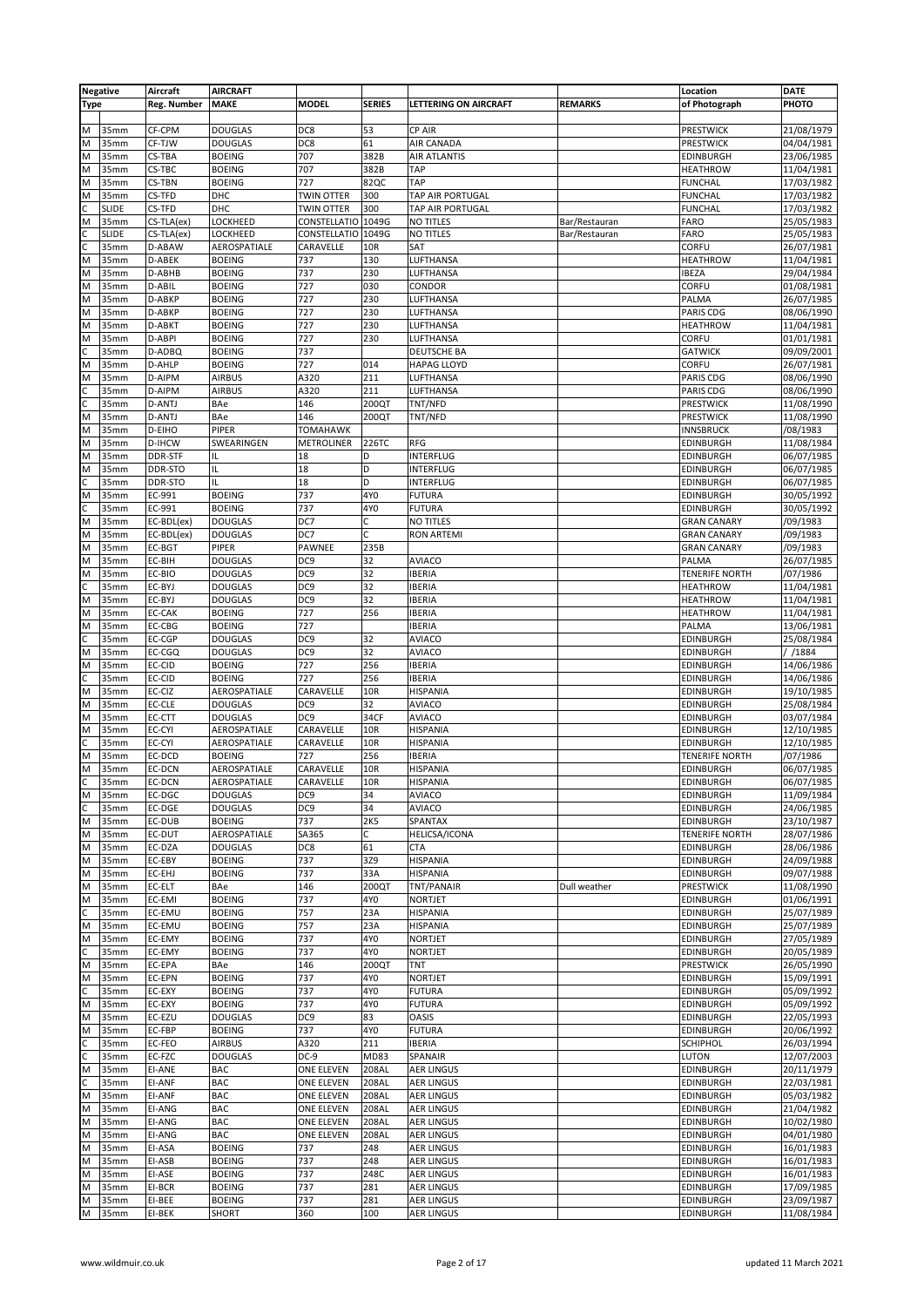|                         | <b>Negative</b> | Aircraft    | <b>AIRCRAFT</b>     |                   |                         |                              |                 | Location         | <b>DATE</b> |
|-------------------------|-----------------|-------------|---------------------|-------------------|-------------------------|------------------------------|-----------------|------------------|-------------|
| <b>Type</b>             |                 | Reg. Number | <b>MAKE</b>         | <b>MODEL</b>      | <b>SERIES</b>           | <b>LETTERING ON AIRCRAFT</b> | <b>REMARKS</b>  | of Photograph    | PHOTO       |
|                         |                 |             |                     |                   |                         |                              |                 |                  |             |
| M                       | 35mm            | EI-BEL      | <b>SHORT</b>        | 360               | 100                     | <b>AER LINGUS</b>            |                 | <b>EDINBURGH</b> | 03/07/1984  |
| M                       | 35mm            | EI-BEM      | <b>SHORT</b>        | 360               | 100                     | <b>AER LINGUS</b>            |                 | <b>EDINBURGH</b> | 15/09/1984  |
| $\overline{M}$          | 35mm            | EI-BET      | CESSNA              | 337               | F337G                   |                              |                 | <b>EDINBURGH</b> | 22/03/1981  |
| $\overline{M}$          |                 |             |                     |                   |                         |                              |                 |                  |             |
|                         | 35mm            | EI-BGF      | <b>PIPER</b>        | CHEROKEE          | ARROW                   |                              |                 | <b>EDINBURGH</b> | 15/01/1983  |
| M                       | 35mm            | EI-BGP      | CESSNA              | 414               | 414A                    | IONA                         |                 | <b>EDINBURGH</b> | 15/01/1983  |
| $\overline{M}$          | 35mm            | EI-BKD      | <b>MOONEY</b>       | M20               |                         |                              |                 | <b>EDINBURGH</b> | 07/07/1984  |
| $\overline{c}$          | 35mm            | EI-BLP      | <b>SHORT</b>        | 330               | 200                     | <b>AVAIR</b>                 |                 | GLASGOW          | 29/01/1984  |
| $\overline{M}$          | 35mm            | EI-BMK      | CESSNA              | 310               | Q-II                    | <b>IONA</b>                  |                 | <b>BLACKPOOL</b> | 06/05/1982  |
| $\overline{\mathsf{M}}$ | 35mm            | EI-BNY      | AEROSPATIALE        | CORVETTE          |                         |                              |                 | EDINBURGH        | 21/02/1987  |
| M                       | 35mm            | EI-BPD      | <b>SHORT</b>        | 360               | 100                     | AER LINGUS COMMUTER          |                 | EDINBURGH        | 25/06/1985  |
| $\overline{M}$          | 35mm            | EI-BRP      | CANADAIR            | CL44              |                         | <b>AER TURAS</b>             |                 | <b>EDINBURGH</b> | 05/02/1988  |
| M                       | 35mm            | EI-BSP      | SHORT               | 360               | 200                     | <b>AER LINGUS COMMUTER</b>   |                 | <b>EDINBURGH</b> | 26/04/1986  |
|                         | 35mm            | EI-CFD      | SAAB                | 340               | B                       | AER LINGUS COMMUTER          |                 | <b>EDINBURGH</b> | 30/05/1994  |
| $\frac{c}{M}$           | 35mm            | EI-CFD      | SAAB                | 340               | B                       | AER LINGUS COMMUTER          |                 | <b>EDINBURGH</b> | 08/04/1995  |
|                         | 35mm            |             | <b>BOEING</b>       | 737               |                         |                              |                 | LUTON            | 27/05/1999  |
| ulululu                 |                 | EI-CJE      |                     |                   |                         | RYANAIR JAGUAR               |                 |                  |             |
|                         | 35mm            | EI-CJI      | <b>BOEING</b>       | 737               | 2E7                     | RYANAIR                      |                 | PRESTWICK        | 14/09/1994  |
|                         | 35mm            | EI-CNT      | <b>BOEING</b>       | 737               | 230                     | <b>RYANAIR</b>               | superSUNic      | LUTON            | 09/06/2001  |
|                         | 35mm            | EI-CNV      | <b>BOEING</b>       | 737               |                         | RYANAIR                      |                 | <b>LUTON</b>     | 13/05/2000  |
|                         | 35mm            | EI-CNW      | <b>BOEING</b>       | 737               | 230                     | <b>RYANAIR</b>               |                 | LUTON            | 09/12/2001  |
| M                       | 35mm            | EI-FKA      | <b>FOKKER</b>       | F50               |                         | AER LINGUS COMMUTER          |                 | <b>EDINBURGH</b> | 20/05/1989  |
| $\overline{M}$          | 35mm            | EI-FKB      | <b>FOKKER</b>       | F50               |                         | <b>AER LINGUS COMMUTER</b>   |                 | <b>EDINBURGH</b> | 06/05/1989  |
|                         | 35mm            | EI-FKE      | <b>FOKKER</b>       | 50                |                         | AER LINGUS COMMUTER          |                 | <b>EDINBURGH</b> | 20/06/1992  |
| $\overline{M}$          | 35mm            | F-BESL      | AEROSPATIALE        | CARAVELLE         |                         | <b>EURALAIR</b>              |                 | <b>UNKNOWN</b>   | / /19       |
| $\overline{\mathsf{M}}$ |                 |             |                     |                   |                         |                              |                 |                  |             |
|                         | 35mm            | F-BGNR      | <b>VICKERS</b>      | <b>VISCOUNT</b>   | 708                     | AIR SERVICE TRAINING         | PRESERVED       | <b>SCONE</b>     | 15/03/1981  |
| $\frac{c}{2}$           | 35mm            | F-BICR      | <b>HUREL DUBOIS</b> | HD34              |                         | IGN                          | PRESERVED       | PARIS LE BOURGET | 24/02/1994  |
|                         | 35mm            | F-BICR      | <b>HUREL DUBOIS</b> | HD34              |                         | IGN                          | PRESERVED       | PARIS LE BOURGET | 24/02/1994  |
| $\overline{M}$          | 35mm            | F-BIUK      | <b>FOKKER</b>       | F <sub>27</sub>   | 100                     | UNI AIR                      |                 | <b>EDINBURGH</b> | 18/03/1984  |
| $rac{c}{M}$             | 35mm            | F-BJEN      | AEROSPATIALE        | CARAVELLE         | 10 <sub>B</sub>         | ACI                          |                 | <b>EDINBURGH</b> | 18/03/1984  |
|                         | 35mm            | F-BJEN      | AEROSPATIALE        | CARAVELLE         | 10B                     | ACI                          |                 | <b>EDINBURGH</b> | 18/03/1984  |
| M                       | 35mm            | F-BJTG      | AEROSPATIALE        | CARAVELLE         | 3                       | AIR CHARTER INTERNATIONAL    |                 | <b>EDINBURGH</b> | 17/02/1980  |
| $\overline{\mathsf{M}}$ | 35mm            | F-BJTJ      | AEROSPATIALE        | CARAVELLE         | $\overline{\mathbf{3}}$ | AIR CHARTER INTERNATIONAL    |                 | <b>EDINBURGH</b> | 17/02/1980  |
| $\overline{M}$          |                 |             |                     |                   |                         |                              |                 |                  |             |
|                         | 35mm            | F-BLCD      | <b>BOEING</b>       | 707               | 328B                    | <b>AIR FRANCE</b>            | PRESERVED       | PARIS LE BOURGET | 24/02/1994  |
| $rac{c}{M}$             | 35mm            | F-BLCD      | <b>BOEING</b>       | 707               | 328B                    | <b>AIR FRANCE</b>            | PRESERVED       | PARIS LE BOURGET | 24/02/1994  |
|                         | 35mm            | F-BLCK      | <b>BOEING</b>       | 707               | 328C                    | <b>AIR FRANCE</b>            |                 | CORFU            | 31/07/1981  |
| M                       | 35mm            | F-BLLB      | <b>BOEING</b>       | 707               | 328C                    | <b>AIR FRANCE</b>            |                 | CORFU            | 31/07/1981  |
| $\overline{\mathsf{M}}$ | 35mm            | F-BMCY(ex)  | <b>POTEZ</b>        | 840               |                         | <b>NO TITLES</b>             | DERELICT        | SUMBURGH         | 04/09/1993  |
| $\overline{c}$          | 35mm            | F-BMCY(ex)  | <b>POTEZ</b>        | 840               |                         | <b>NO TITLES</b>             | <b>DERELICT</b> | SUMBURGH         | 04/09/1993  |
| $\overline{M}$          | 35mm            | F-BMKS      | AEROSPATIALE        | CARAVELLE         | 10 <sub>B</sub>         | ACI                          |                 | <b>EDINBURGH</b> | 17/03/1984  |
|                         | 35mm            | F-BOJA      | <b>BOEING</b>       | 727               | 228                     | <b>AIR FRANCE</b>            |                 | <b>EDINBURGH</b> | 16/02/1990  |
| $\frac{1}{2}$           |                 |             |                     |                   |                         |                              |                 |                  |             |
|                         | 35mm            | F-BPJU      | <b>BOEING</b>       | 727               | 214                     | ACI/AIR FRANCE/AIR INTER     |                 | EDINBURGH        | 18/03/1984  |
|                         | 35mm            | F-BPJU      | <b>BOEING</b>       | 727               | 214                     | ACI/AIR FRANCE/AIR INTER     |                 | <b>EDINBURGH</b> | 18/03/1984  |
| $\overline{c}$          | 35mm            | F-BPJV      | <b>BOEING</b>       | 727               | 214                     | <b>AIR CHARTER</b>           |                 | EDINBURGH        | 17/01/1986  |
| M                       | 35mm            | F-BPJV      | <b>BOEING</b>       | 727               | 214                     | <b>AIR CHARTER</b>           |                 | EDINBURGH        | 18/01/1986  |
| $\overline{M}$          | 35mm            | F-BPVB      | <b>BOEING</b>       | 747               | 128                     | <b>AIR FRANCE</b>            |                 | <b>EDINBURGH</b> | 05/02/1982  |
|                         | 35mm            | F-BPVB      | <b>BOEING</b>       | 747               | 128                     | <b>AIR FRANCE</b>            |                 | EDINBURGH        | 05/02/1982  |
| ulu                     | 35mm            | F-BPVH      | <b>BOEING</b>       | 747               | 128                     | <b>AIR FRANCE</b>            |                 | <b>EDINBURGH</b> | 18/03/1984  |
|                         | 35mm            | F-BPVL      | <b>BOEING</b>       | 747               | 128                     | <b>AIR FRANCE</b>            |                 | EDINBURGH        |             |
|                         |                 |             |                     |                   |                         |                              |                 |                  | 16/02/1990  |
| M                       | 35mm            | F-BPVL      | <b>BOEING</b>       | 747               | 128                     | <b>AIR FRANCE</b>            |                 | EDINBURGH        | 16/02/1990  |
| $\overline{M}$          | 35mm            | F-BPVP      | <b>BOEING</b>       | 747               | 128                     | <b>AIR FRANCE</b>            |                 | <b>EDINBURGH</b> | 07/03/1982  |
| $\overline{c}$          | 35mm            | F-BPVP      | <b>BOEING</b>       | 747               | 128                     | <b>AIR FRANCE</b>            |                 | <b>EDINBURGH</b> | 07/03/1982  |
| M                       | 35mm            | F-BRSX      | <b>CESSNA</b>       | 402               | 402B                    |                              |                 | <b>EDINBURGH</b> | 17/03/1984  |
| $\overline{M}$          | 35mm            | F-BTDA      | <b>ROCKWELL</b>     | JET COMMAND 1121B |                         |                              |                 | <b>EDINBURGH</b> | 18/01/1986  |
| M                       | 35mm            | F-BTML      | DASSAULT            | FALCON            | 20C                     | MARTELL                      |                 | <b>EDINBURGH</b> | 23/09/1981  |
| $\overline{\mathsf{M}}$ | 35mm            | F-BTTL      | AEROSPATIALE        | CORVETTE          |                         | <b>UNI AIR</b>               |                 | <b>EDINBURGH</b> | 06/02/1988  |
| M                       | 35mm            | F-BTTL      | AEROSPATIALE        | CORVETTE          |                         | UNI AIR                      |                 | <b>EDINBURGH</b> | 17/03/1984  |
| $\overline{M}$          |                 |             |                     |                   |                         |                              |                 |                  |             |
|                         | 35mm            | F-BUAD      | <b>AIRBUS</b>       |                   |                         | <b>AIR INTER</b>             |                 | <b>EDINBURGH</b> | 05/02/1988  |
| M                       | 35mm            | F-BUAK      | <b>AIRBUS</b>       | A300              | B2-203                  | <b>AIR INTER</b>             |                 | <b>EDINBURGH</b> | 01/06/1991  |
| M                       | 35mm            | F-BUAL      | <b>AIRBUS</b>       | A300              | B4-102                  | <b>AIR INTER</b>             |                 | <b>EDINBURGH</b> | 17/03/1984  |
| $\overline{\mathsf{M}}$ | 35mm            | F-BURT      | <b>CESSNA</b>       | 172               | F172                    |                              |                 | PRESTWICK        | 06/06/1981  |
| M                       | 35mm            | F-BUYE      | DASSAULT            | <b>FALCON</b>     | 20E                     |                              |                 | PRESTWICK        | 06/06/1981  |
| $\overline{M}$          | 35mm            | F-BUYE      | <b>DASSAULT</b>     | <b>FALCON</b>     | 20E                     |                              |                 | <b>EDINBURGH</b> | 06/02/1988  |
| M                       | 35mm            | F-BUZC      | AEROSPATIALE        | CARAVELLE         | 6R                      | <b>MINERVE</b>               |                 | <b>EDINBURGH</b> | 05/03/1982  |
|                         | 35mm            | F-BUZC      | AEROSPATIALE        | CARAVELLE         | 6R                      | <b>MINERVE</b>               |                 | <b>EDINBURGH</b> | 05/03/1982  |
| $\frac{c}{M}$           | 35mm            | F-BVFP      | HP                  | HERALD            | 214                     | <b>TRANS AZUR AVIATION</b>   |                 | <b>EDINBURGH</b> | 07/03/1982  |
|                         |                 |             | HP                  |                   |                         |                              |                 |                  |             |
| M                       | 35mm            | F-BVFP      |                     | <b>HERALD</b>     | 214                     | <b>TRANS AZUR AVIATION</b>   |                 | <b>EDINBURGH</b> | 05/03/1982  |
| M                       | 35mm            | F-BVGC      | <b>AIRBUS</b>       | A300              | <b>B2</b>               | <b>AIR FRANCE</b>            |                 | <b>EDINBURGH</b> | 07/03/1982  |
| M                       | 35mm            | F-BVGI      | <b>AIRBUS</b>       | A300              | <b>B4</b>               | <b>AIR FRANCE</b>            |                 | <b>HEATHROW</b>  | 11/04/1981  |
| M                       | 35mm            | F-BVGI      | <b>AIRBUS</b>       | A300              | <b>B4</b>               | <b>AIR FRANCE</b>            |                 | <b>EDINBURGH</b> | 06/02/1988  |
| $\overline{\mathsf{M}}$ | 35mm            | F-BVGN      | <b>AIRBUS</b>       | A300              | <b>B4</b>               | <b>AIR FRANCE</b>            |                 | <b>HEATHROW</b>  | 11/04/1981  |
|                         | 35mm            | F-BVGT      | <b>AIRBUS</b>       | A300              | B4-203                  | <b>AIR CHARTER</b>           |                 | <b>EDINBURGH</b> | 16/02/1990  |
| $\overline{M}$          | 35mm            | F-BVPS      | AEROSPATIALE        | CORVETTE          |                         |                              |                 | <b>EDINBURGH</b> | 17/03/1984  |
| M                       | 35mm            | F-BVPZ      | AEROSPATIALE        | CARAVELLE         | 6N                      | CORSE AIR INTERNATIONAL      |                 | <b>EDINBURGH</b> | 17/03/1984  |
|                         |                 |             |                     |                   |                         |                              |                 |                  |             |
| $\frac{c}{2}$           | 35mm            | F-BVPZ      | AEROSPATIALE        | CARAVELLE         | 6N                      | CORSE AIR INTERNATIONAL      |                 | <b>EDINBURGH</b> | 17/03/1984  |
|                         | 35mm            | F-BVPZ      | AEROSPATIALE        | CARAVELLE         | 6N                      | CORSE AIR INTERNATIONAL      | New Colours     | <b>EDINBURGH</b> | 17/01/1986  |
| c<br>C                  | 35mm            | F-BVPZ      | AEROSPATIALE        | CARAVELLE         | 6N                      | CORSE AIR INTERNATIONAL      | New Colours     | <b>EDINBURGH</b> | 17/01/1986  |
|                         | 35mm            | F-BVPZ      | AEROSPATIALE        | CARAVELLE         | 6N                      | CORSE AIR INTERNATIONAL      |                 | <b>EDINBURGH</b> | 18/03/1984  |
| $\overline{M}$          | 35mm            | F-BVPZ      | AEROSPATIALE        | CARAVELLE         | 6N                      | CORSE AIR INTERNATIONAL      |                 | <b>EDINBURGH</b> | 07/03/1982  |
| M                       | 35mm            | F-BVUY      | <b>VICKERS</b>      | VANGUARD          | 952                     | <b>EUROPE AERO SERVICE</b>   |                 | <b>EDINBURGH</b> | 17/02/1980  |
| M                       | 35mm            | F-BXPO      | <b>CESSNA</b>       |                   |                         |                              |                 | <b>BLACKPOOL</b> | /09/1979    |
| M                       | 35mm            | F-BYAP      | <b>FOKKER</b>       | F27               | 100                     | UNI AIR                      |                 | <b>EDINBURGH</b> | 18/03/1984  |
| M                       | 35mm            | F-GAOT      | <b>FOKKER</b>       | F27               | 100                     |                              |                 | <b>EDINBURGH</b> | 07/03/1982  |
|                         |                 |             |                     |                   |                         |                              |                 |                  |             |
| M                       | 35mm            | F-GASL      | HS                  | 125               | 700B                    |                              |                 | <b>EDINBURGH</b> | 17/03/1984  |
| C<br>M                  | 35mm            | F-GBMB      | GATES               | LEARJET           | 35                      |                              |                 | <b>EDINBURGH</b> | 06/02/1988  |
|                         | 35mm            | F-GBMB      | GATES               | LEARJET           | 35                      |                              |                 | <b>EDINBURGH</b> | 06/02/1988  |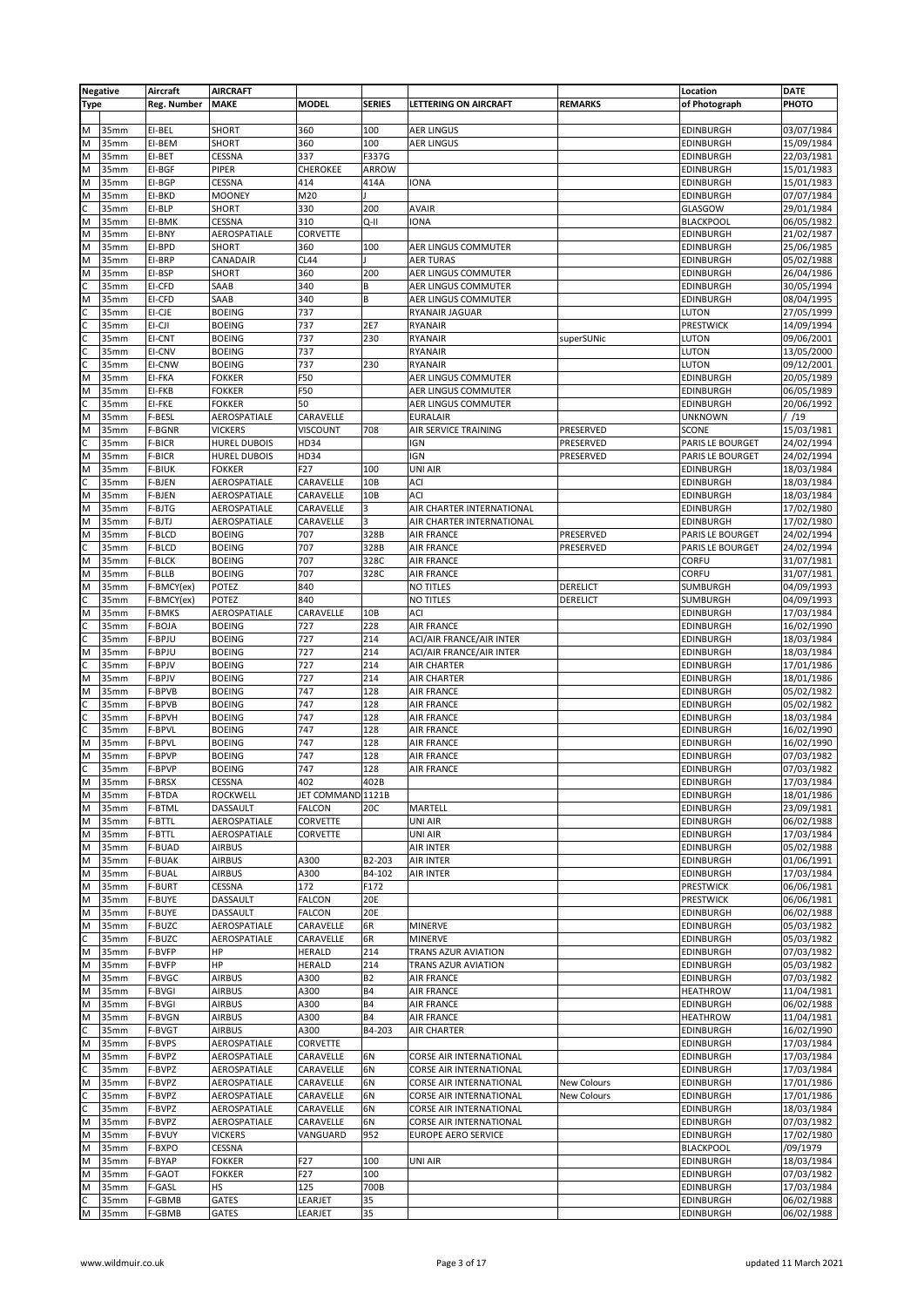|                | <b>Negative</b>  | Aircraft         | <b>AIRCRAFT</b>                  |                  |               |                                             |                      | Location           | <b>DATE</b> |
|----------------|------------------|------------------|----------------------------------|------------------|---------------|---------------------------------------------|----------------------|--------------------|-------------|
| <b>Type</b>    |                  | Reg. Number      | <b>MAKE</b>                      | <b>MODEL</b>     | <b>SERIES</b> | LETTERING ON AIRCRAFT                       | <b>REMARKS</b>       | of Photograph      | PHOTO       |
|                |                  |                  |                                  |                  |               |                                             |                      |                    |             |
|                | 35mm             | F-GBTH           | <b>BOEING</b>                    | 737              |               | <b>AIR FRANCE</b>                           |                      | EDINBURGH          | 26/05/1995  |
| M              | 35mm             | F-GBTL           | CESSNA                           | <b>CITATION</b>  | 550           | <b>EURALAIR</b>                             |                      | EDINBURGH          | 17/03/1984  |
| $\mathsf{C}$   | 35mm             | F-GBTL           | CESSNA                           | <b>CITATION</b>  | 550           | <b>EURALAIR</b>                             |                      | EDINBURGH          | 18/03/1984  |
| C              | 35mm             | F-GBYB           | <b>BOEING</b>                    | 737              | 228           | <b>AIR FRANCE</b>                           |                      | SCHIPHOL           | 26/03/1994  |
| M              | 35mm             | F-GBYB           | <b>BOEING</b>                    | 737              | 228           | <b>AIR FRANCE</b>                           |                      | EDINBURGH          | 20/05/1989  |
| M              | 35mm             | F-GBYJ           | <b>BOEING</b>                    | 737              | 228           | <b>AIR FRANCE</b>                           |                      | EDINBURGH          | 27/05/1989  |
| C              | 35mm             | F-GBYJ           | <b>BOEING</b>                    | 737              | 228           | <b>AIR FRANCE</b>                           |                      | EDINBURGH          | 27/05/1989  |
| C              | 35mm             | F-GBYL           | <b>BOEING</b>                    | 737              | 228           | <b>AIR FRANCE</b>                           |                      | EDINBURGH          | 26/11/1994  |
| C              | 35mm             | F-GBYN           | <b>BOEING</b>                    | 737              | 228           | <b>AIR FRANCE</b>                           |                      | EDINBURGH          | 30/05/1994  |
| M              | 35mm             | F-GBYN           | <b>BOEING</b>                    | 737              | 228           | <b>AIR FRANCE</b>                           |                      | EDINBURGH          | 30/05/1994  |
|                | 35mm             | F-GCBD           | <b>BOEING</b>                    | 747              |               | AIR FRANCE CARGO                            |                      | PARIS CDG          | 09/09/2001  |
| M              | 35mm             | F-GCFG           | PIPER                            | CHEYANNE         | Ш             |                                             |                      | EDINBURGH          | 07/03/1982  |
| M              | 35mm             | F-GCGX           | <b>BEECH</b>                     | <b>KING AIR</b>  | 200           |                                             |                      | EDINBURGH          | 07/03/1982  |
| M              | 35mm             | F-GCJT           | AEROSPATIALE                     | CARAVELLE        | 10B           | EAS                                         |                      | EDINBURGH          | 07/03/1982  |
|                | 35 <sub>mm</sub> | F-GCJV           | <b>FOKKER</b>                    | F27              | 600           | AIR JET                                     |                      | EDINBURGH          | 16/02/1990  |
| c              | 35mm             | F-GCMS           | LEAR                             | 35               | Α             |                                             |                      | EDINBURGH          | 18/03/1984  |
| M              | 35mm             | F-GCMS           | LEAR                             | 35               | A             |                                             |                      | EDINBURGH          | 17/03/1984  |
| M              | 35mm             | F-GCMX           | <b>BOEING</b>                    | 727              | 2X3           | <b>AIR CHARTER</b>                          |                      | EDINBURGH          | 17/01/1986  |
| C              | 35mm             | F-GCVL           | AEROSPATIALE                     | CARAVELLE        | 12            | <b>AIR PROVENCE</b>                         | PRESERVED            | PARIS LE BOURGET   | 04/07/1996  |
|                | 35mm             | F-GDJS           | <b>BEECH</b>                     | <b>KING AIR</b>  | 200           |                                             |                      | EDINBURGH          | 26/04/1986  |
| M              | 35mm             | F-GDJS           | <b>BEECH</b>                     | <b>KING AIR</b>  | 200           |                                             |                      | EDINBURGH          | 26/04/1986  |
| M              | 35mm             | F-GDJU           | AEROSPATIALE                     | CARAVELLE        | 10B           | <b>EAS Europe Air Service</b>               |                      | EDINBURGH          | 05/02/1988  |
| M              | 35mm             | F-GDLU           | DASSAULT                         | <b>FALCON</b>    | <b>20E</b>    |                                             |                      | EDINBURGH          | 18/09/1984  |
| C              | 35mm             | F-GDLU           | DASSAULT                         | <b>FALCON</b>    | 20E           |                                             |                      | EDINBURGH          | 18/09/1984  |
| M              | 35mm             | F-GDQF           | PIPER                            | SENECA           | II.           | <b>TUDAIR</b>                               |                      | EDINBURGH          | 17/03/1984  |
| M              | 35mm             | F-GELP           | AEROSPATIALE                     | CARAVELLE        | 10B           | <b>EUROPE AERO SERVICE</b>                  |                      | EDINBURGH          | 05/02/1988  |
| C              | 35mm             | F-GEMF           | <b>AIRBUS</b>                    | A310             | 203           | <b>AIR FRANCE</b>                           |                      | EDINBURGH          | 17/03/1989  |
| M              | 35mm             | F-GFDF           | <b>BEECH</b>                     | <b>KING AIR</b>  | C90           |                                             |                      | EDINBURGH          | 06/02/1988  |
| M              | 35mm             | F-GFKG           | <b>AIRBUS</b>                    | A320             | 111           | <b>AIR FRANCE</b>                           |                      | EDINBURGH          | 16/04/1994  |
|                | 35mm             | F-GFKG           | AIRBUS                           | A320             | 111           | <b>AIR FRANCE</b>                           |                      | EDINBURGH          | 16/04/1994  |
|                | 35mm             | F-GFKO           | <b>AIRBUS</b>                    | A320             | 211           | <b>AIR FRANCE</b>                           |                      | EDINBURGH          | 27/05/1994  |
| M              | 35mm             | F-GFKO           | <b>AIRBUS</b>                    | A320             | 211           | <b>AIR FRANCE</b>                           |                      | EDINBURGH          | 27/05/1994  |
| C              | 35mm             | F-GFUB           | <b>BOEING</b>                    | 737              | 33A           | EAS                                         |                      | EDINBURGH          | 16/02/1990  |
| M              | 35mm             | F-GGME           | <b>DOUGLAS</b>                   | DC <sub>9</sub>  | 82            | <b>JET ALSACE</b>                           |                      | EDINBURGH          | 30/05/1992  |
|                | 35 <sub>mm</sub> | F-GHEB           | <b>DOUGLAS</b>                   | DC9              | 83            | AIR LIBERTE                                 |                      | EDINBURGH          | 16/02/1990  |
|                | 35mm             | F-GHEC           | <b>DOUGLAS</b>                   | DC <sub>9</sub>  | 81            | AIR LIBERTE                                 |                      | EDINBURGH          | /02/1990    |
| M              | 35mm             | F-GHEC           | <b>DOUGLAS</b>                   | DC9              | 81            | <b>AIR LIBERTE</b>                          |                      | EDINBURGH          | /02/1990    |
| M              | 35mm             | F-GIOI           | <b>FOKKER</b>                    | 100              |               | <b>BRITISH AIRWAYS/TAT</b>                  |                      | EDINBURGH          | 06/08/1994  |
| C              | 35mm             | F-GIOI           | <b>FOKKER</b>                    | 100              |               | <b>BRITISH AIRWAYS/TAT</b>                  |                      | EDINBURGH          | 06/08/1994  |
|                | 35mm             | F-GOMA           | BAe                              | 146              | 200QC         | AIR JET                                     |                      | EDINBURGH          | 06/08/1994  |
| M              | 35mm             | F-GOMA           | BAe                              | 146              | 200QC         | AIR JET                                     |                      | EDINBURGH          | 06/08/1994  |
| C              | 35mm             | F-OGYU           | <b>AIRBUS</b>                    | A310             |               | <b>AEROFLOT</b>                             |                      | PARIS CDG          | 09/09/2001  |
| M              | 35mm             | F-WLKB           | DASSAULT                         | <b>FALCON</b>    | 20            |                                             | PRESERVED            | PARIS LE BOURGET   | 24/02/1994  |
| C              | 35mm             | F-WLKB           | DASSAULT                         | <b>FALCON</b>    | 20            |                                             | PRESERVED            | PARIS LE BOURGET   | 24/02/1994  |
|                | 35 <sub>mm</sub> | F-WTSS           | BAC/AEROSPAT                     | CONCORDE         |               |                                             | PRESERVED            | PARIS LE BOURGET   | 24/02/1994  |
| M              | 35mm             | F-WTSS           | BAC/AEROSPAT                     | CONCORDE         |               |                                             | PRESERVED            | PARIS LE BOURGET   | 24/02/1994  |
| M              | 35mm             | G-31-633         | BAe                              | <b>JETSTREAM</b> | 31            |                                             | <b>FACTORY</b>       | PRESTWICK          | 28/03/1984  |
| M              | 35mm             | G-31-635         | BAe                              | JETSTREAM        | 31            |                                             | <b>FACTORY</b>       | PRESTWICK          | 28/03/1984  |
| M              | 35mm             | G-31-638         | BAe                              | <b>JETSTREAM</b> | 31            |                                             | <b>FACTORY</b>       | PRESTWICK          | 28/03/1984  |
| M              | 35mm             | G-31-639         | BAe                              | <b>JETSTREAM</b> | 31            |                                             | <b>FACTORY</b>       | PRESTWICK          | 28/03/1984  |
| ГC             | 35mm             | G-31-647         | BAe                              | JETSTREAM        | T3            | ROYAL NAVY                                  | <b>FACTORY</b>       | PRESTWICK          | 15/03/1986  |
| $\overline{c}$ | 35mm             | G-31-656         | BAe                              | <b>JETSTREAM</b> | T3            | <b>ROYAL NAVY</b>                           | <b>FACTORY</b>       | PRESTWICK          | 15/03/1986  |
| M              | 35mm             | G-31-662         | BAe                              | <b>JETSTREAM</b> | 31            | <b>SKYWEST</b>                              |                      | PRESTWICK          | 27/03/1984  |
| M              | 35mm             | G-31-664         | BAe                              | JETSTREAM        | 31            |                                             | <b>FACTORY</b>       | PRESTWICK          | 27/03/1985  |
| M              | 35mm             | G-31-671         | BAe                              | JETSTREAM        | 31            |                                             | <b>FACTORY</b>       | PRESTWICK          | 10/08/1985  |
|                | 35mm             | G-31-700         | BAe                              | JETSTREAM        | 31            | <b>REPUBLIC EXPRESS</b>                     | <b>FACTORY</b>       | PRESTWICK          | 21/06/1986  |
|                | 35mm             | G-31-766         | BAe                              | JETSTREAM        | 31            |                                             | <b>FACTORY</b>       | PRESTWICK          | 15/08/1987  |
| C              | 35mm             | G-31-808         | BAe                              | <b>JETSTREAM</b> | 31            | UNITED EXPRESS                              | <b>FACTORY</b>       | <b>PRESTWICK</b>   | 11/06/1988  |
| C              | 35mm             | G-31-818         | BAe                              | JETSTREAM        | 32            |                                             | <b>FACTORY</b>       | PRESTWICK          | 08/10/1988  |
|                | 35mm             | G-31-842         | BAe                              | <b>JETSTREAM</b> | 32            |                                             | <b>FACTORY</b>       | PRESTWICK          | 04/02/1989  |
| M              | 35mm             | G-31-882         | BAe                              | <b>JETSTREAM</b> | 32            |                                             | <b>FACTORY</b>       | PRESTWICK          | 24/02/1990  |
| C              | 35mm             | G-31-914         | BAe                              | JETSTREAM        | 32            |                                             | <b>FACTORY</b>       | PRESTWICK          | 03/11/1990  |
| M              | 35mm             | G-4-047          | BAe                              | JETSTREAM        | 41            | <b>SUN AIR</b>                              |                      | EDINBURGH          | 01/05/1995  |
|                | 35mm             | G-AJAJ           | AUSTER                           | ALPHA            | J/1N          |                                             |                      | CUMBERNAULD        | 12/06/1988  |
| M              | 35mm             | G-AJAJ           | <b>AUSTER</b>                    | ALPHA            | J/1N          |                                             |                      | CUMBERNAULD        | 12/06/1988  |
| M              | 35mm             | G-ALDC           | НP                               | <b>HERMES</b>    | 4             |                                             | <b>FUSELAGE ONLY</b> | <b>DUXFORD</b>     | 22/09/1991  |
| M              | 35mm             | <b>G-ALFU</b>    | DH                               | DOVE             | 6             | CIVIL AVIATION FLYING UNI                   | PRESERVED            | <b>DUXFORD</b>     | 22/09/1991  |
| C              | 35mm             | <b>G-ALFU</b>    | DH                               | DOVE             | 6             | <b>CIVIL AVIATION FLYING UNI</b>            | PRESERVED            | <b>DUXFORD</b>     | 22/09/1991  |
| M              | 35mm             | G-ALWF           | <b>VICKERS</b>                   | <b>VISCOUNT</b>  | 701           | BRITISH EUROPEAN AIRWAYS                    | PRESERVED            | <b>DUXFORD</b>     | 22/09/1991  |
| M              | 35mm             | G-AMCA           | <b>DOUGLAS</b>                   | DC3              |               | <b>AIR ATLANTIQUE</b>                       |                      | <b>BLACKPOOL</b>   | 03/05/1982  |
|                | 35mm             | G-AMHJ           | <b>DOUGLAS</b>                   | DC3              |               | <b>AIR LUTON</b>                            | PAINT FINISH         | GLASGOW            | 24/01/1986  |
| M              | 35mm             | G-AMHJ           | <b>DOUGLAS</b>                   | DC3              |               | <b>NO TITLES</b>                            | PAINT FINISH         | GLASGOW            | 24/01/1986  |
| M              | 35mm             | G-AMHJ           | <b>DOUGLAS</b>                   | DC3              |               | AIR ATLANTIQUE                              |                      | GLASGOW            | 26/12/1983  |
|                | 35mm             | G-AMHJ           | <b>DOUGLAS</b>                   | DC3              |               | <b>NO TITLES</b>                            | <b>BARE METAL FI</b> | PRESTWICK          | 10/08/1985  |
|                | 35mm             | G-AMHJ           | <b>DOUGLAS</b>                   | DC3              |               | <b>AIR LUTON</b>                            | <b>BARE METAL FI</b> | GLASGOW            | 01/09/1985  |
| M              | 35mm             | G-AMHJ           | <b>DOUGLAS</b>                   | DC3              |               | <b>NO TITLES</b>                            | <b>BARE METAL FI</b> | PRESTWICK          | 10/08/1985  |
| M              | 35mm             | G-AMHJ           | <b>DOUGLAS</b>                   | DC3              |               | <b>AIR LUTON</b>                            | <b>BARE METAL FI</b> | GLASGOW            | 01/09/1985  |
| M              | 35mm             | G-AMPL           | <b>DOUGLAS</b>                   | DC3              |               | AIR ATLANTIQUE                              | <b>DERELICT</b>      | <b>COVENTRY</b>    | 29/09/1990  |
| C              | 35mm             | G-AMPL           | <b>DOUGLAS</b>                   | DC3              |               | AIR ATLANTIQUE                              | DERELICT             | <b>COVENTRY</b>    | 29/09/1990  |
|                |                  | G-AMPO           | <b>DOUGLAS</b>                   | DC3              |               |                                             |                      | COVERNTRY          | 29/09/1989  |
| C<br>M         | 35mm<br>35mm     | G-AMPO           | <b>DOUGLAS</b>                   | DC3              |               | ex AIR ATLANTIQUE<br><b>EASTERN AIRWAYS</b> | <b>DERELICT</b>      | EDINBURGH          | 25/04/1979  |
|                | 35mm             |                  |                                  | DC3              |               | <b>NO TITLES</b>                            |                      |                    |             |
| M<br>M         | 35mm             | G-AMPO<br>G-AMPO | <b>DOUGLAS</b><br><b>DOUGLAS</b> | DC3              |               | <b>AIR LUTON</b>                            |                      | GLASGOW<br>GLASGOW | 12/07/1983  |
|                |                  |                  |                                  |                  |               |                                             |                      |                    | 06/10/1985  |
| М              | 35mm             | G-AMPO           | <b>DOUGLAS</b>                   | DC3              |               | AIR ATLANTIQUE                              | <b>EASTERN COLOU</b> | LEUCHARS           | 04/09/1982  |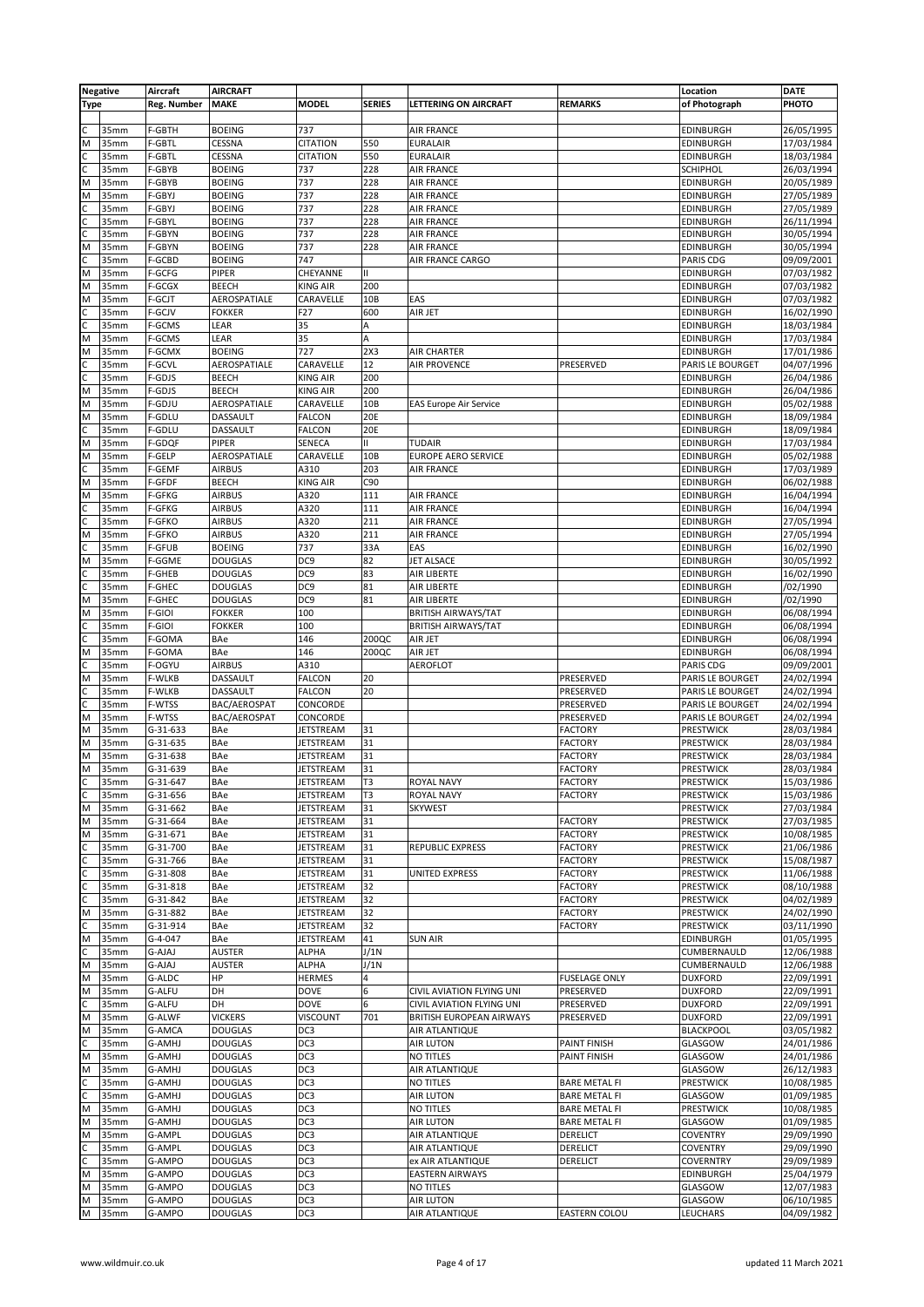|                | <b>Negative</b>  | Aircraft    | <b>AIRCRAFT</b> |                   |                  |                                 |                      | Location                | <b>DATE</b> |
|----------------|------------------|-------------|-----------------|-------------------|------------------|---------------------------------|----------------------|-------------------------|-------------|
| <b>Type</b>    |                  | Reg. Number | MAKE            | <b>MODEL</b>      | <b>SERIES</b>    | <b>LETTERING ON AIRCRAFT</b>    | <b>REMARKS</b>       | of Photograph           | PHOTO       |
|                |                  |             |                 |                   |                  |                                 |                      |                         |             |
|                | 35mm             | G-AMPO      | <b>DOUGLAS</b>  | DC <sub>3</sub>   |                  | <b>AIR LUTON</b>                |                      | GLASGOW                 | 06/10/1985  |
|                |                  |             |                 |                   |                  |                                 |                      |                         |             |
| M              | 35mm             | G-AMPO      | <b>DOUGLAS</b>  | DC3               |                  | ex AIR ATLANTIQUE               | DERELICT             | <b>COVERNTRY</b>        | 29/09/1989  |
| C              | 35mm             | G-AMPY      | <b>DOUGLAS</b>  | DC <sub>3</sub>   |                  | AIR ATLANTIQUE                  |                      | GLASGOW                 | 07/10/1984  |
| M              | 35mm             | G-AMRA      | <b>DOUGLAS</b>  | DC <sub>3</sub>   |                  | ATLANTIC AIR TRANSPORT          |                      | GLASGOW                 | 01/07/1984  |
| M              | 35mm             | G-ANAF      | <b>DOUGLAS</b>  | DC <sub>3</sub>   |                  | AIR ATLANTIQUE                  |                      | GLASGOW                 | 24/06/1984  |
| M              | 35mm             | G-ANAF      | <b>DOUGLAS</b>  | DC3               |                  | TOP FLIGHT                      |                      | GLASGOW                 | 05/02/1986  |
| M              | 35mm             | G-ANAF      | <b>DOUGLAS</b>  | DC <sub>3</sub>   |                  | AIR ATLANTIQUE                  |                      | <b>BLACKPOOL</b>        | 03/05/1982  |
| M              | 35mm             | G-ANFV      | DH              | <b>TIGER MOTH</b> |                  | 'DF 155" OF RAF                 |                      | <b>BALCOMIE FARM</b>    | 18/07/1982  |
|                | 35mm             | G-ANRF      | DH              | <b>TIGER MOTH</b> |                  | <b>ROTHMANS</b>                 |                      | <b>BALCOMIE FARM</b>    | 18/07/1982  |
| M              | 35mm             | G-AOHM      | <b>VICKERS</b>  | <b>VISCOUNT</b>   | 802              | <b>BAF BRITISH</b>              |                      | GLASGOW                 | 07/05/1988  |
| M              | 35mm             | G-AOJE(ex)  | <b>VICKERS</b>  | <b>VISCOUNT</b>   | 802              |                                 | <b>HULK</b>          | CARDIFF                 | 04/04/1986  |
| C              | 35mm             | G-AOJE(ex)  | <b>VICKERS</b>  | <b>VISCOUNT</b>   | 802              |                                 | <b>HULK</b>          | CARDIFF                 | 04/04/1986  |
| M              | 35mm             | G-AOJF      | <b>VICKERS</b>  | <b>VISCOUNT</b>   | 802              | <b>BRITISH AIRWAYS</b>          |                      | PRESTWICK               | 12/01/1980  |
|                | 35mm             | G-AOVT      | <b>BRISTOL</b>  | <b>BRITANNIA</b>  | 312F             | <b>MONARCH</b>                  |                      | <b>DUXFORD</b>          | 22/09/1991  |
| M              |                  |             |                 |                   |                  |                                 | PRESERVED            |                         |             |
|                | 35mm             | G-AOYO      | <b>VICKERS</b>  | <b>VISCOUNT</b>   | 806              | <b>BAF BRITISH AIR FERRIES</b>  |                      | <b>EDINBURGH</b>        | 11/08/1984  |
| M              | 35mm             | G-AOYP      | <b>VICKERS</b>  | <b>VISCOUNT</b>   | 806              | <b>BAF</b>                      |                      | EDINBURGH               | 07/07/1984  |
| M              | 35mm             | G-AOYR      | <b>VICKERS</b>  | <b>VISCOUNT</b>   | 806              | <b>BRITISH AIR FERRIES</b>      |                      | SUMBURGH                | 06/09/1993  |
| M              | 35mm             | G-APAV      | <b>BRISTOL</b>  | 170               | 32               | MAC                             |                      |                         | / /19       |
| M              | 35mm             | G-APDB      | DH              | COMET             | $\overline{4}$   | DAN AIR LONDON                  | PRESERVED            | <b>DUXFORD</b>          | 22/09/1991  |
| M              | 35mm             | G-APEJ      | <b>VICKERS</b>  | VANGUARD          | 953C             | AIR BRIDGE                      |                      | <b>PRESTWICK</b>        | 01/08/1987  |
| C              | 35mm             | G-APEJ      | <b>VICKERS</b>  | VANGUARD          | 953C             | AIR BRIDGE                      |                      | PRESTWICK               | 01/08/1987  |
| M              | 35mm             | G-APEP      | <b>VICKERS</b>  | VANGUARD          | 953C             | <b>AIR BRIDGE</b>               |                      | GLASGOW                 | 03/07/1982  |
| M              | 35mm             | G-APES      | <b>VICKERS</b>  | VANGUARD          | 953C             | <b>AIR BRIDGE</b>               |                      | PRESTWICK               | 03/04/1982  |
| C              | 35mm             | G-APEY      | <b>VICKERS</b>  | <b>VISCOUNT</b>   | 806              | <b>BWA BRITISH WORLD</b>        |                      | ABERDEEN                | 28/12/1994  |
| M              | 35mm             | G-APEY      | <b>VICKERS</b>  | <b>VISCOUNT</b>   | 806              | <b>BWA BRITISH WORLD</b>        |                      | ABERDEEN                | 28/12/1994  |
| M              | 35mm             | G-APML      | <b>DOUGLAS</b>  | DC <sub>3</sub>   |                  | AIR ATLANTIQUE                  |                      | <b>BLACKPOOL</b>        | 03/05/1982  |
| M              | 35mm             | G-APNB      | <b>BRISTOL</b>  | <b>BRITANNIA</b>  | 317              | DONALDSON                       |                      |                         | / /19       |
|                |                  |             |                 |                   |                  | <b>BRITISH ISLAND AIRWAYS</b>   |                      |                         |             |
| M              | 35mm             | G-APWE      | HP              | <b>HERALD</b>     | 201              |                                 |                      | <b>BLACKPOOL</b>        | 05/04/1980  |
| M              | 35mm             | G-APWF      | HP              | <b>HERALD</b>     | 201              | AIR UK                          |                      | <b>BLACKPOOL</b>        | 05/04/1980  |
| M              | 35mm             | G-APWH      | HP              | HERALD            | 201              | <b>BRITISH ISLAND AIRWAYS</b>   |                      | <b>BLACKPOOL</b>        | 12/04/1980  |
| M              | 35mm             | G-APWJ      | HP              | <b>HERALD</b>     | 201              | AIR UK                          | PRESERVED            | <b>DUXFORD</b>          | 22/09/1991  |
| M              | 35mm             | G-APWR      | PIPER           | <b>TRI PACER</b>  | 160              |                                 |                      | <b>BLACKPOOL</b>        | /09/1979    |
| M              | 35mm             | G-ARBS      | PIPER           | <b>TRI-PACER</b>  |                  |                                 | tailwheel            | CUMBERNAULD             | 28/05/1990  |
| M              | 65x65mm          | G-ARFZ      | DH              | <b>DOVE</b>       | $\boldsymbol{8}$ | <b>FAIRFLIGHT</b>               |                      |                         | /19         |
| M              | 35 <sub>mm</sub> | G-ARGR      | <b>VICKERS</b>  | <b>VISCOUNT</b>   | 708              | <b>INTER CITY AIRLINES</b>      |                      | <b>PRESTWICK</b>        | 03/10/1981  |
| M              | 35mm             | G-ARIR      | <b>VICKERS</b>  | <b>VISCOUNT</b>   | 708              | <b>ALIDAIR SCOTLAND</b>         |                      | PRESTWICK               | 02/05/1981  |
| M              | 35mm             | G-ARPB      | HS              | TRIDENT           | 1C               |                                 | DERELICT             | PRESTWICK               | 06/06/1981  |
| M              | 35mm             | G-ARPH      | HS              | TRIDENT           | 1C               | <b>BRITISH</b>                  |                      | <b>EDINBURGH</b>        | 07/03/1982  |
|                | 35mm             |             |                 |                   |                  |                                 |                      |                         |             |
| M              |                  | G-ARPK      | HS              | TRIDENT           | 1C               | <b>BRITISH</b>                  |                      | <b>EDINBURGH</b>        | 23/09/1981  |
| M              | 35mm             | G-ARPL      | HS              | <b>TRIDENT</b>    | 1C               | AIRPORT FIRE SERVICE            |                      | <b>EDINBURGH</b>        | 26/03/1983  |
|                | 35mm             | G-ARPL(ex)  | HS              | <b>TRIDENT</b>    | 1C               | faded BRITISH                   | <b>FUSELAGE ONLY</b> | <b>EDINBURGH</b>        | 05/09/1992  |
| M              | 35mm             | G-ARPP      | HS              | TRIDENT           | 1C               | <b>NO TITLES</b>                | <b>DERELICT</b>      | GLASGOW                 | 19/03/1983  |
| M              | 35mm             | G-ARPP      | <b>HS</b>       | <b>TRIDENT</b>    | 1 <sup>C</sup>   | <b>FIRE SERVICE</b>             |                      | GLASGOW                 | 28/02/1986  |
| M              | 35mm             | G-ARPP      | HS              | <b>TRIDENT</b>    | 1 <sup>C</sup>   | FIRE SERVICE TRAINING AIR       |                      | GLASGOW                 | 31/07/1983  |
| M              | 35mm             | G-ARPS      | PIPER           | TRI PACER         |                  |                                 | <b>MOD TO PACER</b>  | CUMBERNAULD             | 28/05/1990  |
| M              | 35mm             | G-ARPW      | HS              | <b>TRIDENT</b>    | 1C               | <b>BRITISH</b>                  |                      | <b>EDINBURGH</b>        | 05/03/1982  |
| M              | 35mm             | G-ARPZ      | HS              | TRIDENT           | 1C               | <b>BRITISH</b>                  |                      | EDINBURGH               | 07/03/1982  |
| M              | 35mm             | G-ARPZ      | HS              | TRIDENT           | 1 <sup>C</sup>   | <b>BRITISH</b>                  |                      | <b>EDINBURGH</b>        | 21/04/1982  |
| M              | 35mm             | G-ARSN      | DH              | <b>DOVE</b>       | 8                |                                 | ex IRISH AF          |                         | /01/1981    |
| $\overline{c}$ | 35mm             | G-ARTH      | PIPER           | <b>CRUISER</b>    | <b>SUPER</b>     |                                 |                      | CUMBERNAULD             | 26/04/1992  |
| M              | 35mm             | G-ARVN      | <b>BOEING</b>   | 737               | 204              | <b>BRITANNIA</b>                | new colours          | <b>EDINBURGH</b>        | 16/05/1987  |
| M              | 35mm             | G-ARVW      | PIPER           | <b>CHEROKEE</b>   | 140              |                                 |                      | <b>BLACKPOOL</b>        | /05/1982    |
|                |                  |             |                 |                   |                  |                                 |                      |                         |             |
| M              | 35mm             | G-ASAL      | SCOTTISH AV     | <b>BULLDOG</b>    | 120              |                                 |                      | PRESTWICK               | 06/06/1981  |
| C              | <b>SLIDE</b>     | G-ASBU      | <b>AUSTER</b>   | <b>TERRIER</b>    | $\overline{2}$   |                                 |                      | STRATHALLAN             | 26/03/1978  |
| M              | 35mm             | G-ASGA      | <b>VICKERS</b>  | VC10              | 1151             | <b>BRITISH AIRWAYS</b>          |                      | PRESTWICK               | 30/12/1979  |
|                | 35mm             | G-ASGC      | <b>VICKERS</b>  | VC10              | 1151             | <b>BOAC CUNARD</b>              | PRESERVED            | <b>DUXFORD</b>          | 22/09/1991  |
| M              | 35mm             | G-ASGI      | <b>VICKERS</b>  | VC10              | 1151             | <b>BRITISH AIRWAYS</b>          |                      | <b>PRESTWICK</b>        | 23/02/1980  |
| M              | 35mm             | G-ASGM      | <b>VICKERS</b>  | VC10              | 1151             | <b>BRITISH AIRWAYS</b>          |                      | PRESTWICK               | 04/04/1980  |
| M              | 35mm             | G-ASGR      | <b>VICKERS</b>  | VC10              | 1151             | <b>BRITISH AIRWAYS</b>          |                      | <b>PRESTWICK</b>        | 26/01/1980  |
| ıΜ             | 35mm             | G-ASJE      | BAC             | ONE ELEVEN        | 201AC            | <b>BRITISH CALEDONIAN</b>       |                      | <b>EDINBURGH</b>        | 07/03/1982  |
| M              | 35mm             | G-ASJF      | <b>BAC</b>      | ONE ELEVEN        | 201              | <b>BRITISH CALEDONIAN</b>       |                      | <b>EDINBURGH</b>        | 20/02/1982  |
| M              | 35mm             | G-ASJH      | BAC             | ONE ELEVEN        | 201              | <b>BRITISH CALEDONIAN</b>       |                      | <b>EDINBURGH</b>        | 23/09/1981  |
| M              | 35mm             | G-ASJI      | <b>BAC</b>      | ONE ELEVEN        | 201              | <b>BRITISH CALEDONIAN</b>       |                      | <b>EDINBURGH</b>        | 11/10/1981  |
| M              | 35mm             | G-ASJI      | BAC             | ONE ELEVEN        | 201              | <b>BRITISH CALEDONIAN</b>       |                      | <b>EDINBURGH</b>        | 10/02/1980  |
| M              | 35mm             | G-ASKH      | DH              | MOSQUITO          | T3               | 'RR299" OF RAF                  |                      | STRATHALLAN             | 12/07/1980  |
| M              | 35mm             | G-ASTJ      | BAC             | <b>ONE ELEVEN</b> | 201              | <b>BRITISH CALEDONIAN</b>       |                      | GLASGOW                 | 04/04/1981  |
| M              | 35mm             | G-ASTJ      | <b>BAC</b>      | ONE ELEVEN        | 201              | <b>BRITISH CALEDONIAN</b>       |                      | <b>EDINBURGH</b>        | 12/02/1981  |
| M              | 35mm             | G-ATBZ      | WESTLAND        | WESSEX            | 60               |                                 | PRESERVED            | <b>WESTON SUPER MER</b> | 27/07/1992  |
|                |                  |             |                 |                   | ${\sf N}$        |                                 |                      |                         |             |
| C              | 35mm             | G-ATFM      | <b>SIKORSKY</b> | $S-61$            |                  | <b>BRITISH INTERNATIONAL</b>    |                      | SUMBURGH                | 06/09/1993  |
|                | 35mm             | G-ATIG      | HP              | <b>HERALD</b>     | 214              | SEA                             |                      | <b>EDINBURGH</b>        | 05/02/1988  |
| M              | 35mm             | G-ATMJ      | HS              | 748               | $\overline{2}$   | <b>BRITISH</b>                  |                      | <b>INVERNESS</b>        | 17/07/1982  |
| M              | 35mm             | G-ATMW      | <b>PIPER</b>    | CHEROKEE          | 140              |                                 |                      | <b>BLACKPOOL</b>        | /09/1979    |
| M              | 35mm             | G-ATWP      | <b>ALON</b>     | <b>AIRCOUPE</b>   | $A-2$            |                                 |                      | <b>BLACKPOOL</b>        | 07/04/1980  |
| M              | 35mm             | G-ATZD      | <b>BOEING</b>   | 707               | 365C             | <b>BRITISH</b>                  |                      | <b>PRESTWICK</b>        | 04/04/1981  |
| с              | 35mm             | G-ATZD      | <b>BOEING</b>   | 707               | 365C             | <b>BRITISH</b>                  |                      | PRESTWICK               | 09/05/1981  |
|                | 35mm             | G-ATZD      | <b>BOEING</b>   | 707               | 365C             | <b>BRITISH</b>                  |                      | PRESTWICK               | 04/04/1981  |
| M              | 35mm             | G-ATZK      | PIPER           | CHEROKEE          | 180C             |                                 |                      | STRATHALLAN             | 12/07/1980  |
| M              | 35mm             | G-AVDX      | HS              | 125               | 3B               | <b>CIVIL AVIATION AUTHORITY</b> |                      | <b>PRESTWICK</b>        | 26/03/1980  |
|                | <b>SLIDE</b>     | G-AVEU      | WASSMER         | BALADOU           |                  |                                 |                      | STRATHALLAN             | 26/03/1978  |
| M              | 35mm             | G-AVFG      | HS              | TRIDENT           | 2E               | <b>BRITISH</b>                  |                      | <b>EDINBURGH</b>        | 31/07/1982  |
| M              | 35mm             | G-AVFL      | HS              | TRIDENT           | 2E               | <b>BRITISH</b>                  |                      | <b>EDINBURGH</b>        | / /1984     |
| M              | 35mm             | G-AVFO      | HS              | TRIDENT           | 2E               | <b>BRITISH</b>                  |                      | <b>EDINBURGH</b>        | 18/08/1984  |
| M              |                  |             |                 |                   |                  |                                 |                      | <b>PRESTWICK</b>        |             |
|                | 35mm             | G-AVJB      | <b>VICKERS</b>  | <b>VISCOUNT</b>   | 815              | JERSEY EUROPEAN                 |                      |                         | 03/05/1980  |
| M              | 35mm             | G-AVKZ      | <b>PIPER</b>    | <b>AZTEC</b>      | C                | <b>KONDAIR</b>                  |                      | LITTLE SNORING          | 22/07/1991  |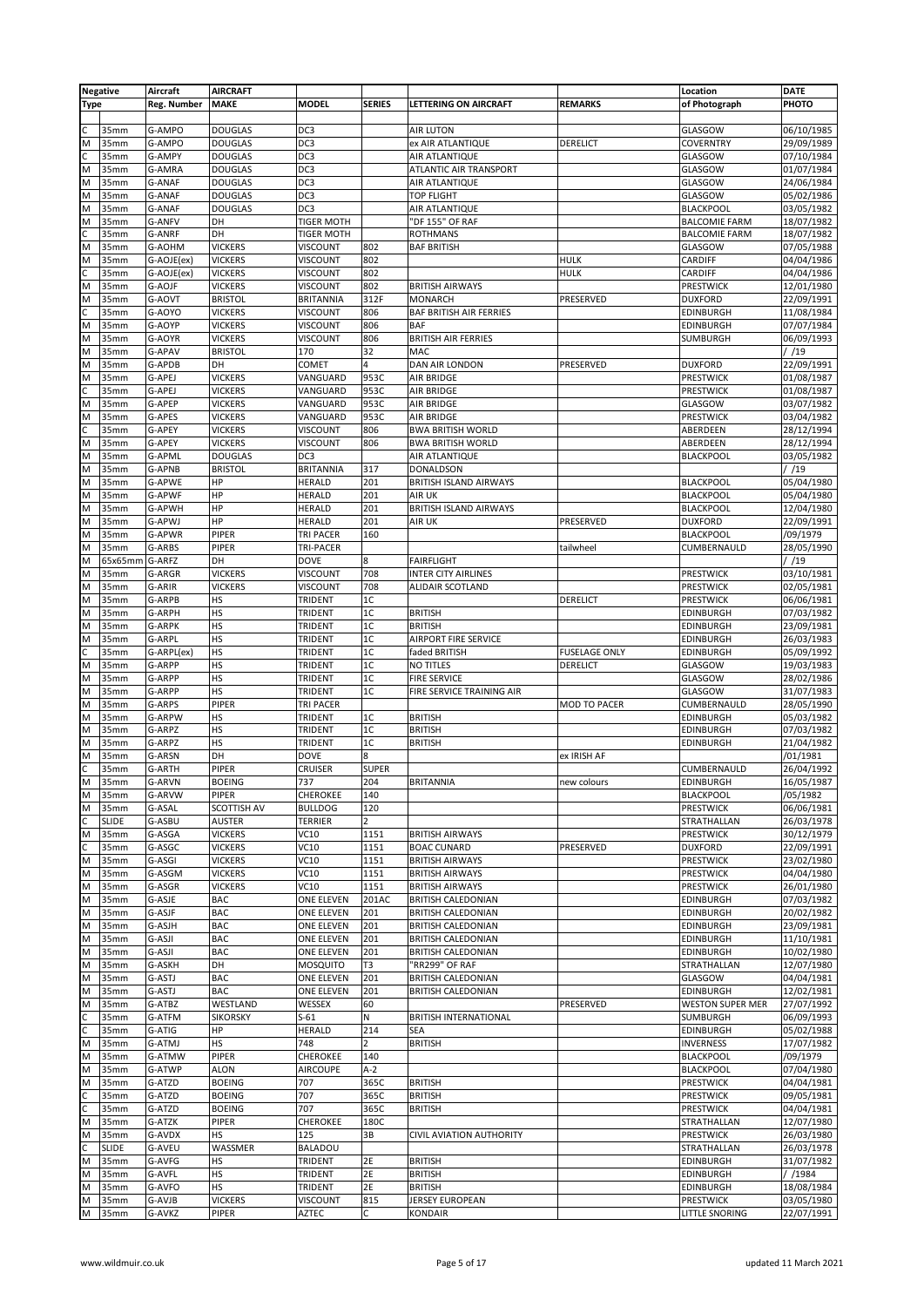|             | <b>Negative</b>  | Aircraft           | <b>AIRCRAFT</b> |                   |                |                               |                 | Location             | <b>DATE</b> |
|-------------|------------------|--------------------|-----------------|-------------------|----------------|-------------------------------|-----------------|----------------------|-------------|
| <b>Type</b> |                  | <b>Reg. Number</b> | <b>MAKE</b>     | <b>MODEL</b>      | <b>SERIES</b>  | LETTERING ON AIRCRAFT         | <b>REMARKS</b>  | of Photograph        | PHOTO       |
|             |                  |                    |                 |                   |                |                               |                 |                      |             |
| M           | 35mm             | G-AVMH             | BAC             | ONE ELEVEN        | 510            | <b>BRITISH AIRWAYS</b>        |                 | EDINBURGH            | 16/05/1987  |
| C           | 35mm             | G-AVMI             | BAC             | ONE ELEVEN        | 510            | SABENA                        |                 | EDINBURGH            | 01/05/1996  |
| M           | 35mm             | G-AVMJ             | <b>BAC</b>      | ONE ELEVEN        | 510            | <b>BRITISH</b>                |                 | <b>EDINBURGH</b>     | 07/07/1984  |
| M           | 35mm             | G-AVMJ             | <b>BAC</b>      | <b>ONE ELEVEN</b> | 510            | <b>BRITISH AIRWAYS</b>        |                 | <b>EDINBURGH</b>     | 26/03/1989  |
| M           | 35 <sub>mm</sub> | G-AVMN             | <b>BAC</b>      | ONE ELEVEN        | 510            | <b>BRITISH</b>                |                 | EDINBURGH            | 06/07/1985  |
| M           | 35mm             | G-AVMN             | <b>BAC</b>      | <b>ONE ELEVEN</b> | 510            | <b>BRITISH AIRWAYS</b>        |                 | <b>EDINBURGH</b>     | 06/05/1989  |
| M           | 35mm             | G-AVMO             | BAC             | <b>ONE ELEVEN</b> | 510            | <b>BRITISH AIRWAYS</b>        |                 | <b>EDINBURGH</b>     | 28/06/1986  |
| C           | 35mm             | G-AVMP             | BAC             | ONE ELEVEN        | 510            | <b>BRITISH AIRWAYS</b>        |                 | EDINBURGH            | 27/05/1989  |
| M           | 35mm             | G-AVMS             | <b>BAC</b>      | ONE ELEVEN        | 510            | <b>BRITISH AIRWAYS</b>        |                 | <b>EDINBURGH</b>     | 14/06/1986  |
| M           | 35 <sub>mm</sub> | G-AVMT             | <b>BAC</b>      | ONE ELEVEN        | 510            | <b>BRITISH AIRWAYS</b>        |                 | EDINBURGH            | 20/05/1989  |
| M           | 35mm             | G-AVMU             | BAC             | <b>ONE ELEVEN</b> | 510            | <b>BRITISH</b>                |                 | EDINBURGH            | 30/06/1985  |
| C           | 35mm             | G-AVMV             | BAC             | ONE ELEVEN        | 510            | <b>BRITISH AIRWAYS</b>        |                 | <b>EDINBURGH</b>     | 16/05/1987  |
| M           | 35mm             | G-AVMX             | BAC             | ONE ELEVEN        | 510            | <b>BRITISH AIRWAYS</b>        |                 | EDINBURGH            | 27/05/1989  |
| M           | 35mm             | G-AVMY             | BAC             | ONE ELEVEN        | 510            | <b>BRITISH</b>                |                 | <b>EDINBURGH</b>     | 12/10/1985  |
| M           | 35 <sub>mm</sub> | G-AVMZ             | <b>BAC</b>      | ONE ELEVEN        | 510            | <b>BRITISH AIRWAYS</b>        |                 | EDINBURGH            | 20/05/1989  |
| M           | 35mm             | G-AVPB             | <b>BOEING</b>   | 707               | 336C           | <b>BRITISH AIRTOURS</b>       |                 | PRESTWICK            | 09/05/1981  |
| C           | 35 <sub>mm</sub> | G-AVPB             | <b>BOEING</b>   | 707               | 336C           | <b>BRITISH AIRTOURS</b>       |                 | PRESTWICK            | 09/05/1981  |
| M           | 35mm             | G-AVRN             | <b>BOEING</b>   | 737               | 204            | <b>BRITANNIA AIRWAYS</b>      |                 | <b>EDINBURGH</b>     | 20/10/1979  |
| M           | 35mm             | G-AVRO             | <b>BOEING</b>   | 737               | 204            | <b>BRITANNIA</b>              |                 | <b>EDINBURGH</b>     | 16/10/1983  |
| M           | 35 <sub>mm</sub> | G-AVUT             | PIPER           | <b>CHEROKEE</b>   | 140            |                               |                 | <b>BLACKPOOL</b>     | 06/04/1980  |
| M           | 35mm             | G-AVVI             | PIPER           | COMMANCHE         | <b>TWIN</b>    |                               |                 | SHIPDAM              | 24/07/1991  |
| M           | 35mm             | G-AVYZ             | BAC             | ONE ELEVEN        | 320L           | LAKER                         |                 |                      | / /19       |
| M           | 35mm             | G-AWBL             | BAC             | ONE ELEVEN        | 416            | <b>BRITISH</b>                |                 | <b>EDINBURGH</b>     | 05/02/1982  |
| M           | 35mm             | G-AWBL             | BAC             | <b>ONE ELEVEN</b> | 416            | <b>BRITISH</b>                |                 | <b>EDINBURGH</b>     | 21/04/1982  |
| M           | 35mm             | G-AWBL             | <b>BAC</b>      | ONE ELEVEN        | 416            | <b>BRITISH</b>                |                 | EDINBURGH            | 05/03/1982  |
|             | 35mm             | G-AWBL             | BAC             | ONE ELEVEN        | 416            | <b>BRITISH</b>                |                 | EDINBURGH            | 06/07/1985  |
| C           | <b>SLIDE</b>     | G-AWEV             | PIPER           | <b>CHEROKEE</b>   | 140            |                               |                 | GLASGOW              | 21/03/1978  |
| C           | 35mm             | G-AWND             | <b>BOEING</b>   | 747               | 136            | <b>BRITISH AIRWAYS</b>        |                 | PRESTWICK            | 16/08/1980  |
| M           | 35mm             | G-AWNK             | <b>BOEING</b>   | 747               | 136            | <b>BRITISH AIRWAYS</b>        |                 | PRESTWICK            | 24/06/1980  |
| M           | 35 <sub>mm</sub> | G-AWNX             | <b>BAC</b>      | ONE ELEVEN        | 509            | DAN AIR LONDON                |                 | <b>EDINBURGH</b>     | 22/03/1981  |
| M           | 35mm             | G-AWPU             | CESSNA          | 150               | F150J          |                               |                 | <b>BLACKPOOL</b>     | 18/04/1981  |
| M           | 35mm             | G-AWRS             | AVRO            | ANSON             | $\overline{2}$ |                               | DERELICT        | STRATHALLAN          | 12/07/1980  |
| M           | 35mm             | G-AWSY             | <b>BOEING</b>   | 737               | 204            | <b>BRITANNIA</b>              | part new colo   | <b>EDINBURGH</b>     | 19/10/1985  |
| M           | 35mm             | G-AWSY             | <b>BOEING</b>   | 737               | 204            | <b>BRITANNIA</b>              |                 | CORFU                | 31/07/1981  |
| M           | 35mm             | G-AWSY             | <b>BOEING</b>   | 737               | 204            | BRITANNIA                     |                 | EDINBURGH            | 24/09/1988  |
|             | 35mm             | G-AWSY             | <b>BOEING</b>   | 737               | 204            | <b>BRITANNIA</b>              |                 | CORFU                | 31/07/1981  |
| M           | 35mm             | G-AWUG             | CESSNA          | 150               | F150H          |                               |                 | <b>EDINBURGH</b>     | 19/10/1985  |
| M           | 35mm             | G-AWWW             | CESSNA          | 401               |                |                               |                 | <b>BLACKPOOL</b>     | 11/04/1980  |
| M           | 35mm             | G-AWYR             | BAC             | ONE ELEVEN        | 501            | <b>BRITISH CALEDONIAN</b>     |                 | <b>EDINBURGH</b>     | 05/02/1982  |
|             | 35mm             | G-AWYU             | <b>BAC</b>      | <b>ONE ELEVEN</b> | 501            | <b>BRITISH AIRWAYS</b>        |                 | EDINBURGH            | 29/05/1989  |
| M           | 35mm             | G-AWYV             | <b>BAC</b>      | ONE ELEVEN        | 501            | <b>BRITISH CALEDONIAN</b>     |                 | EDINBURGH            | 31/03/1984  |
| M           | 35mm             | G-AWYV             | BAC             | ONE ELEVEN        | 501            | <b>BRITISH CALEDONIAN</b>     |                 | <b>EDINBURGH</b>     | /08/1984    |
| M           | 35mm             | G-AWYV             | <b>BAC</b>      | ONE ELEVEN        | 501            | <b>BRITISH CALEDONIAN</b>     |                 | <b>EDINBURGH</b>     | /08/1984    |
| M           | 35mm             | G-AWYZ             | HS              | TRIDENT           | 3B             | <b>BRITISH AIRWAYS</b>        |                 | <b>EDINBURGH</b>     | 20/11/1979  |
|             | 35 <sub>mm</sub> | G-AWYZ             | HS              | <b>TRIDENT</b>    | 3B             | <b>BRITISH</b>                |                 | EDINBURGH            | 22/03/1981  |
| M           | 35mm             | G-AWZA             | HS              | <b>TRIDENT</b>    | 3B             | <b>BRITISH</b>                |                 | EDINBURGH            | 05/03/1982  |
| M           | 35mm             | G-AWZA             | HS              | TRIDENT           | 3B             | <b>BRITISH AIRWAYS</b>        |                 | EDINBURGH            | 16/10/1979  |
| M           | 35mm             | G-AWZC             | HS              | TRIDENT           | 3B             | <b>BRITISH</b>                |                 | EDINBURGH            | 06/10/1984  |
| M           | 35mm             | G-AWZE             | HS              | TRIDENT           | 3B             | <b>BRITISH</b>                |                 | EDINBURGH            | 26/03/1983  |
| M           | 35mm             | G-AWZF             | HS              | TRIDENT           | 3B             | <b>BRITISH</b>                |                 | <b>EDINBURGH</b>     | 07/07/1984  |
| M           | 35mm             | G-AWZF             | нs              | <b>TRIDENT</b>    | 3B             | BRITISH                       |                 | <b>EDINBURGH</b>     | 11/08/1984  |
| C           | 35mm             | G-AWZF             | HS              | <b>TRIDENT</b>    | 3B             | <b>BRITISH</b>                |                 | <b>EDINBURGH</b>     | 07/07/1984  |
| M           | 35mm             | G-AWZJ             | HS              | <b>TRIDENT</b>    | 3B             | <b>NO TITLES</b>              |                 | PRESTWICK            | 15/03/1986  |
| C           | 35mm             | G-AWZJ             | HS              | <b>TRIDENT</b>    | 3B             | <b>NO TITLES</b>              |                 | PRESTWICK            | 15/03/1986  |
| M           | 35mm             | G-AWZL             | HS              | TRIDENT           | 3B             | <b>BRITISH</b>                |                 | EDINBURGH            | 12/02/1981  |
| M           | 35mm             | G-AWZM             | HS              | TRIDENT           | 3B             | <b>BRITISH</b>                |                 | EDINBURGH            | 07/03/1982  |
| M           | 35mm             | G-AWZM             | HS              | <b>TRIDENT</b>    | 3B             | <b>BRITISH</b>                |                 | <b>EDINBURGH</b>     | / /1984     |
| M           | 35mm             | G-AWZN             | HS              | <b>TRIDENT</b>    | 3B             | <b>BRITISH</b>                |                 | <b>EDINBURGH</b>     | 25/06/1985  |
| M           | 35mm             | G-AWZO             | HS              | <b>TRIDENT</b>    | 3B             | <b>BRITISH</b>                |                 | <b>EDINBURGH</b>     | 05/09/1985  |
| M           | 35mm             | G-AWZP             | HS              | <b>TRIDENT</b>    | 3B             | <b>BRITISH</b>                |                 | PRESTWICK            | 23/02/1980  |
| M           | 35mm             | G-AWZP             | HS              | <b>TRIDENT</b>    | 3B             | <b>BRITISH</b>                |                 | EDINBURGH            | 07/07/1984  |
| M           | 35mm             | G-AWZS             | HS              | <b>TRIDENT</b>    | 3B             | <b>BRITISH</b>                |                 | <b>EDINBURGH</b>     | 15/01/1983  |
| M           | 35mm             | G-AWZS             | HS              | <b>TRIDENT</b>    | 3B             | <b>BRITISH</b>                |                 | EDINBURGH            | 19/02/1983  |
| C           | 35mm             | G-AWZU             | HS              | <b>TRIDENT</b>    | 3B             | <b>BRITISH</b>                |                 | <b>EDINBURGH</b>     | 18/08/1984  |
| M           | 35mm             | G-AWZV             | HS              | <b>TRIDENT</b>    | 3B             | <b>BRITISH</b>                |                 | EDINBURGH            | 18/08/1984  |
| M           | 35mm             | G-AWZX             | HS              | <b>TRIDENT</b>    | 3B             | <b>BRITISH</b>                |                 | EDINBURGH            | 03/07/1984  |
| M           | 35mm             | G-AWZX             | HS              | <b>TRIDENT</b>    | 3B             | <b>BRITISH</b>                |                 | <b>EDINBURGH</b>     | 20/02/1982  |
| M           | 35mm             | G-AWZX             | HS              | <b>TRIDENT</b>    | 3B             | <b>BRITISH</b>                |                 | <b>EDINBURGH</b>     | 31/07/1982  |
|             | 35mm             | G-AWZZ             | HS              | <b>TRIDENT</b>    | 3B             | <b>BRITISH</b>                |                 | <b>EDINBURGH</b>     | 28/12/1982  |
| M           | 35mm             | G-AWZZ             | HS              | <b>TRIDENT</b>    | 3B             | <b>BRITISH</b>                |                 | EDINBURGH            | 31/07/1982  |
| M           | 35mm             | G-AWZZ             | HS              | <b>TRIDENT</b>    | 3B             | <b>BRITISH</b>                |                 | <b>EDINBURGH</b>     | 31/03/1984  |
| M           | 35mm             | G-AXAB             | PIPER           | <b>CHEROKEE</b>   | 140            |                               |                 | <b>BLACKPOOL</b>     | /09/1979    |
| M           | 35mm             | G-AXBB             | BAC             | ONE ELEVEN        | 409            | <b>BRITISH ISLAND AIRWAYS</b> |                 | <b>EDINBURGH</b>     | 17/02/1980  |
| M           | 35mm             | G-AXDN             | BAC/AEROSPATI   | CONCORDE          |                |                               | PRESERVED       | <b>DUXFORD</b>       | 22/09/1991  |
| M           | 35mm             | G-AXEH             | SCOTTISH AV     | <b>BULLDOG</b>    | <b>PROTOTY</b> |                               | <b>IN STORE</b> | <b>BAe PRESTWICK</b> | 16/03/1983  |
| M           | 35mm             | G-AXFV             | HP              | JETSTREAM         | $\mathbf{1}$   |                               |                 | FARNBOROUGH          | 11/09/1974  |
| M           | 35mm             | G-AXGX             | <b>BOEING</b>   | 707               | 336C           | <b>BRITISH AIRWAYS</b>        |                 | PRESTWICK            | 29/03/1980  |
| C           | 35mm             | G-AXJM             | BAC             | ONE ELEVEN        | 501            | <b>BRITISH AIRWAYS</b>        |                 | <b>EDINBURGH</b>     | 20/06/1992  |
| C           | 35mm             | G-AXJM             | BAC             | ONE ELEVEN        | 501            | <b>BRITISH AIRWAYS</b>        |                 | <b>EDINBURGH</b>     | 20/05/1989  |
| M           | 35mm             | G-AXJM             | BAC             | ONE ELEVEN        | 501            | <b>BRITISH AIRWAYS</b>        |                 | <b>EDINBURGH</b>     | 20/05/1989  |
| M           | 35mm             | G-AXLL             | BAC             | ONE ELEVEN        | 523FJ          | <b>BRITISH CALEDONIAN</b>     |                 | EDINBURGH            | 19/10/1985  |
| M           | 35mm             | G-AXMU             | BAC             | ONE ELEVEN        | 432FD          | AIR UK                        |                 | <b>EDINBURGH</b>     | 06/07/1985  |
| M           | 35mm             | G-AXNB             | <b>BOEING</b>   | 737               | 204C           | <b>BRITANNIA</b>              |                 | <b>EDINBUGH</b>      | 07/07/1984  |
| M           | 35mm             | G-AXOX             | BAC             | ONE ELEVEN        | 432FD          | BRITISH ISLAND AIRWAYS        | Air Florida     | <b>EDINBURGH</b>     | 27/06/1984  |
|             |                  |                    |                 |                   |                |                               |                 |                      |             |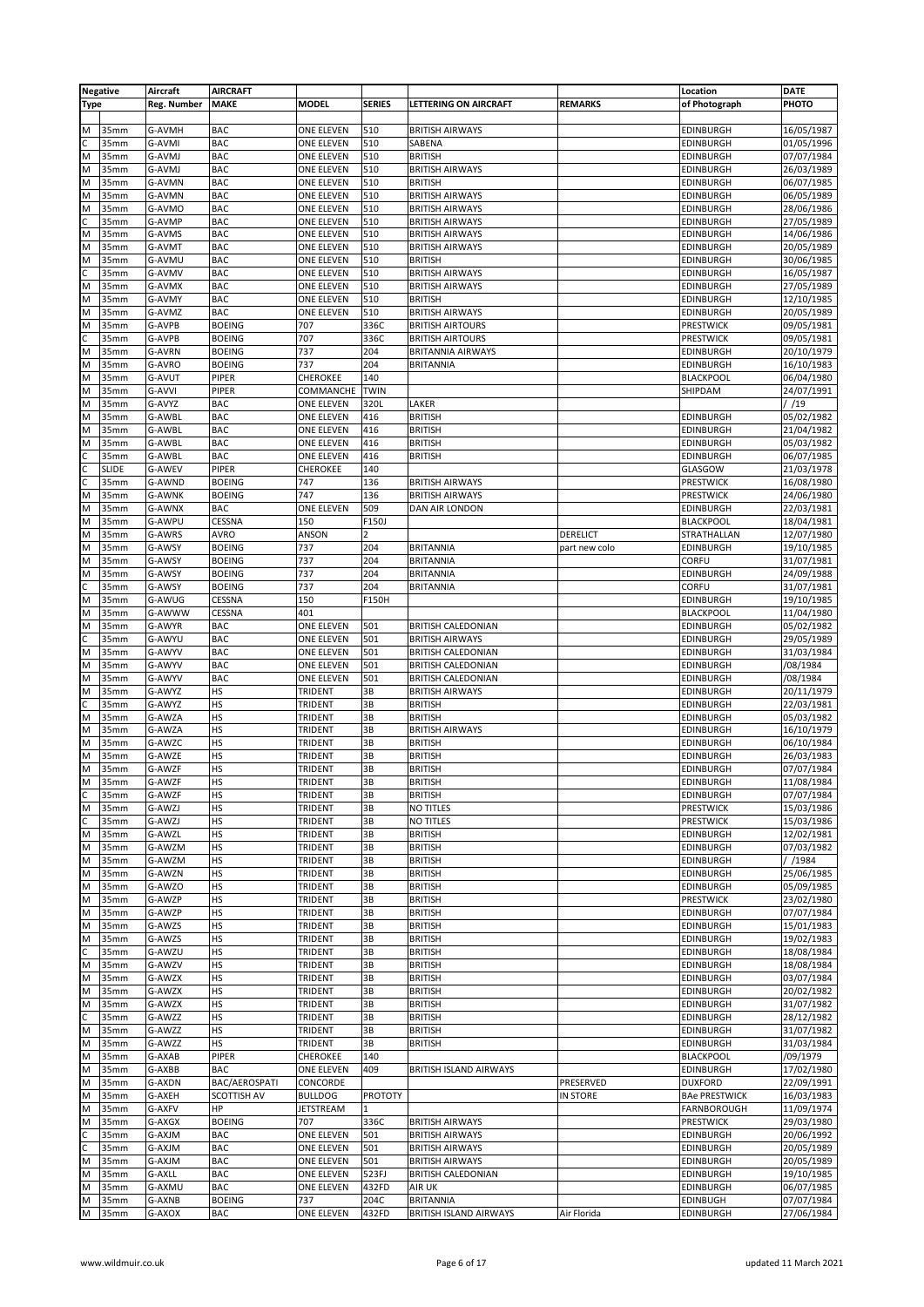|             | <b>Negative</b> | Aircraft      | <b>AIRCRAFT</b> |                     |                 |                               |                 | Location                | <b>DATE</b> |
|-------------|-----------------|---------------|-----------------|---------------------|-----------------|-------------------------------|-----------------|-------------------------|-------------|
| <b>Type</b> |                 | Reg. Number   | <b>MAKE</b>     | <b>MODEL</b>        | <b>SERIES</b>   | LETTERING ON AIRCRAFT         | <b>REMARKS</b>  | of Photograph           | PHOTO       |
|             |                 |               |                 |                     |                 |                               |                 |                         |             |
| M           | 35mm            | G-AXOX        | <b>BAC</b>      | ONE ELEVEN          | 432FD           | AIR UK                        |                 | <b>EDINBURGH</b>        | 26/04/1986  |
|             | 35mm            | G-AXRT        | CESSNA          | 150                 | <b>FA150K</b>   |                               |                 |                         | 07/04/1980  |
| M           |                 |               |                 |                     |                 |                               |                 | <b>BLACKPOOL</b>        |             |
| C           | <b>SLIDE</b>    | G-AXTA        | PIPER           | CHEROKEE            | 140B            | <b>OXFORD ATS</b>             |                 | CARLISLE                | 13/05/1978  |
| M           | 35mm            | G-AXTM        | PIPER           | <b>CHEROKEE</b>     | 140             |                               |                 | GLASGOW                 | 13/01/1980  |
| M           | 35mm            | G-AXXR        | <b>BEECH</b>    | <b>BARON</b>        | 95              |                               |                 | <b>BLACKPOOL</b>        | 08/04/1980  |
| M           | 35mm            | G-AYCT        | CESSNA          | 172                 | F172H           |                               |                 | <b>GLENROTHES</b>       | 05/10/1985  |
| M           | 35mm            | G-AYET        | MS              | RALLY               | COMMODO         |                               |                 | <b>BLACKPOOL</b>        | 08/04/1980  |
| M           | 35mm            | G-AYFA        | SA              | <b>TWIN PIONEER</b> | CC <sub>1</sub> | <b>FLIGHT ONE</b>             |                 | <b>EDINBURGH</b>        | 21/07/1978  |
| M           | 35mm            | G-AYJU        | PIPER           | <b>AZTEC</b>        | D               | <b>GILL AVIATION</b>          |                 | NEWCASTLE               | 20/11/1977  |
| M           | 35mm            | G-AYLT        | <b>BOEING</b>   | 707                 | 336C            | <b>BRITISH</b>                |                 | PRESTWICK               | 12/09/1981  |
| C           | 35mm            | G-AYLT        | <b>BOEING</b>   | 707                 | 336C            | <b>BRITISH</b>                |                 | PRESTWICK               | 12/09/1981  |
| M           | 35mm            | G-AYMG        | HP              | <b>HERALD</b>       | 213             | <b>BRITISH ISLAND AIRWAYS</b> |                 | <b>BLACKPOOL</b>        | /09/1979    |
|             |                 | G-AYMW        | AB              | <b>JETRANGER</b>    | 206A            | <b>DOLLAR</b>                 |                 | CUMBERNAULD             |             |
| M           | 35mm            |               |                 |                     |                 |                               |                 |                         | 20/06/1992  |
| M           | 35mm            | G-AYOM        | <b>SIKORSKY</b> | $S-61$              | N               | <b>BRITISH INTERNATIONAL</b>  |                 | <b>BECCLES</b>          | 25/07/1991  |
| M           | 35mm            | G-AYOP        | <b>BAC</b>      | ONE ELEVEN          | 530FX           | <b>BRITISH CALEDONIAN</b>     |                 | <b>EDINBURGH</b>        | 07/07/1984  |
| C           | 35mm            | G-AYOY        | <b>SIKORSKY</b> | $S-61$              | N               | <b>BRITISH INTERNATIONAL</b>  |                 | ABERDEEN                | 18/04/1998  |
| M           | 35mm            | G-AYTH        | CESSNA          | 172                 | <b>FR172H</b>   |                               |                 | <b>BLACKPOOL</b>        | /09/1979    |
| C           | <b>SLIDE</b>    | G-AYTJ        | CESSNA          | SKYWAGON            | <b>SUPER</b>    |                               |                 | STRATHALLAN             | 21/05/1978  |
| M           | 35mm            | G-AYVF        | HS              | TRIDENT             | 3B              | <b>BRITISH</b>                |                 | EDINBURGH               | 07/03/1982  |
| M           | 35mm            | G-AYXT        | WESTLAND        | WHIRLWIND           | $\overline{2}$  |                               |                 | <b>BLACKPOOL</b>        | 14/03/1991  |
| C           | 35mm            | G-AYXT        | WESTLAND        | WHIRLWIND           | $\overline{2}$  |                               |                 | <b>BLACKPOOL</b>        | 14/03/1991  |
| M           | 35mm            | G-AZDA        | <b>BEAGLE</b>   | PUP                 | $\mathbf{1}$    |                               |                 | PRESTWICK               | 05/08/1982  |
| M           | 35mm            | G-AZFB        | <b>BOEING</b>   | 720                 | 051B            | <b>MONARCH</b>                |                 | <b>EDINBURGH</b>        | 31/07/1982  |
|             |                 |               |                 |                     |                 |                               |                 |                         |             |
| M           | 35mm            | G-AZFE        | PIPER           | <b>AZTEC</b>        | D               | AIR CHARTER SCOTLAND          |                 | GLASGOW                 | 13/06/1982  |
| M           | 35mm            | G-AZFS        | <b>BEECH</b>    | <b>QUEEN AIR</b>    |                 |                               |                 | <b>BLACKPOOL</b>        | /09/1979    |
| M           | 35mm            | G-AZHA        | PIPER           | <b>AZTEC</b>        | F               |                               |                 | LEUCHARS                | 04/09/1982  |
| M           | 35mm            | G-AZJM        | <b>BAC</b>      | ONE ELEVEN          | 501             | <b>BRITISH CALEDONIAN</b>     |                 | <b>EDINBURGH</b>        | 16/01/1983  |
| M           | 35mm            | G-AZKM        | <b>BOEING</b>   | 720                 | 051B            | <b>MONARCH</b>                |                 | <b>EDINBURGH</b>        | 06/08/1982  |
| M           | 35mm            | G-AZLR        | <b>VICKERS</b>  | <b>VISCOUNT</b>     | 813             |                               | <b>DERELICT</b> | <b>EAST MIDLANDS</b>    | 05/02/1994  |
| M           | 35mm            | G-AZMF        | <b>BAC</b>      | ONE ELEVEN          | 530FX           | <b>BRITISH CALEDONIAN</b>     |                 | <b>EDINBURGH</b>        | 31/07/1982  |
| C           | 35mm            | G-AZNA        | <b>VICKERS</b>  | <b>VISCOUNT</b>     | 813             | <b>MANX</b>                   |                 | <b>EDINBURGH</b>        | 02/09/1984  |
| M           | 35mm            | G-AZNA        | <b>VICKERS</b>  | <b>VISCOUNT</b>     | 813             | <b>MANX</b>                   |                 | <b>EDINBURGH</b>        | 02/09/1984  |
|             |                 |               |                 |                     |                 |                               |                 |                         |             |
| M           | 35mm            | G-AZNX        | <b>BOEING</b>   | 720                 | 051B            | <b>MONARCH</b>                |                 | <b>EDINBURGH</b>        | 20/06/1981  |
| M           | 35mm            | G-AZNZ        | <b>BOEING</b>   | 737                 | 222             | <b>BRITANNIA</b>              |                 | EDINBURGH               | 15/01/1983  |
| M           | 35mm            | G-AZOF        | <b>GLOSTER</b>  | <b>AIRTOURER</b>    | T5              |                               |                 | CUMBERNAULD             | 28/05/1990  |
| M           | 35mm            | G-AZOH        | <b>BEECH</b>    | <b>QUEEN AIR</b>    | 95              | <b>CLYDE SURVEYS</b>          |                 | PRESTWICK               | 03/04/1982  |
| M           | 35mm            | G-AZPZ        | BAC             | ONE ELEVEN          | 515FB           | <b>BRITISH CALEDONIAN</b>     |                 | <b>EDINBURGH</b>        | 17/03/1984  |
| M           | 35mm            | G-AZPZ        | BAC             | ONE ELEVEN          | 515FB           | <b>BRITISH CALEDONIAN</b>     |                 | <b>EDINBURGH</b>        | 18/03/1984  |
| M           | 35mm            | G-AZRU        | AB              | JETRANGER           | $\overline{2}$  | <b>DOLLAR HELICOPTERS</b>     |                 | <b>BLACKPOOL</b>        | 05/05/1982  |
| M           | 35mm            | G-AZRX        | GARDAN          | <b>HORIZON</b>      | 160             |                               |                 | <b>BLACKPOOL</b>        | 12/04/1980  |
| C           |                 |               | BAC             |                     |                 |                               |                 |                         |             |
|             | 35mm            | G-AZUK        |                 | ONE ELEVEN          | 476FM           | LOGANAIR                      |                 | <b>EDINBURGH</b>        | 04/07/1989  |
| M           | 35mm            | G-AZUK        | BAC             | ONE ELEVEN          | 476FM           | LOGANAIR                      |                 | <b>EDINBURGH</b>        | 04/07/1989  |
| c           | 35mm            | G-AZYB        | <b>BELL</b>     | 47                  | H               |                               | PRESERVED       | <b>WESTON SUPER MER</b> | 27/07/1992  |
| M           | 35mm            | G-AZYK        | <b>CESSNA</b>   | 310                 | 310Q            |                               |                 | EDINBURGH               | 07/07/1984  |
| M           | 35mm            | G-AZZA        | PIPER           | <b>AZTEC</b>        | E               | AIR CHARTER SCOTLAND          |                 | EDINBURGH               | 16/05/1981  |
| M           | 35mm            | G-AZZC        | <b>DOUGLAS</b>  | DC10                | 10              | LAKER SKYTRAIN                |                 | PRESTWICK               | 03/05/1980  |
| M           | 35mm            | G-AZZL        | PIPER           | <b>AZTEC</b>        | E               |                               | DERELICT        | <b>GLENROTHES</b>       | 14/04/1984  |
| M           | 35mm            | G-BADR        | <b>BOEING</b>   | 737                 | 204             | <b>BRITANNIA</b>              |                 | EDINBURGH               | 20/02/1982  |
| M           | 35mm            | G-BAEF        | <b>BOEING</b>   | 727                 | 046             | DAN AIR LONDON                |                 | CORFU                   | 26/07/1981  |
|             | 35mm            |               |                 | 727                 | 046             | DAN AIR LONDON                |                 |                         | 18/03/1984  |
| M           |                 | G-BAFZ        | <b>BOEING</b>   |                     |                 |                               |                 | <b>EDINBURGH</b>        |             |
| M           | 35mm            | G-BAGX        | <b>PIPER</b>    | <b>CHEROKEE</b>     | 140             |                               |                 | <b>BLACKPOOL</b>        | 26/09/1980  |
| M           | 35mm            | G-BAGX        | PIPER           | CHEROKEE            | 140             |                               |                 | <b>BLACKPOOL</b>        | /05/1982    |
| C           | 35mm            | G-BAJO        | GRUMMAN         | TRAVELLER           | AA5             |                               |                 | <b>BLACKPOOL</b>        | 21/09/1984  |
| M           | 35mm            | G-BAKA        | <b>SIKORSKY</b> | $S-61$              | $\mathsf{N}$    | <b>BRISTOW</b>                |                 | EDINBURGH               | 04/05/1981  |
| M           | 35mm            | G-BAKA        | <b>SIKORSKY</b> | $S-61$              | ${\sf N}$       | <b>BRISTOW</b>                |                 | PRESTWICK               | 06/12/1980  |
| M           | 35mm            | <b>G-BAKL</b> | <b>FOKKER</b>   | F27                 | 200             | AIR ANGLIA                    |                 | <b>EDINBURGH</b>        | 24/11/1979  |
|             | <b>SLIDE</b>    | G-BAKL        | <b>FOKKER</b>   | F27                 | 200             | <b>AIR ANGLIA</b>             |                 | NEWCASTLE               | 14/05/1978  |
| M           | 35mm            | G-BAKL        | <b>FOKKER</b>   | F27                 | 200             | AIR UK                        |                 | <b>EDINBURGH</b>        | 23/09/1981  |
| M           | 35mm            | G-BAKT        | AB              | JETRANGER           | 206B            |                               |                 | GLASGOW                 | 17/08/1985  |
| M           | 35mm            | G-BALC        | AB              | JETRANGER           | 206B            | <b>DOLLAR HELICOPTERS</b>     |                 | CARLISLE                | 03/04/1983  |
|             |                 |               |                 |                     |                 |                               |                 |                         |             |
| M           | 35mm            | G-BALH        | <b>ROBIN</b>    | DR400               | 140             |                               |                 | <b>BLACKPOOL</b>        | 27/09/1980  |
| M           | 35mm            | G-BAMB        | <b>SLINSBY</b>  | <b>FALKE</b>        |                 |                               |                 | STRATHALLAN             | 12/07/1980  |
| M           | 35mm            | G-BANL        | BN              | ISLANDER            |                 | LOGANAIR                      |                 | GLASGOW                 | 27/12/1985  |
| M           | 35mm            | G-BASL        | PIPER           | CHEROKEE            | 140             |                               |                 | <b>BLACKPOOL</b>        | 22/09/1984  |
| M           | 35mm            | G-BASL        | PIPER           | <b>CHEROKEE</b>     | 140             |                               |                 | <b>BLACKPOOL</b>        | /05/1982    |
| M           | 35mm            | G-BASL        | PIPER           | CHEROKEE            | 140             |                               |                 | <b>BLACKPOOL</b>        | /09/1979    |
| M           | 35mm            | G-BATA        | HS              | 125                 | 403B            | BEECHAM INTERNATIONAL         |                 | <b>PRESTWICK</b>        | 05/08/1982  |
| M           | 35mm            | G-BAUL        | PIPER           | AZTEC               |                 | 'G-OEFC" (False reg)          | DERELICT        | <b>GLENROTHES</b>       | 14/04/1984  |
| M           | 35mm            | G-BAXD        | BN              | TRISLANDER          | Mk3             | LOGANAIR                      |                 | GLASGOW                 | 17/04/1982  |
|             |                 |               |                 |                     |                 |                               |                 |                         |             |
| M           | 35mm            | G-BAXD        | BN              | TRISLANDER          | Mk <sub>3</sub> | LOGANAIR                      |                 | PRESTWICK               | 26/06/1980  |
| M           | 35mm            | G-BAYT        | HS              | 125                 | 600B            |                               |                 | GLASGOW                 | 15/06/1980  |
| M           | 35mm            | G-BAZG        | <b>BOEING</b>   | 737                 | 204             | <b>BRITANNIA</b>              |                 | <b>EDINBURGH</b>        | /02/1990    |
| C           | 35mm            | G-BBAE        | LOCKHEED        | <b>TRISTAR</b>      | 100             | CALEDONIAN                    |                 | <b>EDINBURGH</b>        | 24/10/1992  |
|             | 35mm            | G-BBAF        | LOCKHEED        | TRISTAR             | $\mathbf{1}$    | CALEDONIAN                    |                 | <b>EDINBURGH</b>        | 16/05/1992  |
| M           | 35mm            | G-BBBK        | PIPER           | CHEROKEE            | 140             |                               |                 | <b>BLACKPOOL</b>        | /09/1979    |
| M           | 35mm            | G-BBDI        | PIPER           | <b>CUB</b>          | <b>SUPER</b>    |                               |                 | PORTMOAK                | 17/08/1980  |
| M           | 35mm            | G-BBGK        | LAKE            | <b>BUCCANEER</b>    | 200             |                               |                 | STRATHALLAN             | 12/07/1980  |
|             |                 |               |                 |                     |                 |                               |                 |                         |             |
| M           | 35mm            | G-BBMG        | BAC             | ONE ELEVEN          | 408EF           | <b>BRITISH AIRWAYS</b>        |                 | <b>EDINBURGH</b>        | 14/06/1986  |
| M           | 35mm            | G-BBNT        | PIPER           | NAVAJO              | CHIEFTA         | SPACEGRAND                    |                 | <b>BLACKPOOL</b>        | 07/05/1982  |
| M           | 35mm            | G-BBSN        | PIPER           | <b>AZTEC</b>        | E               | EXECUTIVE AIR CHARTER         |                 | GLASGOW                 | 15/12/1984  |
| M           | 35mm            | G-BBSZ        | <b>DOUGLAS</b>  | DC10                | 10              | LAKER SKYTRAIN                |                 | <b>EDINBURGH</b>        | 17/02/1980  |
| M           | 35mm            | G-BBVH        | <b>VICKERS</b>  | <b>VISCOUNT</b>     | 807             | <b>GB AIRWAYS</b>             |                 | <b>GIBRALTER</b>        | 17/11/1987  |
| M           | 35mm            | G-BBVM        | BEECH           | <b>KING AIR</b>     | 100             | NORTHERN EXECUTIVE AVIATI     |                 | <b>EDINBURGH</b>        | 09/04/1988  |
| M           | 35mm            | G-BBXI        | HP              | <b>HERALD</b>       | 203             | AIR UK                        |                 | <b>BLACKPOOL</b>        | 27/09/1980  |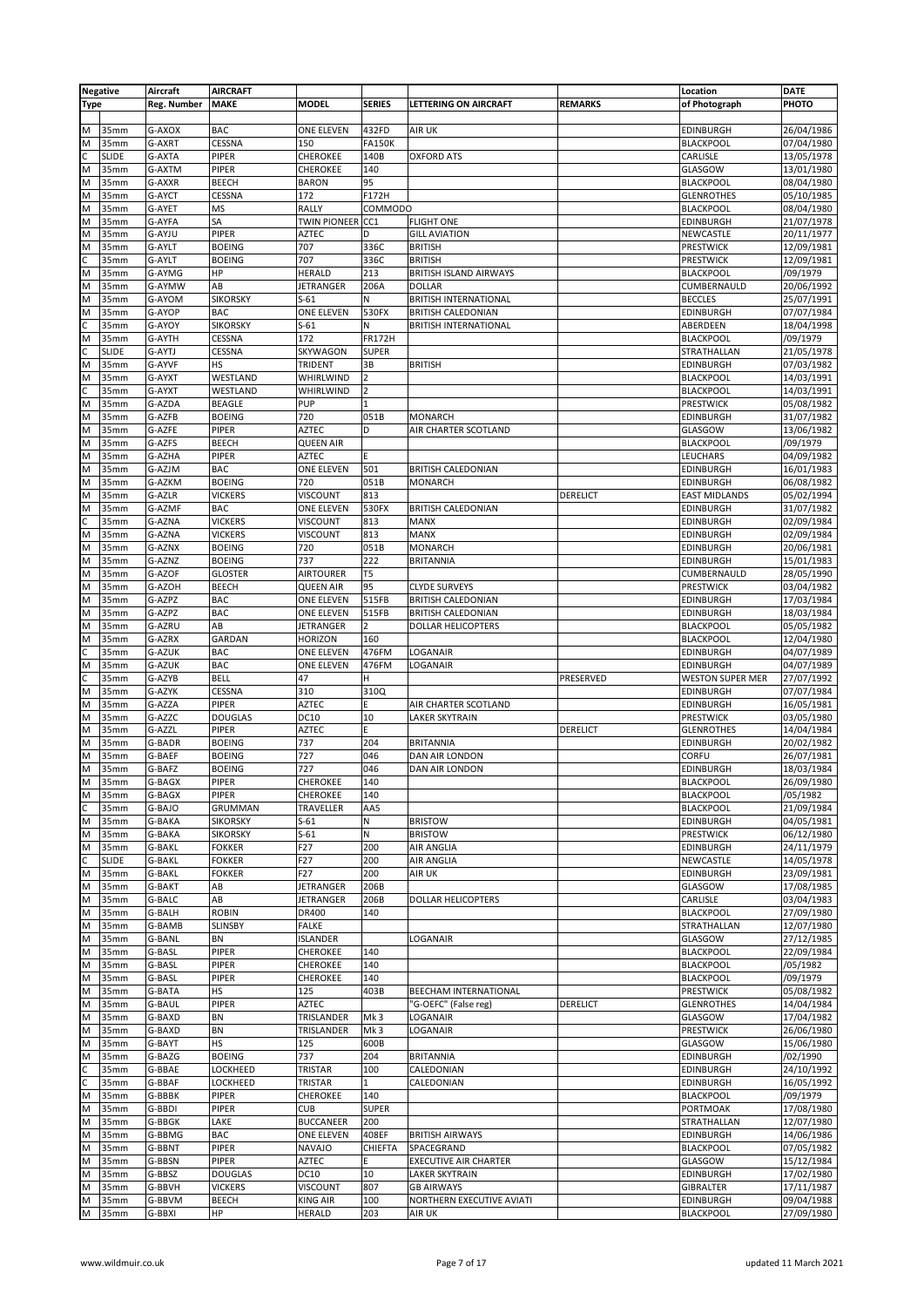|                | <b>Negative</b> | Aircraft           | <b>AIRCRAFT</b> |                     |                 |                               |                    | Location             | <b>DATE</b> |
|----------------|-----------------|--------------------|-----------------|---------------------|-----------------|-------------------------------|--------------------|----------------------|-------------|
| <b>Type</b>    |                 | <b>Reg. Number</b> | MAKE            | <b>MODEL</b>        | <b>SERIES</b>   | <b>LETTERING ON AIRCRAFT</b>  | <b>REMARKS</b>     | of Photograph        | PHOTO       |
|                |                 |                    |                 |                     |                 |                               |                    |                      |             |
| M              | 35mm            | G-BBXL             | CESSNA          | 310                 | E310Q           |                               |                    | <b>GLENROTHES</b>    | 05/10/1985  |
|                |                 |                    |                 |                     |                 |                               |                    |                      |             |
|                | 35mm            | G-BCCU             | BN              | TRISLANDER          |                 |                               |                    | CUMBERNAULD          | 07/08/1994  |
| M              | 35mm            | G-BCCU             | BN              | TRISLANDER          |                 |                               |                    | CUMBERNAULD          | 07/08/1994  |
| M              | 35mm            | G-BCDN             | <b>FOKKER</b>   | F27                 | 200             | <b>AIR UK</b>                 |                    | EDINBURGH            | 04/07/1989  |
| M              | 35mm            | G-BCDN             | <b>FOKKER</b>   | F27                 | 200             | AIR UK                        |                    | EDINBURGH            | 12/02/1981  |
| M              | 35mm            | G-BCDN             | <b>FOKKER</b>   | F <sub>27</sub>     | 200             | <b>AIR UK</b>                 | <b>NEW COLOURS</b> | EDINBURGH            | 04/07/1989  |
| M              | 35mm            | G-BCDN             | <b>FOKKER</b>   | F27                 | 200             | <b>AIR UK</b>                 |                    | EDINBURGH            | 22/03/1981  |
| M              | 35mm            | G-BCDO             | <b>FOKKER</b>   | F27                 | 200             | <b>AIR ANGLIA</b>             |                    | EDINBURGH            | 05/01/1980  |
| M              | 35mm            | G-BCDO             | <b>FOKKER</b>   | F27                 | 200             | AIR UK                        |                    | <b>BLACKPOOL</b>     | 25/09/1981  |
| M              | 35mm            | G-BCHK             | CESSNA          | 172                 | F172H           |                               |                    | <b>INVERNESS</b>     | 26/07/1980  |
|                |                 |                    | BAC             |                     | 518FG           | DAN AIR LONDON                |                    |                      |             |
| M              | 35mm            | G-BCWA             |                 | ONE ELEVEN          |                 |                               |                    | EDINBURGH            | 17/02/1980  |
| M              | 35mm            | G-BCWF             | SCOTTISH AV     | <b>TWIN PIONEER</b> | I1              | <b>FLIGHT ONE</b>             |                    | PRESTWICK            | 10/08/1985  |
| M              | 35mm            | G-BCWW             | ΗP              | <b>JETSTREAM</b>    | 200             |                               |                    | PRESTWICK            | 07/08/1982  |
| M              | 35mm            | G-BDDH             | <b>FOKKER</b>   | F27                 | 200             | AIR UK                        |                    | <b>BLACKPOOL</b>     | /04/1981    |
| M              | 35mm            | G-BDEA             | <b>BOEING</b>   | 707                 | 338C            | <b>BRITISH CALEDONIAN</b>     |                    | PRESTWICK            | 23/11/1980  |
| C              | <b>SLIDE</b>    | G-BDFR             | <b>FUJI</b>     | FA200               | 160             |                               |                    | SUNDERLAND           | 14/05/1978  |
|                | 35mm            | G-BDFY             | GRUMMAN         | TRAVELLER           | AA5             |                               |                    | <b>GLENROTHES</b>    | 05/10/1985  |
| M              | 35mm            | G-BDII             | <b>SIKORSKY</b> | $S-61$              | N               | <b>BRISTOW</b>                |                    | PRESTWICK            | 14/06/1980  |
| M              | 35mm            | G-BDIX             | DH              | COMET               | 4C              | DAN AIR LONDON                | PRESERVED          | <b>EAST FORTUNE</b>  | 16/10/1982  |
|                | 35mm            | G-BDIX             | DH              | COMET               | 4C              | DAN AIR LONDON                | PRESERVED          | <b>EAST FORTUNE</b>  | 16/10/1982  |
| M              |                 |                    | HS              |                     |                 |                               |                    |                      |             |
|                | 35mm            | G-BDOA             |                 | 125                 | 600B            |                               |                    | EDINBURGH            | 20/02/1982  |
|                | 35mm            | G-BDOC             | <b>SIKORSKY</b> | $S-61$              | N               | H.M. COASTGUARD               |                    | SUMBURGH             | 25/08/1994  |
| M              | 35mm            | G-BDOM             | BN              | TRISLANDER          | Mk3             | LOGANAIR                      |                    | PRESTWICK            | 23/02/1980  |
| M              | 35mm            | G-BDOM             | BN              | TRISLANDER          | Mk3             | LOGANAIR                      |                    | EDINBURGH            | 16/10/1979  |
| M              | 35mm            | G-BDRC             | <b>VICKERS</b>  | <b>VISCOUNT</b>     | 724             | <b>GUERNSAY AIRLINES</b>      |                    | PRESTWICK            | 21/06/1981  |
| M              | 35mm            | G-BDRC             | <b>VICKERS</b>  | <b>VISCOUNT</b>     | 724             | <b>GUERNSAY AIRLINES</b>      |                    | PRESTWICK            | 06/06/1981  |
| M              | 35mm            | G-BDVS             | <b>FOKKER</b>   | F27                 | 200             | LOGANAIR                      |                    | EDINBURGH            | 23/09/1987  |
| M              | 35mm            | G-BDVS             | <b>FOKKER</b>   | F27                 | 200             | <b>AIR UK</b>                 |                    | EDINBURGH            | 31/03/1984  |
| M              |                 |                    |                 | F27                 | 200             |                               |                    |                      |             |
|                | 35mm            | G-BDVT             | <b>FOKKER</b>   |                     |                 | <b>AIR UK</b>                 |                    | EDINBURGH            | 11/10/1981  |
| M              | 35mm            | G-BDVT             | <b>FOKKER</b>   | F27                 | 200             | <b>AIR UK</b>                 |                    | EDINBURGH            | 13/11/1984  |
| M              | 35mm            | G-BDVT             | <b>FOKKER</b>   | F27                 | 200             | <b>AIR UK</b>                 |                    | EDINBURGH            | 07/07/1984  |
|                | <b>SLIDE</b>    | G-BDWY             | PIPER           | CHEROKEE            | 140             |                               |                    | GLASGOW              | 21/03/1978  |
| M              | 35mm            | G-BECG             | <b>BOEING</b>   | 737                 | 204             | <b>BRITANNIA</b>              |                    | <b>FUNCHAL</b>       | 17/03/1982  |
| M              | 35mm            | G-BECG             | <b>BOEING</b>   | 737                 | 204             | <b>BRITANNIA AIRWAYS</b>      |                    | EDINBURGH            | 17/02/1980  |
| M              | 35mm            | G-BECG             | <b>BOEING</b>   | 737                 | 204             | <b>BRITANNIA AIRWAYS</b>      |                    | EDINBURGH            | 31/12/1979  |
| M              | 35mm            | G-BECH             | <b>BOEING</b>   | 737                 | 204             | <b>BRITANNIA</b>              |                    | EDINBURGH            | 18/03/1984  |
|                | 35mm            | G-BECH             | <b>BOEING</b>   | 737                 | 204             | <b>BRITANNIA</b>              |                    | EDINBURGH            | 18/03/1984  |
| M              | 35mm            | G-BEDD             | <b>JODEL</b>    | D117                | Α               |                               |                    | DUNDEE               |             |
|                |                 |                    |                 |                     |                 |                               |                    |                      | 17/06/1984  |
| M              | 35mm            | G-BEDP             | BN              | TRISLANDER          |                 |                               |                    | CUMBERNAULD          | 01/05/1984  |
| M              | 35mm            | G-BEDZ             | BN              | <b>ISLANDER</b>     |                 | LOGANAIR                      |                    | TINGWALL             | 06/09/1993  |
| C              | 35mm            | G-BEIC             | <b>SIKORSKY</b> | $S-61$              | Ν               | <b>BRITISH INTERNATIONAL</b>  |                    | ABERDEEN             | 18/04/1998  |
| C              | 35mm            | G-BEIP             | PIPER           | ARCHER              | $\mathbf{H}$    |                               |                    | PRESTWICK            | 09/05/1981  |
| M              | 35mm            | G-BELO             | <b>DOUGLAS</b>  | DC10                | 10              | <b>LAKER SKYTRAIN</b>         |                    | PRESTWICK            | 26/03/1980  |
| M              | 35mm            | G-BELS             | DHC             | <b>TWIN OTTER</b>   | 300             | LOGANAIR                      |                    | PRESTWICK            | 11/08/1979  |
| M              | 35mm            | G-BELV             | CESSNA          | <b>TITAN</b>        |                 | IRVINE SELLERS EXECUTIVE      |                    | EDINBURGH            | 05/02/1982  |
| M              | 35mm            | G-BENO             | <b>ENSTROM</b>  | <b>SHARK</b>        | 280C            | LANCIA                        |                    |                      | 09/10/1982  |
|                |                 |                    |                 |                     |                 |                               |                    | TROON                |             |
|                | 35mm            | G-BEOZ             | AW              | ARGOSY              | 101             | <b>ELAN</b>                   | PRESERVED          | <b>EAST MIDLANDS</b> | 04/02/1994  |
| M              | 35mm            | G-BEOZ             | AW              | ARGOSY              | 101             | <b>ELAN</b>                   | PRESERVED          | <b>EAST MIDLANDS</b> | 04/02/1994  |
| M              | 35mm            | G-BEPE             | <b>SHORT</b>    | <b>BELFAST</b>      | C1              | <b>HEAVYLIFT</b>              |                    | PRESTWICK            | 21/08/1982  |
| $\overline{c}$ | 35mm            | G-BEWM             | <b>SIKORSKY</b> | $S-61$              | N               | <b>BRITISH INTERNATIONAL</b>  |                    | SUMBURGH             | 25/08/1994  |
| M              | 35mm            | G-BEYK             | HP              | <b>HERALD</b>       |                 | <b>EUROAIR</b>                |                    | EDINBURGH            | 28/06/1986  |
| M              | 35mm            | G-BFAN             | нs              | 125                 | 600             |                               |                    | PRESTWICK            | 21/06/1986  |
| M              | 35mm            | G-BFBJ             | PIPER           | SENECA              | 200T            | SHORGARD                      |                    | EDINBURGH            | 25/08/1984  |
| M              | 35mm            | G-BFCC             | LOCKHEED        | TRISTAR             | 500             | <b>BRITISH</b>                |                    | <b>HEATHROW</b>      | 11/04/1981  |
|                | 35mm            | G-BFDA             |                 | <b>NAVAJO</b>       | <b>CHIEFTA</b>  |                               |                    |                      | 04/09/1982  |
| M              |                 |                    | PIPER           |                     |                 | AIR CHARTER SCOTLAND          |                    | LEUCHARS             |             |
| M              | 35mm            | G-BFDA             | PIPER           | <b>NAVAJO</b>       | CHIEFTA         | AIR CHARTER SCOTLAND          |                    | GLASGOW              | 07/10/1984  |
| M              | 35mm            | G-BFDL             | PIPER           | L4J                 |                 | "45-4537" of USAAF            |                    | PRESTWICK            | 05/06/1982  |
| M              | 35mm            | G-BFED             | PIPER           | <b>NAVAJO</b>       | CHIEFTA         | <b>WOODGATE AVIATION</b>      |                    | EDINBURGH            | 22/03/1981  |
|                | 35mm            | G-BFIR             | AVRO            | ANSON               | C <sub>21</sub> | 'WD 413" OF RAF               |                    | PRESTWICK            | 10/08/1985  |
| M              | 35mm            | G-BFJM             | CESSNA          | 150                 | F152            |                               |                    | ABERDEEN             | 05/07/1986  |
| M              | 35mm            | G-BFJW             | АB              | <b>JETRANGER</b>    | $\overline{2}$  | MULTI OWNERSHIP & HOTELS      |                    | PRESTWICK            | 10/04/1982  |
| M              | 35mm            | G-BFLD             | <b>BOEING</b>   | 707                 | 338C            | <b>BRITISH MIDLAND</b>        |                    | NEWCASTLE            | 17/01/1982  |
| c              | 35mm            | G-BFLL             | НS              | 748                 | 2A              | <b>BRITISH</b>                |                    | EDINBURGH            | 06/10/1984  |
| M              | 35mm            | G-BFLL             | HS              | 748                 | 2A              | <b>ABERDEEN AIRWAYS</b>       |                    | EDINBURGH            | 25/05/1990  |
|                |                 |                    | HS              |                     | 2A              |                               |                    | EDINBURGH            |             |
| M              | 35mm            | G-BFLL             |                 | 748                 |                 | <b>BRITISH</b>                |                    |                      | 18/08/1984  |
| M              | 35mm            | G-BFLL             | HS              | 748                 | 2A              | DAN AIR LONDON                |                    | CARDIFF              | 04/04/1986  |
|                | 35mm            | G-BFLL             | HS              | 748                 | 2A              | DAN AIR LONDON                |                    | CARDIFF              | 04/04/1986  |
| M              | 35mm            | G-BFMW             | <b>VICKERS</b>  | <b>VISCOUNT</b>     | 735             | ALIDAIR SCOTLAND              |                    | PRESTWICK            | 04/04/1981  |
| M              | 35mm            | G-BFNC             | AEROSPATIALE    | <b>ECUREUIL</b>     |                 | <b>DOLLAR</b>                 |                    | CUMBERNAULD          | 07/08/1994  |
| M              | 35mm            | G-BFNC             | AEROSPATIALE    | <b>ECUREUIL</b>     |                 | <b>BLACK ISLE HELICOPTERS</b> |                    | CUMBERNAULD          | 17/04/1994  |
| M              | 35mm            | G-BFPW             | <b>DOUGLAS</b>  | DC3                 |                 | ex Spanish AF colours         |                    | <b>BLACKBUSHE</b>    | 30/06/1976  |
| M              | 35mm            | G-BFTX             | CESSNA          | 172                 | F172N           |                               |                    | <b>BLACKPOOL</b>     | 11/04/1980  |
| M              | 35mm            | G-BFVA             | <b>BOEING</b>   | 737                 | 204             | <b>BRITANNIA</b>              |                    | <b>FUNCHAL</b>       | 17/03/1982  |
| M              | 35mm            | G-BFVA             | <b>BOEING</b>   | 737                 | 204             | <b>BRITANNIA</b>              |                    | EDINBURGH            |             |
|                |                 |                    |                 |                     |                 |                               |                    |                      | 05/03/1982  |
| M              | 35mm            | G-BFVB             | <b>BOEING</b>   | 737                 | 204             | <b>BRITANNIA</b>              |                    | EDINBURGH            | /02/1990    |
| M              | 35mm            | G-BFVV             | AEROSPATIALE    | <b>DAUPHIN</b>      |                 | <b>BOND HELICOPTERS</b>       |                    | <b>BLACKPOOL</b>     | 14/03/1991  |
|                | 35mm            | G-BFVV             | AEROSPATIALE    | <b>DAUPHIN</b>      |                 | <b>BOND HELICOPTERS</b>       |                    | <b>BLACKPOOL</b>     | 14/03/1991  |
| M              | 35mm            | G-BFVZ             | BEECH           | <b>KING AIR</b>     | <b>B200</b>     | PEREGRINE                     |                    | EDINBURGH            | 23/09/1981  |
| M              | 35mm            | G-BFZK             | <b>EMBRAER</b>  | BANDIERANTE         | 110P2           | <b>AIR ECOSSE</b>             |                    | GLASGOW              | 15/02/1980  |
| M              | 35mm            | G-BGCV             | AEROSPATIALE    | <b>ECUREUIL</b>     |                 | AW                            |                    | <b>BLACKPOOL</b>     | 24/09/1984  |
| M              | 35mm            | G-BGDB             | <b>BOEING</b>   | 737                 | 236             | <b>BRITISH AIRWAYS</b>        |                    | PRESTWICK            | 23/02/1980  |
| M              | 35mm            | G-BGDJ             | <b>BOEING</b>   | 737                 | 236             | BRITISH AIRWAYS MANCHESTE     |                    | EDINBURGH            | 27/05/1994  |
|                |                 |                    |                 |                     |                 |                               |                    |                      |             |
| C              | 35mm            | G-BGDJ             | <b>BOEING</b>   | 737                 | 236             | BRITISH AIRWAYS MANCHESTE     |                    | EDINBURGH            | 27/05/1994  |
| M              | 35mm            | G-BGDP             | <b>BOEING</b>   | 737                 | 236             | <b>BRITISH</b>                |                    | <b>HEATHROW</b>      | 11/04/1981  |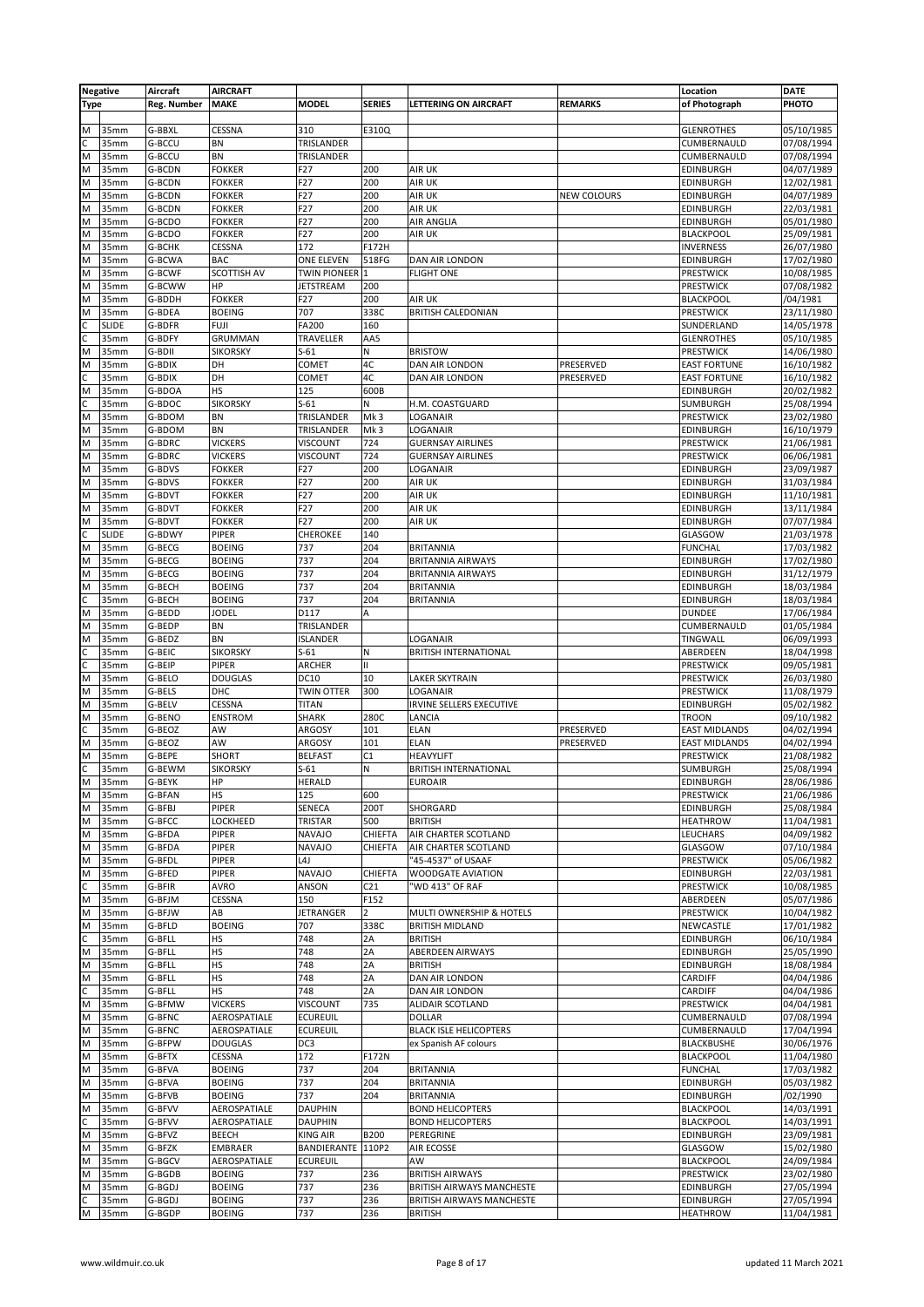|                   | <b>Negative</b> | Aircraft           | <b>AIRCRAFT</b>                  |                          |                 |                                           |                    | Location                             | <b>DATE</b>              |
|-------------------|-----------------|--------------------|----------------------------------|--------------------------|-----------------|-------------------------------------------|--------------------|--------------------------------------|--------------------------|
| <b>Type</b>       |                 | <b>Reg. Number</b> | <b>MAKE</b>                      | <b>MODEL</b>             | <b>SERIES</b>   | <b>LETTERING ON AIRCRAFT</b>              | <b>REMARKS</b>     | of Photograph                        | PHOTO                    |
|                   |                 |                    |                                  |                          |                 |                                           |                    |                                      |                          |
| M                 | 35mm            | G-BGEN             | DHC                              | <b>TWIN OTTER</b>        | 300             | LOGANAIR                                  |                    | EDINBURGH                            | 05/01/1980               |
| M                 | 35mm            | G-BGHF             | WESTLAND                         | <b>WG30</b>              | 100             |                                           | PRESERVED          | <b>WESTON SUPER MER</b>              | 27/07/1992               |
| M                 | 35mm            | G-BGJI             | <b>BOEING</b>                    | 737                      | 236             | <b>BRITISH AIRTOURS</b>                   |                    | <b>CORFU</b>                         | 31/07/1981               |
|                   | 35mm            | G-BGJV             | HS                               | 748                      | 2B              | <b>BRITISH AIRWAYS</b>                    |                    | <b>EDINBURGH</b>                     | 11/07/1989               |
| M                 | 35mm            | G-BGMD             | DHC                              | <b>TWIN OTTER</b>        | 300             | SPACEGRAND                                |                    | <b>BLACKPOOL</b>                     | /09/1984                 |
| M                 | 35mm            | G-BGMF             | <b>BELL</b>                      | 212                      |                 | <b>BRISTOW</b>                            |                    | PRESTWICK                            | 29/04/1980               |
| M                 | 35mm            | G-BGNA             | <b>SHORT</b>                     | 330                      |                 | <b>NO TITLES</b>                          |                    | EDINBURGH                            | 26/03/1983               |
| M                 | 35mm            | G-BGNA             | <b>SHORT</b>                     | 330                      |                 | LOGANAIR                                  |                    | PRESTWICK                            | 13/07/1979               |
| M                 | 35mm            | G-BGNA             | <b>SHORT</b>                     | 330                      |                 | LOGANAIR                                  |                    | EDINBURGH                            | 16/01/1983               |
| M                 | 35mm            | G-BGNA             | <b>SHORT</b>                     | 330                      |                 | LOGANAIR                                  |                    | PRESTWICK                            | 18/08/1979               |
| M                 | 35mm            | G-BGNA             | <b>SHORT</b>                     | 330                      |                 | LOGANAIR                                  |                    | <b>EDINBURGH</b>                     | 20/02/1982               |
| C                 | 35mm            | G-BGNB             | <b>SHORT</b>                     | 330                      |                 | <b>GILL AIR</b>                           |                    | <b>SCATSTA</b>                       | 25/08/1994               |
| C                 | 35mm            | G-BGNG             | <b>SHORT</b>                     | 330                      |                 | <b>GILL AIR</b>                           |                    | ABERDEEN                             | 28/12/1994               |
| M                 | 35mm            | G-BGNK             | EMBRAER                          | BANDIERANTE              |                 | <b>FAIRFLIGHT</b>                         |                    | PRESTWICK                            | 29/03/1980               |
| M                 | 35mm            | G-BGNW             | <b>BOEING</b>                    | 737                      | 219             | <b>BRITANNIA</b>                          |                    | EDINBURGH                            | 07/03/1982               |
| C                 | 35mm            | G-BGNW             | <b>BOEING</b>                    | 737                      | 219             | <b>BRITANNIA</b>                          |                    | <b>EDINBURGH</b>                     | 17/01/1986               |
| M                 | 35mm            | G-BGNW             | <b>BOEING</b>                    | 737                      | 219             | <b>BRITANNIA</b>                          | <b>NEW COLOURS</b> | EDINBURGH                            | 02/09/1984               |
| M                 | 35mm            | G-BGOY             | PIPER                            | <b>NAVAJO</b>            | CHIEFTA         |                                           |                    | EDINBURGH                            | 07/03/1982               |
| M                 | 35mm            | G-BGPC             | DHC                              | TWIN OTTER               | 300             | LOGANAIR                                  |                    | EDINBURGH                            | 15/09/1984               |
|                   | 35mm            | G-BGPL             | PIPER                            | WARRIOR                  | $\mathbf{H}$    |                                           |                    | GLASGOW                              | 03/11/1985               |
| M                 | 35mm            | G-BGTH             | PIPER                            | <b>AZTEC</b>             | F               |                                           |                    | PRESTWICK                            | 10/04/1982               |
| M                 | 35mm            | G-BGTV             | <b>BOEING</b>                    | 737                      | <b>2T5</b>      | ORION                                     |                    | EDINBURGH                            | 15/09/1984               |
| M                 | 35mm            | G-BGTY             | <b>BOEING</b>                    | 737                      | <b>2Q8</b>      | ORION                                     |                    | EDINBURGH                            | 20/02/1982               |
| łМ                | 35mm            | G-BGXG             | <b>DOUGLAS</b>                   | DC10                     | 30              | LAKER SKYTRAIN                            |                    | PRESTWICK                            | 04/04/1980               |
| M                 | 35mm            | G-BGXH             | <b>DOUGLAS</b>                   | DC10                     | 30              | <b>LAKER SKYTRAIN</b>                     |                    | PRESTWICK                            | 24/06/1980               |
| M                 | 35mm            | G-BGYK             | <b>BOEING</b>                    | 737                      | 204             | <b>BRITANNIA</b>                          |                    | EDINBURGH                            | 05/03/1982               |
| M                 | 35mm            | G-BGYL             | <b>BOEING</b>                    | 737                      | 204             | <b>BRITANNIA</b>                          |                    | <b>EDINBURGH</b>                     | 26/03/1983               |
| M                 | 35mm            | G-BGYL             | <b>BOEING</b>                    | 737                      | 204             | <b>BRITANNIA</b>                          |                    | <b>EDINBURGH</b>                     | 05/03/1982               |
| M                 | 35mm            | G-BHFD             | DHC                              | <b>TWIN OTTER</b>        | 300             | DAN AIR METROPOLITAN                      |                    | NEWCASTLE                            | 23/08/1983               |
| M                 | 35mm            | G-BHGA             | PIPER                            | <b>NAVAJO</b>            |                 |                                           |                    | <b>BLACKPOOL</b>                     | 06/05/1982               |
| M                 | 35mm            | G-BHHA             | EMBRAER                          | BANDIERANTE              |                 | LOGANAIR                                  |                    | PRESTWICK                            | 24/05/1980               |
| M                 | 35mm            | G-BHMW             | <b>FOKKER</b>                    | F27                      | 200             | AIR UK                                    |                    | <b>BLACKPOOL</b>                     | /04/1981                 |
| M                 | 35mm            | G-BHMW             | <b>FOKKER</b>                    | F27                      | 200             | AIR UK                                    |                    | EDINBURGH                            | 06/08/1982               |
|                   | 35mm            | G-BHMW             | <b>FOKKER</b>                    | F27                      | 200             | AIR UK                                    |                    | EDINBURGH                            | 06/10/1984               |
| M                 | 35mm            | G-BHMY             | <b>FOKKER</b>                    | F <sub>27</sub>          | 200             | AIR UK                                    |                    | EDINBURGH                            | 03/09/1982               |
| M                 | 35mm            | G-BHMY             | <b>FOKKER</b>                    | F27                      | 200             | AIR UK                                    |                    | <b>EDINBURGH</b>                     | 23/09/1981               |
| M                 | 35mm            | G-BHMZ             | <b>FOKKER</b>                    | F <sub>27</sub>          | 200             | AIR UK                                    |                    | <b>EDINBURGH</b>                     | 31/07/1982               |
| M                 | 35mm            | G-BHNV             | <b>BELL</b>                      | 47                       | G               |                                           |                    | CARLISLE                             | 03/04/1983               |
| M                 | 35mm            | G-BHOG             | <b>SIKORSKY</b>                  | $S-61$                   | N               | <b>BRISTOW</b>                            |                    | SUMBURGH                             | 04/09/1993               |
| M                 | 35mm            | G-BHTK             | DHC                              | <b>TWIN OTTER</b>        | 300             | LOGANAIR                                  |                    | EDINBURGH                            | 17/03/1984               |
| M                 | 35mm            | G-BHUB             | <b>DOUGLAS</b>                   | DC3                      |                 | 'G-AGIV RUSKIN AIR SERVIC                 | TV/FILM            | <b>BLACKPOOL</b>                     | 25/09/1981               |
| M                 | 35mm            | G-BHVG             | <b>BOEING</b>                    | 737                      | <b>2T5</b>      | ORION                                     |                    | EDINBURGH                            | 05/03/1982               |
| M                 | 35mm            | G-BHVH             | <b>BOEING</b>                    | 737                      | <b>2T5</b>      | ORION                                     |                    | EDINBURGH                            | 07/03/1982               |
| C                 | 35mm            | G-BHVH             | <b>BOEING</b>                    | 737                      | <b>2T5</b>      | ORION                                     |                    | <b>EDINBURGH</b>                     | 11/08/1984               |
| M                 | 35mm            | G-BHVT             | <b>BOEING</b>                    | 727                      | 212             | DAN AIR LONDON                            |                    | CORFU                                | 03/08/1981               |
| C                 | 35mm            | G-BHWE             | <b>BOEING</b>                    | 737                      | 204             | <b>BRITANNIA</b>                          |                    | EDINBURGH                            | 25/08/1984               |
| M                 | 35mm            | G-BHWE             | <b>BOEING</b>                    | 737                      | 204             | <b>BRITANNIA</b>                          |                    | EDINBURGH                            | 25/08/1984               |
|                   | 35mm            | G-BIBE             | EMBRAER                          | BANDIERANTE              |                 | LOGANAIR                                  |                    |                                      |                          |
| M                 | 35mm            | G-BIBE             |                                  |                          |                 | LOGANAIR                                  |                    | EDINBURGH                            | 27/06/1984<br>11/07/1982 |
| M                 | 35mm            | G-BIBJ             | EMBRAER                          | BANDIERANTE<br>SHARK     | 280C            |                                           |                    | GLASGOW                              |                          |
| M                 |                 |                    | ENSTROM                          |                          |                 |                                           |                    | LITTLE SNORING                       | 22/07/1991               |
| M<br>M            | 35mm<br>35mm    | G-BICV<br>G-BIEH   | <b>BOEING</b><br><b>SIKORSKY</b> | 737<br>$S-76$            | <b>2L9</b><br>A | DAN AIR LONDON<br><b>BOND HELICOPTERS</b> |                    | NEWCASTLE<br><b>GREENOCK</b>         | 29/11/1982               |
|                   |                 |                    |                                  |                          |                 |                                           |                    |                                      | 09/12/1984               |
| M<br>M            | 35mm<br>35mm    | G-BIEM<br>G-BIKA   | DHC<br><b>BOEING</b>             | <b>TWIN OTTER</b><br>757 | 300<br>236      | LOGANAIR<br><b>BRITISH AIRWAYS</b>        |                    | <b>EDINBURGH</b><br><b>EDINBURGH</b> | 19/02/1983<br>23/09/1987 |
|                   |                 |                    |                                  |                          |                 |                                           |                    |                                      |                          |
| M                 | 35mm            | G-BIKA             | <b>BOEING</b><br><b>BOEING</b>   | 757                      | 236             | <b>BRITISH</b>                            |                    | EDINBURGH                            | 31/03/1984<br>26/03/1983 |
| M                 | 35mm<br>35mm    | G-BIKB             |                                  | 757<br>757               | 236             | <b>BRITISH</b><br><b>BRITISH AIRWAYS</b>  |                    | <b>EDINBURGH</b>                     |                          |
| C                 |                 | G-BIKC             | <b>BOEING</b>                    |                          | 236             | <b>BRITISH AIRWAYS</b>                    |                    | <b>EDINBURGH</b>                     | 16/02/1990               |
| $\mathsf{C}$<br>C | 35mm            | G-BIKD             | <b>BOEING</b>                    | 757                      | 236             |                                           |                    | <b>EDINBURGH</b>                     | 26/05/1995               |
|                   | 35mm            | G-BIKD             | <b>BOEING</b>                    | 757                      | 236             | <b>BRITISH AIRWAYS</b>                    |                    | <b>EDINBURGH</b><br><b>EDINBURGH</b> | 30/05/1994               |
| M<br>lc           | 35mm<br>35mm    | G-BIKD             | <b>BOEING</b>                    | 757<br>757               | 236             | <b>BRITISH AIRWAYS</b>                    |                    |                                      | 10/09/1986<br>11/07/1989 |
| M                 | 35mm            | G-BIKF             | <b>BOEING</b>                    |                          | 236             | <b>BRITISH AIRWAYS</b>                    |                    | <b>EDINBURGH</b>                     |                          |
|                   |                 | G-BIKG             | <b>BOEING</b>                    | 757                      | 236             | BRITISH                                   |                    | EDINBURGH                            | 26/04/1986<br>25/08/1984 |
| M                 | 35mm            | G-BIKH             | <b>BOEING</b>                    | 757                      | 236             | <b>BRITISH</b>                            |                    | <b>EDINBURGH</b>                     |                          |
|                   | 35mm            | G-BIKI             | <b>BOEING</b>                    | 757                      | 236             | <b>BRITISH AIRWAYS</b>                    |                    | <b>MANCHESTER</b>                    | 28/04/1994               |
| c                 | 35mm            | G-BIKJ             | <b>BOEING</b>                    | 757                      | 236             | <b>BRITISH AIRWAYS</b>                    |                    | <b>EDINBURGH</b>                     | 16/05/1992               |
|                   | 35mm            | G-BIKJ             | <b>BOEING</b>                    | 757                      | 236             | <b>BRITISH AIRWAYS</b>                    |                    | <b>EDINBURGH</b>                     | 17/03/1984               |
| M                 | 35mm            | G-BIKJ             | <b>BOEING</b>                    | 757                      | 236             | <b>BRITISH</b>                            |                    | <b>EDINBURGH</b>                     | 24/06/1985               |
| c                 | 35mm            | G-BIKK             | <b>BOEING</b>                    | 757                      | 236             | <b>BRITISH AIRWAYS</b>                    |                    | <b>EDINBURGH</b>                     | 21/03/1987               |
| M                 | 35mm            | G-BIKK             | <b>BOEING</b>                    | 757                      | 236             | <b>BRITISH AIRWAYS</b>                    | 'WORLD OFFER"      | <b>EDINBURGH</b>                     | 01/06/1991               |
| M                 | 35mm            | G-BIKL             | <b>BOEING</b>                    | 757                      | 236             | <b>BRITISH</b>                            |                    | <b>EDINBURGH</b>                     | 19/10/1985               |
| M                 | 35mm            | G-BIKM             | <b>BOEING</b>                    | 757                      | 236             | <b>BRITISH</b>                            |                    | <b>EDINBURGH</b>                     | 21/02/1987               |
| C                 | 35mm            | G-BIKP             | <b>BOEING</b>                    | 757                      | 236             | <b>BRITISH AIRWAYS</b>                    |                    | <b>EDINBURGH</b>                     | 25/06/1992               |
| C                 | 35mm            | G-BIKR             | <b>BOEING</b>                    | 757                      | 236             | <b>BRITISH AIRWAYS</b>                    |                    | EDINBURGH                            | 17/03/1989               |
| M                 | 35mm            | G-BIKR             | <b>BOEING</b>                    | 757                      |                 | <b>BRITISH AIRWAYS</b>                    |                    | <b>EDINBURGH</b>                     | 16/05/1992               |
| M                 | 35mm            | G-BIKS             | <b>BOEING</b>                    | 757                      | 236             | <b>BRITISH AIRWAYS</b>                    |                    | EDINBURGH                            | 12/10/1985               |
| M                 | 35mm            | G-BIKU             | <b>BOEING</b>                    | 757                      | 236             | <b>BRITISH AIRWAYS</b>                    |                    | <b>EDINBURGH</b>                     | 09/07/1988               |
|                   | 35mm            | G-BIKW             | <b>BOEING</b>                    | 757                      | 236             | <b>BRITISH AIRWAYS</b>                    |                    | <b>EDINBURGH</b>                     | 30/05/1992               |
| C                 | 35mm            | G-BILR             | CESSNA                           | 152                      | 152T            |                                           |                    | CUMBERNAULD                          | 29/04/1993               |
| M                 | 35mm            | G-BIRN             | <b>SHORT</b>                     | 330                      | 200             | LOGANAIR                                  |                    | <b>EDINBURGH</b>                     | 19/02/1983               |
| M                 | 35mm            | G-BISU             | <b>BRISTOL</b>                   | 170                      | 31M             | ATLANTIC AIR TRANSPORT                    |                    | NEWCASTLE                            | 11/08/1984               |
| C                 | 35mm            | G-BIXU             | GRUMMAN                          | <b>TIGER</b>             | AA5B            |                                           |                    | <b>EDINBURGH</b>                     | 15/09/1984               |
| M                 | 35mm            | G-BIYR             | PIPER                            | <b>CUB</b>               | <b>SUPER</b>    |                                           |                    | GLASGOW                              | 01/08/1982               |
| M                 | 35mm            | G-BJAX             | PILATUS                          | P2                       | 05              | "J108" of Swiss AF                        |                    | LEUCHARS                             | 04/09/1982               |
| M                 | 35mm            | G-BJCT             | <b>BOEING</b>                    | 737                      | 204             | <b>BRITANNIA</b>                          |                    | <b>EDINBURGH</b>                     | 08/06/1991               |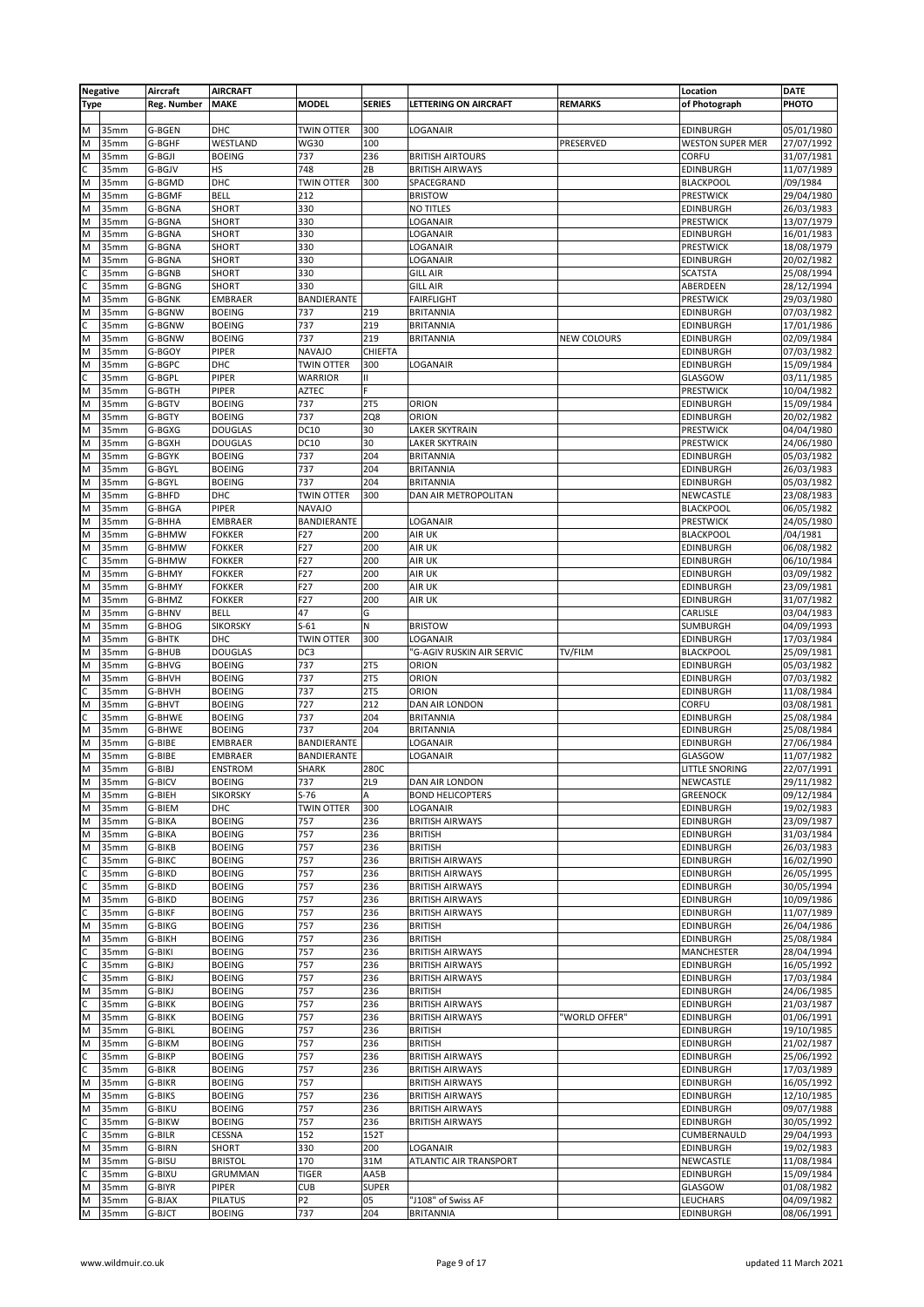| <b>Negative</b>         |      | Aircraft    | <b>AIRCRAFT</b> |                   |                |                              |                    | Location         | <b>DATE</b> |
|-------------------------|------|-------------|-----------------|-------------------|----------------|------------------------------|--------------------|------------------|-------------|
| <b>Type</b>             |      | Reg. Number | MAKE            | <b>MODEL</b>      | <b>SERIES</b>  | <b>LETTERING ON AIRCRAFT</b> | <b>REMARKS</b>     | of Photograph    | PHOTO       |
|                         |      |             |                 |                   |                |                              |                    |                  |             |
| M                       | 35mm | G-BJCT      | <b>BOEING</b>   | 737               | 204            | <b>BRITANNIA</b>             |                    | EDINBURGH        | 07/07/1984  |
|                         |      |             |                 | 737               | 204            |                              |                    |                  |             |
| $\frac{c}{M}$           | 35mm | G-BJCV      | <b>BOEING</b>   |                   |                | <b>BRITANNIA</b>             |                    | <b>EDINBURGH</b> | 16/05/1987  |
|                         | 35mm | G-BJCV      | <b>BOEING</b>   | 737               | 204            | <b>BRITANNIA</b>             |                    | <b>EDINBURGH</b> | 17/03/1984  |
| M                       | 35mm | G-BJCV      | <b>BOEING</b>   | 737               | 204            | <b>BRITANNIA</b>             |                    | <b>EDINBURGH</b> | 23/06/1985  |
| $\overline{M}$          | 35mm | G-BJET      | CESSNA          | 425               |                |                              |                    | PRESTWICK        | 27/06/1981  |
| $\overline{\mathsf{M}}$ | 35mm | G-BJKA      | AEROSPATIALE    | <b>DAUPHIN</b>    | $\overline{2}$ | NORTH SCOTTISH               |                    | <b>BLACKPOOL</b> | 03/05/1982  |
| M                       | 35mm | G-BJOP      | <b>BN</b>       | <b>ISLANDER</b>   |                | LOGANAIR                     |                    | GLASGOW          | 07/10/1984  |
| $\overline{M}$          | 35mm | G-BJRT      | <b>BAC</b>      | ONE ELEVEN        | 528FL          | <b>BRITISH CALEDONIAN</b>    |                    | <b>EDINBURGH</b> | 27/06/1984  |
| $\frac{1}{2}$           | 35mm | G-BJRU      | BAC             | ONE ELEVEN        | 528FL          | <b>BRITISH AIRWAYS</b>       |                    | EDINBURGH        | 11/07/1989  |
|                         | 35mm | G-BJVP      | CESSNA          | <b>CITATION</b>   | 551            |                              |                    | PRESTWICK        | 08/11/1982  |
|                         | 35mm | G-BJVP      | <b>CESSNA</b>   | <b>CITATION</b>   | 551            |                              |                    | PRESTWICK        | 08/11/1982  |
| $\overline{\mathsf{M}}$ | 35mm | G-BJWO      | <b>BN</b>       | <b>ISLANDER</b>   |                | HARVESTAIR POLLUTION CONT    |                    | <b>PRESTWICK</b> | 23/05/1987  |
| M                       | 35mm | G-BJZD      | <b>DOUGLAS</b>  | DC10              | 10             | <b>NOVAIR</b>                |                    | PRESTWICK        | 26/05/1990  |
| M                       | 35mm | G-BJZE      | <b>DOUGLAS</b>  | DC10              | 10             | <b>NOVAIR</b>                |                    | PRESTWICK        | 26/05/1990  |
| M                       | 35mm |             |                 | <b>DC10</b>       | 10             |                              |                    |                  |             |
| M                       |      | G-BJZE      | <b>DOUGLAS</b>  |                   |                | BRITISH CALEDONIAN CHARTE    |                    | <b>IBEZA</b>     | 29/04/1984  |
|                         | 35mm | G-BKAV      | <b>BAC</b>      | <b>ONE ELEVEN</b> | 320            | <b>BRITISH CALEDONIAN</b>    |                    | <b>EDINBURGH</b> | 16/01/1983  |
| $\overline{M}$          | 35mm | G-BKAZ      | CESSNA          | 152               |                |                              |                    | CARLISLE         | 03/04/1983  |
| $\overline{M}$          | 35mm | G-BKBV      | AEROSPATIALE    | <b>TOBAGO</b>     |                |                              |                    | PRESTWICK        | 02/11/1985  |
|                         | 35mm | G-BKEP      | <b>CESSNA</b>   | 172               | F172M          |                              |                    | CUMBERNAULD      | 26/04/1992  |
|                         | 35mm | G-BKHE      | <b>BOEING</b>   | 737               | 204            | <b>BRITANNIA</b>             |                    | <b>EDINBURGH</b> | 30/06/1985  |
| ∣x<br>∪                 | 35mm | G-BKHI      | BAe             | <b>JETSTREAM</b>  | 31             | <b>AIR NORDIC</b>            |                    | PRESTWICK        | 11/08/1990  |
| $\overline{\mathsf{M}}$ | 35mm | G-BKHI      | BAe             | JETSTREAM         | 31             | PEREGRINE                    |                    | <b>EDINBURGH</b> | 07/07/1984  |
| M                       | 35mm | G-BKHO      | <b>BOEING</b>   | 737               | 2T4            | ORION                        |                    | <b>EDINBURGH</b> | 07/07/1984  |
| $\overline{M}$          | 35mm | G-BKKY      | BAe             | JETSTREAM         | 31             | PEREGRINE                    |                    | EDINBURGH        | 18/08/1984  |
|                         |      |             |                 |                   |                |                              |                    |                  |             |
| M                       | 35mm | G-BKMS      | <b>BOEING</b>   | 737               | <b>2Q8</b>     | ORION                        |                    | <b>EDINBURGH</b> | 25/08/1984  |
| $\overline{M}$          | 35mm | G-BKMX      | <b>SHORT</b>    | 360               | 100            | LOGANAIR                     |                    | EDINBURGH        | 18/03/1984  |
| $\overline{\mathsf{M}}$ | 35mm | G-BKPW      | <b>BOEING</b>   | 767               | 204            | <b>BRITANNIA</b>             |                    | GLASGOW          | 28/02/1986  |
| M                       | 35mm | G-BKWA      | CESSNA          | 404               |                | PEREGRINE                    |                    | <b>EDINBURGH</b> | 21/05/1987  |
| $\overline{M}$          | 35mm | G-BKWB      | <b>EMBRAER</b>  | BANDIERANTE       |                | YORKSHIRE EUROPEAN AIRWAY    |                    | ABERDEEN         | 06/09/1993  |
|                         | 35mm | G-BKWB      | <b>EMBRAER</b>  | BANDIERANTE       |                | YORKSHIRE EUROPEAN AIRWAY    |                    | ABERDEEN         | 06/09/1993  |
| $\frac{c}{N}$           | 35mm | G-BKXV      | AEROSPATIALE    | <b>DAUPHIN</b>    |                | <b>BOND HELICOPTERS</b>      |                    | <b>BLACKPOOL</b> | 21/09/1984  |
|                         | 35mm | G-BKYG      | <b>BOEING</b>   | 737               | 236            | <b>BRITISH AIRWAYS</b>       |                    | <b>EDINBURGH</b> | 01/05/1995  |
| 0 0 z                   | 35mm | G-BKYJ      | <b>BOEING</b>   | 737               | 236            | BRITISH AIRWAYS BIRMINGHA    |                    | <b>EDINBURGH</b> | 30/05/1994  |
|                         | 35mm |             |                 | 737               |                |                              |                    |                  |             |
|                         |      | G-BKYM      | <b>BOEING</b>   |                   | 236            | <b>BRITISH AIRWAYS</b>       |                    | EDINBURGH        | 30/05/1994  |
|                         | 35mm | G-BLCA      | AB              | JETRANGER         | 3              | <b>MERLIN HELICOPTERS</b>    |                    | CUMBERNAULD      | 23/08/1992  |
| $\overline{\mathsf{M}}$ | 35mm | G-BLDO      | BAe             | JETSTREAM         | 31             |                              |                    | <b>EDINBURGH</b> | 26/04/1986  |
| $\overline{\mathsf{M}}$ | 35mm | G-BLFJ      | <b>FOKKER</b>   | F27               | 100            | AIR UK                       |                    | <b>EDINBURGH</b> | 21/03/1987  |
| M                       | 35mm | G-BLGB      | <b>SHORT</b>    | 360               | 100            | LOGANAIR                     |                    | <b>EDINBURGH</b> | 27/06/1984  |
| $\overline{M}$          | 35mm | G-BLGM      | CESSNA          | 425               |                | <b>HANSONS</b>               |                    | <b>PRESTWICK</b> | 14/03/1987  |
| $\frac{c}{M}$           | 35mm | G-BLGW      | <b>FOKKER</b>   | F27               | 200            | AIR UK                       |                    | EDINBURGH        | 11/07/1989  |
|                         | 35mm | G-BLGW      | <b>FOKKER</b>   | F27               | 200            | AIR UK                       | AIR ANGLIA CO      | EDINBURGH        | 20/06/1981  |
| M                       | 35mm | G-BLGW      | <b>FOKKER</b>   | F27               | 200            | AIR UK                       | <b>ALL WHITE</b>   | <b>EDINBURGH</b> | 17/03/1989  |
|                         |      |             |                 |                   |                |                              |                    |                  |             |
| M                       | 35mm | G-BLGW      | <b>FOKKER</b>   | F27               | 200            | AIR UK                       |                    | <b>EDINBURGH</b> | 21/02/1987  |
| $\overline{\mathsf{M}}$ | 35mm | G-BLGW      | <b>FOKKER</b>   | F <sub>27</sub>   | 200            | AIR UK                       | <b>BMA COLOURS</b> | EDINBURGH        | 05/03/1982  |
| M                       | 35mm | G-BLMR      | PIPER           | <b>CUB</b>        | <b>SUPER</b>   |                              |                    | CUMBERNAULD      | 28/05/1990  |
| $\frac{c}{M}$           | 35mm | G-BLNB      | <b>VICKERS</b>  | <b>VISCOUNT</b>   | 802            | <b>BAF BRITISH</b>           |                    | GLASGOW          | 10/10/1988  |
|                         | 35mm | G-BLNJ      | <b>BN</b>       | <b>ISLANDER</b>   |                | LOGANAIR                     |                    | GLASGOW          | 24/03/1991  |
|                         | 35mm | G-BLNJ      | <b>BN</b>       | <b>ISLANDER</b>   |                | LOGANAIR                     |                    | GLASGOW          | 24/03/1991  |
| $rac{C}{M}$             | 35mm | G-BLNW      | <b>BN</b>       | ISLANDER          |                | SCOTTISH AMBULANCE SERVIC    |                    | EDINBURGH        | 04/11/1993  |
| $\overline{M}$          | 35mm | G-BLOA      | <b>VICKERS</b>  | <b>VISCOUNT</b>   | 806            | <b>NO TITLES</b>             |                    | <b>EDINBURGH</b> | 30/06/1985  |
|                         | 35mm | G-BMAA      | <b>DOUGLAS</b>  | DC <sub>9</sub>   | 15             | <b>BRITISH MIDLAND BMA</b>   |                    | <b>EDINBURGH</b> | 18/03/1984  |
| $rac{C}{M}$             |      |             | <b>DOUGLAS</b>  | DC <sub>9</sub>   | 15             |                              |                    | LIVERPOOL        | 07/04/1980  |
|                         | 35mm | G-BMAB      |                 |                   |                | <b>BRITISH MIDLAND BMA</b>   |                    |                  |             |
| $rac{C}{M}$             | 35mm | G-BMAB      | <b>DOUGLAS</b>  | DC <sub>9</sub>   | 15             | BRITISH MIDLAND BMA          |                    | EDINBURGH        | 15/09/1984  |
|                         | 35mm | G-BMAB      | <b>DOUGLAS</b>  | DC <sub>9</sub>   | 15             | <b>BRITISH MIDLAND BMA</b>   |                    | EDINBURGH        | 26/03/1983  |
|                         | 35mm | G-BMAB      | <b>DOUGLAS</b>  | DC <sub>9</sub>   | 15             | BRITISH MIDLAND BMA          |                    | <b>EDINBURGH</b> | 03/06/1985  |
| $\frac{1}{2}$           | 35mm | G-BMAC      | <b>DOUGLAS</b>  | DC9               | 15             | <b>BRITISH MIDLAND BM</b>    |                    | <b>EDINBURGH</b> | 28/04/1993  |
|                         | 35mm | G-BMAG      | <b>DOUGLAS</b>  | DC <sub>9</sub>   | 15             | <b>BRITISH MIDLAND BM</b>    |                    | <b>EDINBURGH</b> | 16/05/1992  |
| $\overline{\mathsf{M}}$ | 35mm | G-BMAH      | <b>DOUGLAS</b>  | DC <sub>9</sub>   | 14             | BRITISH MIDLAND BMA          |                    | <b>EDINBURGH</b> | 07/07/1984  |
| $\overline{c}$          | 35mm | G-BMAI      | <b>DOUGLAS</b>  | DC <sub>9</sub>   | 14             | BRITISH MIDLAND BM           |                    | EDINBURGH        | 16/05/1992  |
|                         | 35mm | G-BMAK      | <b>DOUGLAS</b>  | DC <sub>9</sub>   | 32             | BRITISH MIDLAND BM           |                    | EDINBURGH        | 21/02/1987  |
|                         | 35mm | G-BMAK      | <b>DOUGLAS</b>  | DC9               | 32             | <b>BRITISH MIDLAND</b>       |                    | <b>EDINBURGH</b> | 16/05/1992  |
| $\frac{1}{2}$           | 35mm | G-BMAK      | <b>DOUGLAS</b>  | DC <sub>9</sub>   | 32             | <b>BRITISH MIDLAND BM</b>    |                    | <b>EDINBURGH</b> | 21/02/1987  |
|                         |      |             |                 |                   |                |                              |                    |                  |             |
| $\overline{\mathsf{M}}$ | 35mm | G-BMAL      | <b>SIKORSKY</b> | $S-76$            | A              | NORTH SCOTTISH               |                    | <b>EDINBURGH</b> | 31/03/1984  |
| M                       | 35mm | G-BMAM      | <b>DOUGLAS</b>  | DC <sub>9</sub>   | 32             | BRITISH MIDLAND BM           |                    | <b>EDINBURGH</b> | 20/06/1992  |
| $\frac{c}{M}$           | 35mm | G-BMAR      | SHORT           | 360               | 100            | LOGANAIR                     |                    | <b>EDINBURGH</b> | 23/09/1987  |
|                         | 35mm | G-BMBI      | PIPER           | <b>NAVAJO</b>     | <b>CHIEFTA</b> |                              |                    | GLASGOW          | 25/10/1985  |
| M                       | 35mm | G-BMGT      | <b>CESSNA</b>   | 310               | R              | AIR SERVICE TRAINING         |                    | <b>EDINBURGH</b> | 19/05/1988  |
|                         | 35mm | G-BMHX      | SHORT           | 360               | 200            | LOGANAIR                     |                    | <b>EDINBURGH</b> | 27/05/1994  |
| $\frac{c}{M}$           | 35mm | G-BMHX      | <b>SHORT</b>    | 360               | 200            | LOGANAIR                     |                    | <b>EDINBURGH</b> | 30/05/1994  |
| M                       | 35mm | G-BMIC      | <b>ROCKWELL</b> | COMMANDER         | 690B           | MICRO CONSULTANTS LTD        |                    | <b>EDINBURGH</b> | 05/06/1980  |
|                         |      |             |                 |                   |                |                              |                    |                  |             |
| ں اب                    | 35mm | G-BMLC      | <b>SHORT</b>    | 360               | 200            | LOGANAIR                     |                    | <b>EDINBURGH</b> | 18/02/1988  |
|                         | 35mm | G-BMML      | <b>PIPER</b>    | <b>TOMAHAWK</b>   |                |                              |                    | CUMBERNAULD      | 29/03/1991  |
| $\overline{\mathsf{M}}$ | 35mm | G-BMML      | PIPER           | <b>TOMAHAWK</b>   |                |                              |                    | CUMBERNAULD      | 29/03/1991  |
| M                       | 35mm | G-BMMZ      | <b>BOEING</b>   | 737               | 206            | <b>BRITANNIA</b>             |                    | <b>EDINBURGH</b> | 05/02/1988  |
| M                       | 35mm | G-BMON      | <b>BOEING</b>   | 737               | 2KN            | <b>MONARCH</b>               |                    | <b>CORFU</b>     | 26/07/1981  |
| C                       | 35mm | G-BMOW      | GRUMMAN         | GULFSTREAM        | 1              | <b>BIRMINGHAM EUROPEAN</b>   |                    | <b>EDINBURGH</b> | 11/07/1989  |
| $\overline{\mathsf{M}}$ | 35mm | G-BMOW      | GRUMMAN         | GULFSTREAM        | $\mathbf{1}$   | <b>BIRMINGHAM EUROPEAN</b>   |                    | <b>EDINBURGH</b> | 11/07/1989  |
|                         | 35mm | G-BMRB      | <b>BOEING</b>   | 757               | 236            | <b>BRITISH AIRWAYS</b>       |                    | <b>EDINBURGH</b> | 08/06/1991  |
| olo                     | 35mm | G-BMRD      | <b>BOEING</b>   | 757               | 236            | <b>BRITISH AIRWAYS</b>       |                    | EDINBURGH        | 05/09/1992  |
|                         |      |             |                 |                   |                |                              |                    |                  |             |
| $\overline{\mathsf{M}}$ | 35mm | G-BMRD      | <b>BOEING</b>   | 757               | 236            | <b>BRITISH AIRWAYS</b>       |                    | <b>EDINBURGH</b> | 05/09/1992  |
| $\overline{c}$          | 35mm | G-BMRI      | <b>BOEING</b>   | 757               | 236            | <b>BRITISH AIRWAYS</b>       |                    | <b>EDINBURGH</b> | 27/05/1989  |
| $\overline{M}$          | 35mm | G-BMSR      | GRUMMAN         | GULFSTREAM        | 1              |                              |                    | <b>EDINBURGH</b> | 11/07/1989  |
| υ μ                     | 35mm | G-BMSR      | GRUMMAN         | GULFSTREAM        | $\mathbf{1}$   |                              |                    | <b>EDINBURGH</b> | 11/07/1989  |
|                         | 35mm | G-BMXW      | DHC             | <b>TWIN OTTER</b> | 300            | LOGANAIR                     |                    | MACRAHANISH      | 26/05/1989  |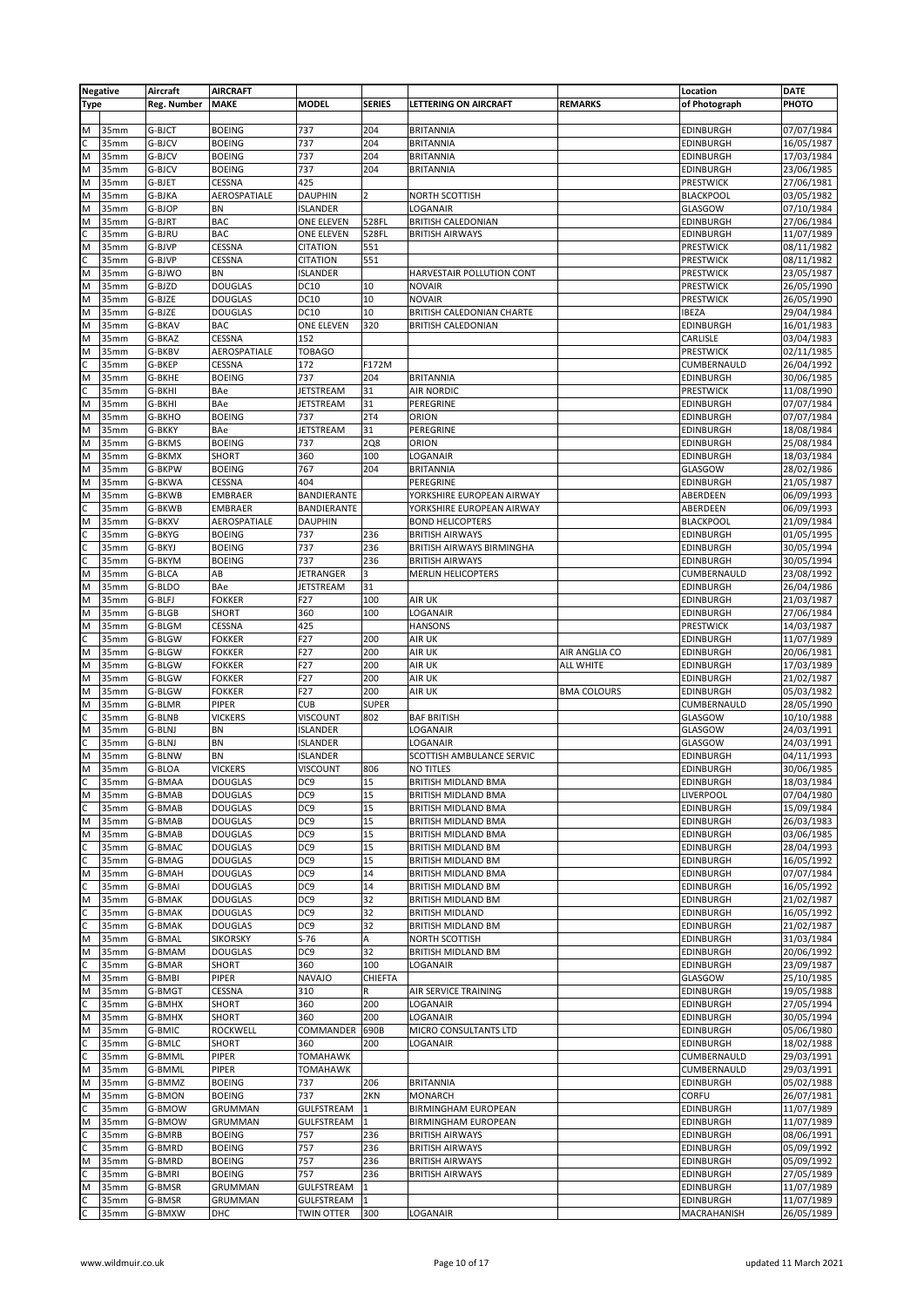|                | <b>Negative</b> | Aircraft    | <b>AIRCRAFT</b> |                   |                |                                |                  | Location             | <b>DATE</b> |
|----------------|-----------------|-------------|-----------------|-------------------|----------------|--------------------------------|------------------|----------------------|-------------|
| <b>Type</b>    |                 | Reg. Number | <b>MAKE</b>     | <b>MODEL</b>      | <b>SERIES</b>  | LETTERING ON AIRCRAFT          | <b>REMARKS</b>   | of Photograph        | PHOTO       |
|                |                 |             |                 |                   |                |                                |                  |                      |             |
| M              | 35mm            | G-BNAL      | <b>FOKKER</b>   | F27               | 600            | <b>AIR UK</b>                  |                  | <b>EDINBURGH</b>     | 21/05/1987  |
|                | 35mm            | G-BNMT      | <b>SHORT</b>    | 360               |                | <b>BRITISH AIRWAYS</b>         |                  | <b>INVERNESS</b>     |             |
|                |                 | G-BNMW      |                 |                   |                | <b>GILL AIR</b>                |                  |                      | 13/05/2000  |
| M              | 35mm            |             | SHORT           | 360               |                |                                |                  | <b>EDINBURGH</b>     | 01/05/1995  |
| M              | 35mm            | G-BNNK      | <b>BOEING</b>   | 737               | 3Q8            | DAN AIR LONDON                 |                  | NEWCASTLE            | 12/05/1992  |
| M              | 35mm            | G-BNOE      | PIPER           | CHEROKEE          | <b>WARRIOR</b> | <b>BAe FLYING COLLEGE</b>      |                  | PRESTWICK            | 11/06/1988  |
| M              | 35mm            | G-BNOH      | PIPER           | CHEROKEE          | <b>WARRIOR</b> | <b>BAe FLYING COLLEGE</b>      |                  | PRESTWICK            | 11/06/1988  |
| M              | 35mm            | G-BNSH      | <b>SIKORSKY</b> | $S-76$            | Α              | <b>BOND HELICOPTERS</b>        |                  | PRESTWICK            | 04/07/1987  |
| с              | 35mm            | G-BNTB      | <b>FOKKER</b>   | F27               | 600            | AIR UK                         |                  | <b>EDINBURGH</b>     | 11/07/1989  |
|                | 35mm            | G-BNTI      | AS              | <b>BRAVO</b>      |                | <b>BAe FLYING COLLEGE</b>      |                  | PRESTWICK            | 30/11/1990  |
| M              | 35mm            | G-BNTJ      | AS              | <b>BRAVO</b>      |                | <b>BAe FLYING COLLEGE</b>      |                  | <b>PRESTWICK</b>     | 24/08/1991  |
| M              | 35mm            | G-BNXF      | <b>BELL</b>     | 206B              |                | DOLLAR                         |                  | CUMBERNAULD          | 25/05/1992  |
| M              | 35mm            | G-BNXW      | <b>BOEING</b>   | 737               | 33A            | <b>MONARCH</b>                 |                  | <b>EDINBURGH</b>     | 23/10/1987  |
| M              | 35mm            | G-BOAE      | <b>BAC</b>      | CONCORDE          | 102            | <b>BRITISH</b>                 |                  | <b>HEATHROW</b>      | 11/04/1981  |
| M              |                 |             | <b>BAC</b>      |                   | 102            |                                |                  |                      |             |
|                | 35mm            | G-BOAF      |                 | CONCORDE          |                | <b>BRITISH</b>                 |                  | <b>PRESTWICK</b>     | 06/06/1981  |
|                | 35mm            | G-BOPB      | <b>BOEING</b>   | 767               | 204ER          | <b>BRITANNIA</b>               |                  | EDINBURGH            | 30/05/1994  |
| M              | 35mm            | G-BOPB      | <b>BOEING</b>   | 767               | 204ER          | <b>BRITANNIA</b>               |                  | <b>EDINBURGH</b>     | 30/05/1994  |
| M              | 35mm            | G-BOPJ      | <b>BOEING</b>   | 737               | 46B            | BRITISH MIDLAND BM             |                  | <b>EDINBURGH</b>     | 01/06/1991  |
| C              | 35mm            | G-BOPJ      | <b>BOEING</b>   | 737               | 46B            | <b>BRITISH MIDLAND BM</b>      |                  | <b>EDINBURGH</b>     | 01/06/1991  |
|                | 35mm            | G-BPCA      | BN              | <b>ISLANDER</b>   |                | LOGANAIR                       |                  | GLASGOW              | 19/08/1990  |
| M              | 35mm            | G-BPCA      | BN              | <b>ISLANDER</b>   |                | LOGANAIR                       |                  | GLASGOW              | 19/08/1990  |
| M              | 35mm            | G-BREW      | PIPER           | NAVAJO            | <b>CHIEFTA</b> | 'WHITBREAD'                    |                  | PRESTWICK            | 23/06/1984  |
|                | 35mm            |             | BAe             |                   |                |                                |                  | PRESTWICK            | 27/02/1988  |
| M              |                 | G-BRGN      |                 | JETSTREAM         | 31             |                                | ex Berlin Reg    |                      |             |
| c              | 35mm            | G-BRGN      | BAe             | JETSTREAM         | 31             |                                | ex Berlin Reg    | PRESTWICK            | 11/06/1988  |
|                | 35mm            | G-BRIG      | <b>BOEING</b>   | 767               | 204ER          | <b>BRITANNIA</b>               |                  | EDINBURGH            | 01/05/1995  |
| M              | 35mm            | G-BRIG      | <b>BOEING</b>   | 767               | 204ER          | <b>BRITANNIA</b>               |                  | EDINBURGH            | 01/05/1995  |
| M              | 35mm            | G-BRIT      | CESSNA          | 421               | 421C           | <b>BRITANNIA</b>               |                  | <b>EDINBURGH</b>     | 07/03/1982  |
| M              | 35mm            | G-BRLY      | BAe             | ATP               |                | <b>BRITISH AIRWAYS</b>         | NON STANDARD     | <b>MANCHESTER</b>    | 22/03/1995  |
| c              | 35mm            | G-BRLY      | BAe             | ATP               |                | <b>BRITISH AIRWAYS</b>         | non standard     | <b>MANCHESTER</b>    | 22/03/1995  |
| M              | 35mm            | G-BRYA      | DHC             | DASH <sub>7</sub> | 110            | <b>BRITISH AIRWAYS</b>         |                  | <b>EDINBURGH</b>     | 27/05/1994  |
|                | 35mm            | G-BRYD      | DHC             | DASH <sub>7</sub> | 110            | <b>BRITISH AIRWAYS EXPRESS</b> |                  | <b>EDINBURGH</b>     | 25/05/1995  |
|                |                 |             |                 |                   |                |                                |                  |                      |             |
| M              | 35mm            | G-BRYI      | DHC             | DASH <sub>8</sub> | 311            | <b>BRITISH AIRWAYS EXPRESS</b> |                  | <b>EDINBURGH</b>     | 26/05/1995  |
| M              | 35mm            | G-BRYJ      | DHC             | DASH <sub>8</sub> | 311            | <b>BRITISH AIRWAYS EXPRESS</b> |                  | <b>EDINBURGH</b>     | 27/05/1994  |
| c              | 35mm            | G-BSFG      | BAe             | JETSTREAM         | 31             |                                | ex NETHERLINE    | PRESTWICK            | 03/11/1990  |
|                | 35mm            | G-BSFG      | BAe             | JETSTREAM         | 31             | <b>NO TITLES</b>               | <b>FACTORY</b>   | PRESTWICK            | 15/06/1991  |
| M              | 35mm            | G-BSFG      | BAe             | JETSTREAM         | 31             | <b>NO TITLES</b>               | <b>FACTORY</b>   | PRESTWICK            | 15/06/1991  |
| M              | 35mm            | G-BSFL      | PIPER           | <b>AZTEC</b>      | E              | AIR KILROE                     |                  | PRESTWICK            | 23/08/1986  |
|                | 35mm            | G-BSGI      | BAe             | 146               | 300            | <b>NO TITLES</b>               |                  | PRESTWICK            | 24/08/1991  |
|                |                 |             |                 |                   |                |                                |                  |                      |             |
| M              | 35mm            | G-BSIW      | BAe             | JETSTREAM         | 31             |                                |                  | PRESTWICK            | 11/08/1990  |
|                | 35mm            | G-BSIW      | BAe             | JETSTREAM         | 31             |                                |                  | PRESTWICK            | 11/08/1990  |
| M              | 35mm            | G-BSKX      | PIPER           | CHEROKEE          | ARCHER         | <b>BAe FLYING COLLEGE</b>      |                  | PRESTWICK            | 24/08/1991  |
| M              | 35mm            | G-BSNR      | BAe             | 146               | 300            | AIR UK                         |                  | <b>EDINBURGH</b>     | 01/05/1995  |
| M              | 35mm            | G-BSNR      | BAe             | 146               | 300            | AIR UK                         |                  | <b>EDINBURGH</b>     | 01/05/1995  |
| C              | 35mm            | G-BSNS      | BAe             | 146               | 300A           | AIR UK                         |                  | EDINBURGH            | 26/05/1995  |
| M              | 35mm            | G-BSNS      | BAe             | 146               | 300A           | AIR UK                         |                  | EDINBURGH            | 26/05/1995  |
| M              | 35mm            | G-BSUY      | BAe             | 146               | 300            |                                |                  | PRESTWICK            | 24/08/1991  |
|                |                 |             |                 |                   |                |                                |                  |                      |             |
| C              | 35mm            | G-BSUY      | BAe             | 146               | 300            | <b>NO TITLES</b>               |                  | PRESTWICK            | 24/08/1991  |
| M              | 35mm            | G-BSVT      | <b>EMBRAER</b>  | BANDIERANTE       |                | AIR SHETLAND                   |                  | <b>EDINBURGH</b>     | 04/01/1980  |
| M              | 35mm            | G-BTAI      | BAe             | JETSTREAM         | 31             | <b>EURO DIRECT</b>             |                  | ABERDEEN             | 28/12/1994  |
|                | 35mm            | G-BTPA      | BAe             | ATP               |                | <b>BRITISH AIRWAYS</b>         |                  | <b>MANCHESTER</b>    | 13/11/1994  |
| M              | 35mm            | G-BTPC      | BAe             | ATP               |                | <b>BRITISH AIRWAYS</b>         |                  | <b>EDINBURGH</b>     | 01/05/1995  |
| $\overline{c}$ | 35mm            | G-BTPC      | BAe             | <b>ATP</b>        |                | BRITISH AIRWAYS EXPRESS        |                  | <b>EDINBURGH</b>     | 01/05/1995  |
| $\overline{c}$ | 35mm            | G-BTPC      | BAe             | ATP               |                | <b>BRITISH AIRWAYS</b>         |                  | EDINBURGH            | 27/05/1994  |
| M              | 35mm            | G-BTPC      | BAe             | ATP               |                | <b>BRITISH AIRWAYS</b>         |                  | EDINBURGH            | 27/05/1994  |
|                |                 |             |                 |                   |                |                                |                  |                      |             |
| M              | 35mm            | G-BTPC      | BAe             | ATP               |                | <b>BRITISH AIRWAYS</b>         |                  | EDINBURGH            | 21/04/1994  |
| M              | 35mm            | G-BTPD      | BAe             | ATP               |                | <b>BRITISH AIRWAYS</b>         |                  | <b>EDINBURGH</b>     | 30/05/1994  |
| C              | 35mm            | G-BTPD      | BAe             | ATP               |                | <b>BRITISH AIRWAYS</b>         |                  | <b>EDINBURGH</b>     | 30/05/1994  |
|                | 35mm            | G-BTPD      | BAe             | ATP               |                | <b>BRITISH AIRWAYS</b>         |                  | KIRKWALL             | 24/08/1994  |
|                | 35mm            | G-BTPG      | BAe             | ATP               |                | <b>BRITISH AIRWAYS</b>         |                  | <b>MANCHESTER</b>    | 28/04/1994  |
| $rac{c}{c}$    | 35mm            | G-BTPH      | BAe             | ATP               |                | <b>BRITISH AIRWAYS</b>         |                  | <b>MANCHESTER</b>    | 27/04/1994  |
|                | 35mm            | G-BTPJ      | BAe             | ATP               |                | <b>BRITISH AIRWAYS</b>         |                  | MANCHESTER           | 28/04/1994  |
| M              | 35mm            | G-BTTP      | BAe             | 146               | 300            | AIR UK                         |                  | <b>EDINBURGH</b>     | 27/05/1994  |
|                |                 |             |                 |                   |                |                                |                  |                      |             |
| M              | 35mm            | G-BTTP      | BAe             | 146               | 300            | AIR UK                         |                  | <b>EDINBURGH</b>     | 06/08/1994  |
| C              | 35mm            | G-BTTP      | BAe             | 146               | 300            | AIR UK                         |                  | <b>EDINBURGH</b>     | 06/08/1994  |
|                | 35mm            | G-BTTP      | BAe             | 146               | 300            | AIR UK                         |                  | <b>EDINBURGH</b>     | 27/05/1994  |
| M              | 35mm            | G-BTWT      | DHC             | <b>TWIN OTTER</b> | 300            |                                |                  | GLASGOW              | 25/08/1985  |
| M              | 35mm            | G-BTWW      | AB              | JETRANGER         | 206B           | <b>DOLLAR HELICOPTERS</b>      |                  | CUMBERNAULD          | 25/05/1992  |
|                | 35mm            | G-BTZN      | BAe             | 146               | 300            | SABENA                         |                  | <b>EDINBURGH</b>     | 27/05/1994  |
| M              | 35mm            | G-BTZN      | BAe             | 146               | 300            | SABENA                         |                  | <b>EDINBURGH</b>     | 27/05/1994  |
|                | 35mm            | G-BUWP      | BAe             | ATP               |                | <b>BRITISH AIRWAYS</b>         | All white        | SUMBURGH             |             |
|                |                 |             |                 |                   |                |                                |                  |                      | 06/09/1993  |
| M              | 35mm            | G-BVJC      | <b>FOKKER</b>   | 100               |                | <b>BRITISH MIDLAND</b>         |                  | <b>EDINBURGH</b>     | 08/04/1995  |
| C              | 35mm            | G-BVJD      | <b>FOKKER</b>   | 100               |                | <b>BRITISH MIDLAND</b>         |                  | <b>EAST MIDLANDS</b> | 27/06/1995  |
| C              | 35mm            | G-BVKD      | <b>BOEING</b>   | 737               | 59D            | BRITISH MIDLAND BM             |                  | <b>EDINBURGH</b>     | 01/05/1995  |
| M              | 35mm            | G-BWFC      | <b>BOEING</b>   | <b>CHINOOK</b>    | 234LR          | <b>BRITISH AIRWAYS</b>         |                  | <b>EDINBURGH</b>     | 28/12/1985  |
| M              | 35mm            | G-BWHY      | <b>ROBINSON</b> | R22               |                |                                |                  | CUMBERNAULD          | 28/05/1990  |
|                | 35mm            | G-BWMG      | AEROSPATIALE    | PUMA              | <b>SUPER</b>   | <b>BRISTOW</b>                 |                  | ABERDEEN             | 18/08/1998  |
| M              |                 |             |                 |                   |                |                                |                  |                      |             |
|                | 35mm            | G-BXYZ      | <b>ROCKWELL</b> | COMMANDER         | <b>TURBO</b>   |                                |                  | <b>BLACKPOOL</b>     | 23/09/1984  |
| M              | 35mm            | G-BXYZ      | <b>ROCKWELL</b> | COMMANDER         | <b>TURBO</b>   |                                |                  | <b>PRESTWICK</b>     | 05/10/1984  |
| C              | 35mm            | G-BYAC      | <b>BOEING</b>   | 757               | 204            | <b>BRITANNIA</b>               |                  | <b>EAST MIDLANDS</b> | 27/06/1995  |
|                | 35mm            | G-BYAN      | <b>BOEING</b>   | 757               | 204            |                                | <b>BRITANNIA</b> | BIRMINGHAM           | 24/03/2002  |
| M              | 35mm            | G-CBEA      | BAe             | JETSTREAM         | 31             | <b>BIRMINGHAM EXECUTIVE</b>    |                  | <b>EDINBURGH</b>     | 18/09/1984  |
| M              | 35mm            | G-CBEA      | BAe             | JETSTREAM         | 31             | <b>BIRMINGHAM EXECUTIVE</b>    |                  | DUSSELDORF           | /07/1987    |
| M              | 35mm            | G-CCAA      | HS              | 125               | 700B           | CAA                            |                  | <b>EDINBURGH</b>     | 27/06/1984  |
| M              | 35mm            | G-CGFC      | PIPER           | <b>TOMAHAWK</b>   |                |                                |                  | GLASGOW              | 15/02/1980  |
|                |                 |             |                 |                   |                |                                |                  |                      |             |
| M              | 35mm            | G-CHSR      | BAe             | 146               | 200            | AIR UK                         |                  | EDINBURGH            | 25/03/1989  |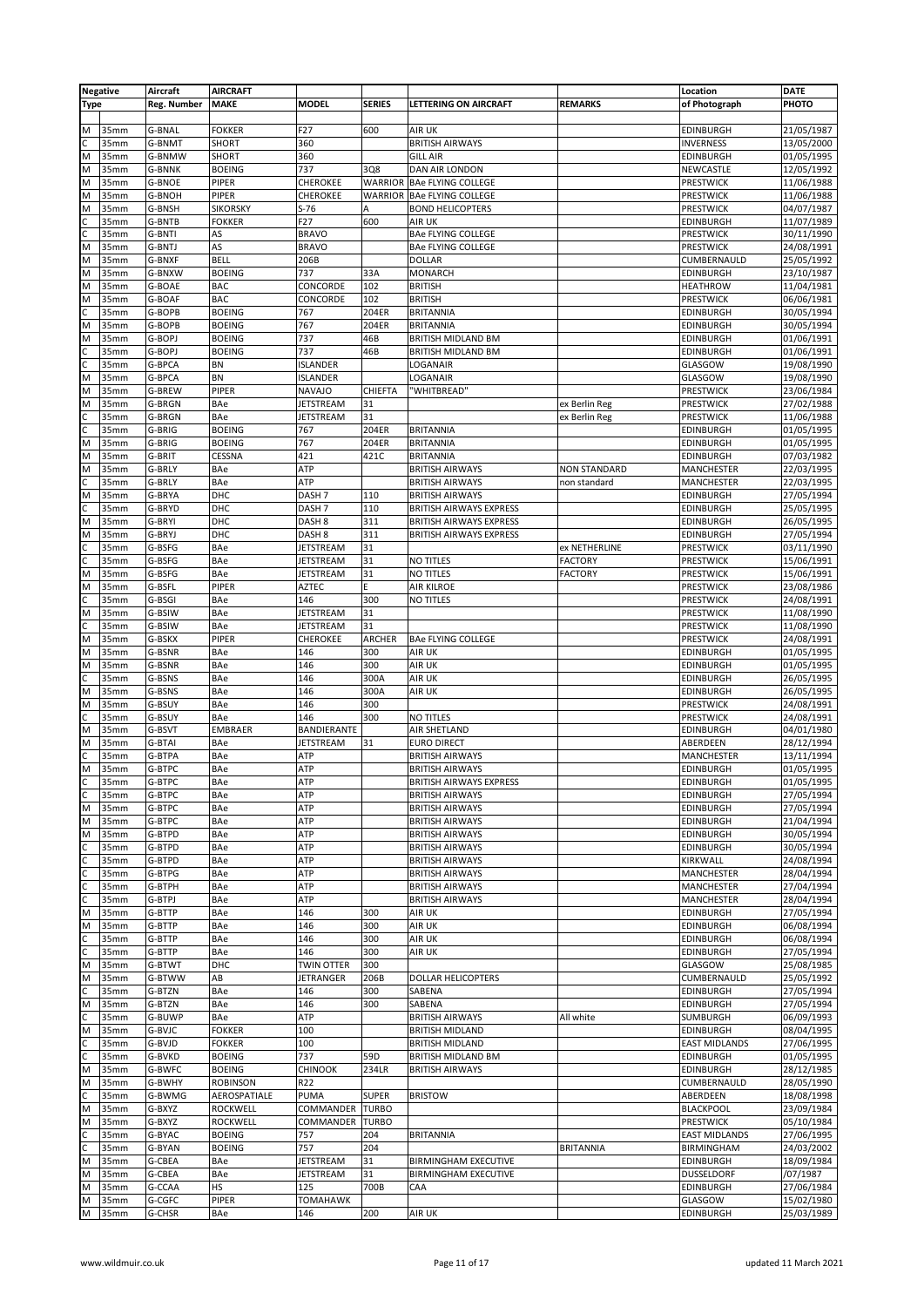|                | <b>Negative</b> | Aircraft           | <b>AIRCRAFT</b> |                     |               |                                  |                | Location             | <b>DATE</b> |
|----------------|-----------------|--------------------|-----------------|---------------------|---------------|----------------------------------|----------------|----------------------|-------------|
| <b>Type</b>    |                 | <b>Reg. Number</b> | <b>MAKE</b>     | <b>MODEL</b>        | <b>SERIES</b> | <b>LETTERING ON AIRCRAFT</b>     | <b>REMARKS</b> | of Photograph        | PHOTO       |
|                |                 |                    |                 |                     |               |                                  |                |                      |             |
| C              | 35mm            | G-CHSR             | BAe             | 146                 | 200           | <b>AIR UK</b>                    |                | EDINBURGH            | 25/05/1990  |
| M              | 35mm            | G-CITY             | PIPER           | <b>NAVAJO</b>       | CHIEFTA       |                                  | Manx colours   | EDINBURGH            | 21/02/1987  |
| C              | 35mm            | G-CITY             | PIPER           | <b>NAVAJO</b>       | CHIEFTA       |                                  | Manx colours   | EDINBURGH            | 21/02/1987  |
| M              | 35mm            | G-CSJH             | BAe             | 146                 | 200           | <b>AIR UK</b>                    |                | EDINBURGH            | 23/04/1988  |
| M              | 35mm            | G-CTLN             | <b>EMBRAER</b>  | BANDIERANTE         |               | CENTRELINE                       |                | PRESTWICK            | 04/04/1981  |
| M              | 35mm            | <b>G-CTLN</b>      | <b>EMBRAER</b>  | BANDIERANTE         |               | DAN AIR CENTRELINE               |                | PRESTWICK            | 28/08/1982  |
| M              | 35mm            | G-DAKS             | <b>DOUGLAS</b>  | DC3                 |               | 'G-AGHY Ruskin Air Servic        | TV/FILM        | <b>BLACKPOOL</b>     | 25/09/1981  |
| C              | 35mm            | G-DAKS             | <b>DOUGLAS</b>  | DC3                 |               | 'G-AGHY Ruskin Air Servic        | TV/FILM        | <b>BLACKPOOL</b>     | 25/09/1981  |
| $\mathsf{C}$   | 35mm            | G-DASI             | SHORT           | 360                 | 100           | AIR UK                           |                | EDINBURGH            | 21/04/1994  |
| M              | 35mm            | G-DATA             | <b>EMBRAER</b>  | BANDIERANTE         |               | AIR ECOSSE DATAPOST              |                | EDINBURGH            | 27/12/1982  |
| M              | 35mm            | G-DFUB             | <b>BOEING</b>   | 737                 | 2K9           | <b>MONARCH</b>                   |                | CORFU                | 26/07/1981  |
| M              | 35mm            | G-DJBE             | CESSNA          | <b>CITATION</b>     | 550           |                                  |                | NEWCASTLE            | 22/02/1982  |
| C              | 35mm            | G-DOCA             | <b>BOEING</b>   | 737                 | 436           | <b>BRITISH AIRWAYS</b>           |                | EDINBURGH            | 30/05/1994  |
| M              | 35mm            | G-DOCD             | <b>BOEING</b>   | 737                 | 436           | <b>BRITISH AIRWAYS</b>           |                | EDINBURGH            | 05/02/1994  |
|                | 35mm            | G-DOCD             | <b>BOEING</b>   | 737                 | 436           | <b>BRITISH AIRWAYS</b>           |                | EDINBURGH            | 05/02/1994  |
| M              | 35mm            | G-DOCH             | <b>BOEING</b>   | 737                 | 436           | <b>BRITISH AIRWAYS</b>           |                | EDINBURGH            | 30/05/1994  |
|                | 35mm            | G-DOCH             | <b>BOEING</b>   | 737                 | 436           | <b>BRITISH AIRWAYS</b>           |                | EDINBURGH            | 26/12/1994  |
| M              | 35mm            | G-DOCT             | <b>BOEING</b>   | 737                 | 436           | <b>BRITISH AIRWAYS</b>           |                | EDINBURGH            | 27/05/1994  |
|                | 35mm            | G-DOCX             | <b>BOEING</b>   | 737                 |               | <b>BRITISH AIRWAYS</b>           |                | EDINBURGH            | 05/09/2001  |
| M              | 35mm            | G-DOLR             | AEROSPATIALE    | <b>TWIN SQUIRRE</b> |               | <b>DOLLAR</b>                    |                | CUMBERNAULD          | 31/08/1991  |
| M              | 35mm            | G-ELDG             | <b>DOUGLAS</b>  | DC <sub>9</sub>     | 32            | <b>BRITISH MIDLAND BM</b>        |                | EDINBURGH            | 01/05/1995  |
|                | 35mm            | G-ELDG             | <b>DOUGLAS</b>  | DC <sub>9</sub>     | 32            | <b>BRITISH MIDLAND BM</b>        |                | EDINBURGH            | 05/09/1992  |
| M              |                 | G-ELDH             |                 | DC <sub>9</sub>     | 32            |                                  |                |                      |             |
| M              | 35mm            |                    | <b>DOUGLAS</b>  | DC <sub>9</sub>     | 32            | BRITISH MIDLAND BM               |                | EDINBURGH            | 01/05/1995  |
|                | 35mm            | G-ELDI<br>G-EORG   | <b>DOUGLAS</b>  |                     | 112           | <b>BRITISH MIDLAND BM</b>        |                | EDINBURGH            | 08/06/1991  |
| M              | 35mm            |                    | PIPER           | <b>TOMAHAWK</b>     |               |                                  |                | GLASGOW              | 13/01/1980  |
| M              | 35mm            | G-ERIN             | BAe             | ATP                 | EP            | MANX                             |                | EDINBURGH            | 27/05/1994  |
| C              | 35mm            | G-ERJC             | <b>EMBRAER</b>  | 145                 |               | <b>BRITISH AIRWAYS</b>           |                | BIRMINGHAM           | 24/03/2002  |
| C              | 35mm            | G-EUPD             | <b>AIRBUS</b>   | A319                |               | BRITISH AIRWAYS United Ki        |                | EDINBURGH            | 05/09/2001  |
|                | 35mm            | G-EUPE             | <b>AIRBUS</b>   | A319                |               | <b>BRITISH AIRWAYS United Ki</b> |                | PARIS CDG            | 09/09/2001  |
| M              | 35mm            | G-EURP             | <b>BOEING</b>   | 737                 | 35B           | <b>MONARCH</b>                   |                | EDINBURGH            | /02/1990    |
| C              | 35mm            | G-EZYC             | <b>BOEING</b>   | 737                 | 3Y0           | EASYJET www.easyjet.com          |                | LUTON                | 01/04/1999  |
| c              | 35mm            | G-EZYC             | <b>BOEING</b>   | 737                 |               | EASYJET WWW.EASYJET.COM          |                | LUTON                | 13/05/2000  |
| C              | 35mm            | G-EZYC             | <b>BOEING</b>   | 737                 | 3Y0           | easyJet.com                      |                | LUTON                | 09/12/2001  |
|                | 35mm            | G-EZYH             | <b>BOEING</b>   | 737                 |               | EASYJET 0870 6000000             |                | LUTON                | 01/04/1999  |
|                | 35mm            | G-EZYI             | <b>BOEING</b>   | 737                 |               | EASYJET 0870 6000000             |                | LUTON                | 27/05/1999  |
| $\overline{c}$ | 35mm            | G-EZYI             | <b>BOEING</b>   | 737                 |               | EASYJET 08706000000              |                | LUTON                | 13/05/2000  |
| c              | 35mm            | G-EZYK             | <b>BOEING</b>   | 737                 |               | EASYJET 0870 6000000             |                | LUTON                | 29/03/1999  |
| C              | 35mm            | G-EZYM             | <b>BOEING</b>   | 737                 |               | EASYJET 08706000000              |                | LUTON                | 13/05/2000  |
| M              | 35mm            | G-FBDC             | CESSNA          | 340                 | 340A          | <b>FOOD BROKERS</b>              |                | PRESTWICK            | 10/07/1982  |
| M              | 35mm            | G-FDGM             | <b>BEECH</b>    | <b>DUKE</b>         |               |                                  |                | <b>GLENROTHES</b>    | 05/10/1985  |
| M              | 35mm            | G-FLTY             | <b>EMBRAER</b>  | BANDIERANTE         |               | <b>FLIGHTLINE</b>                |                | ABERDEEN             | 02/06/1994  |
| M              | 35mm            | G-FLTY             | <b>EMBRAER</b>  | BANDIERANTE         |               | <b>PARCEL FORCE</b>              |                | ABERDEEN             | 28/12/1994  |
| C              | 35mm            | G-FLTY             | <b>EMBRAER</b>  | BANDIERANTE         |               | <b>PARCEL FORCE</b>              |                | ABERDEEN             | 28/12/1994  |
| M              | 35mm            | G-FMFC             | EMBRAER         | BANDIERANTE         |               | <b>AIR ECOSSE</b>                |                | PRESTWICK            | 18/06/1983  |
| M              | 35mm            | G-FMFC             | EMBRAER         | BANDIERANTE         |               | AIR ECOSSE                       |                | EDINBURGH            | 16/04/1982  |
| M              | 35mm            | G-FMFC             | EMBRAER         | BANDIERANTE         |               | <b>AIR ECOSSE</b>                |                | EDINBURGH            | 23/09/1981  |
|                | 35mm            | G-FOLY             | <b>PITTS</b>    | $S-2A$              |               |                                  | Hanger photo   | SCONE                | 27/11/1999  |
|                | 35mm            | G-FRAA             | DASSAULT        | <b>FALCON</b>       | 20F           |                                  |                | PRESTWICK            | 26/09/1987  |
| M              | 35mm            | G-FRAA             | DASSAULT        | <b>FALCON</b>       | 20F           |                                  |                | PRESTWICK            | 26/09/1987  |
| M              | 35mm            | G-FRAC             | DASSAULT        | <b>FALCON</b>       | 20F           |                                  |                | PRESTWICK            | 26/09/1987  |
| $rac{c}{c}$    | 35mm            | G-FRAC             | DASSAULT        | <b>FALCON</b>       | 20F           |                                  |                | <b>PRESTWICK</b>     | 26/09/1987  |
|                | 35mm            | G-GAYL             | GATES           | LEARJET             | 35A           |                                  |                | EDINBURGH            | 06/10/1984  |
| $\mathsf{C}$   | 35mm            | G-GBTA             | <b>BOEING</b>   | 737                 | 436           | <b>BRITISH AIRWAYS</b>           |                | MANCHESTER           | 28/04/1994  |
| c              | 35mm            | G-GCAL             | <b>DOUGLAS</b>  | <b>DC10</b>         | 10            | <b>NOVAIR</b>                    |                | PRESTWICK            | 26/05/1990  |
| M              | 35mm            | G-GCAL             | <b>DOUGLAS</b>  | <b>DC10</b>         | 10            | <b>NOVAIR</b>                    |                | PRESTWICK            | 26/05/1990  |
| lc             | 35mm            | G-GCJL             | BAe             | JETSTREAM           | 41            |                                  | <b>FACTORY</b> | PRESTWICK            | 15/06/1991  |
| M              | 35mm            | G-GFAL             | <b>DOUGLAS</b>  | <b>DC10</b>         | 10            | <b>LAKER SKYTRAIN</b>            |                | PRESTWICK            | 06/05/1980  |
| M              | 35mm            | G-GILL             | CESSNA          | 402                 | 402C          |                                  |                | PRESTWICK            | 03/01/1983  |
|                | 35mm            | G-GLAS             | НS              | 748                 | 2A            | <b>SCOTTISH EUROPEAN</b>         |                | EDINBURGH            | 10/10/1988  |
| M              | 35mm            | G-GLAS             | HS              | 748                 | 2A            | SCOTTISH EUROPEAN                |                | EDINBURGH            | 06/10/1988  |
| C              | 35mm            | G-GMJM             | <b>DOUGLAS</b>  | DC <sub>9</sub>     | 83            | <b>AIRTOURS</b>                  |                | MANCHESTER           | 28/04/1994  |
| C              | 35mm            | G-GNTA             | SAAB            | 340                 | A             | <b>BUSINESS AIR</b>              |                | EDINBURGH            | 21/04/1994  |
| M              | 35mm            | G-GNTA             | SAAB            | 340                 | Α             | <b>BUSINESS AIR</b>              |                | EDINBURGH            | 27/05/1994  |
| M              | 35mm            | G-GNTB             | SAAB            | 340                 | A             | <b>BUSINESS AIR</b>              |                | EDINBURGH            | 27/05/1994  |
|                | 35mm            | G-GNTB             | SAAB            | 340                 | Α             | <b>BUSINESS AIR Lufthansa</b>    |                | EDINBURGH            | 26/05/1995  |
| M              | 35mm            | G-GNTC             | SAAB            | 340                 | Α             | <b>BUSINESS AIR</b>              |                | EDINBURGH            | 21/04/1994  |
| C              | 35mm            | G-GNTC             | SAAB            | 340                 | A             | <b>BUSINESS AIR</b>              |                | EDINBURGH            | 21/04/1994  |
| M              | 35mm            | G-GNTC             | SAAB            | 340                 | Α             | <b>BUSINESS AIR</b>              |                | EDINBURGH            | 27/05/1994  |
| M              | 35mm            | G-GNTD             | SAAB            | 340                 | Α             | <b>BUSINESS AIR</b>              |                | EDINBURGH            | 05/02/1994  |
| M              | 35mm            | G-GNTD             | SAAB            | 340                 | A             | <b>BUSINESS AIR</b>              |                | EDINBURGH            | 01/05/1995  |
| M              | 35mm            | <b>G-GNTE</b>      | SAAB            | 340                 | Α             | <b>BUSINESS AIR</b>              |                | EDINBURGH            | 16/04/1994  |
|                | 35mm            | <b>G-GNTE</b>      | SAAB            | 340                 | A             | <b>BUSINESS AIR</b>              |                | <b>EAST MIDLANDS</b> | 05/02/1994  |
| M              | 35mm            | G-GNTF             | SAAB            | 340                 | A             | <b>BUSINESS AIR</b>              |                | EDINBURGH            | 01/05/1995  |
|                | 35mm            | <b>G-HAUL</b>      | WESTLAND        | <b>WG30</b>         | 300           |                                  | PRESERVED      | WESTON SUPER MER     | 27/07/1992  |
|                | 35mm            | G-HDBA             | HS              | 748                 | 2B            | <b>BRITISH AIRWAYS</b>           |                | <b>EDINBURGH</b>     | 04/07/1989  |
| M              | 35mm            | G-HDBB             | HS              | 748                 | 2B            | <b>BRITISH AIRWAYS</b>           |                | EDINBURGH            | 17/03/1989  |
|                | 35mm            | G-HDBB             | HS              | 748                 | 2В            | <b>BRITISH AIRWAYS</b>           |                | EDINBURGH            | 17/03/1989  |
| M              | 35mm            | G-HDBB             | HS              | 748                 | 2B            | <b>BRITISH AIRWAYS</b>           |                | EDINBURGH            | 23/10/1987  |
| M              | 35mm            | G-HDBC             | HS              | 748                 | 2B            | <b>BRITISH AIRWAYS</b>           |                | EDINBURGH            | /02/1990    |
|                | 35mm            | G-HIHO             | <b>BOEING</b>   | 747                 | 123           | <b>HIGHLAND EXPRESS</b>          |                | PRESTWICK            | 08/08/1987  |
| lc             | 35mm            | G-HIHO             | <b>BOEING</b>   | 747                 | 123           | <b>HIGHLAND EXPRESS</b>          |                | PRESTWICK            | 01/08/1987  |
| M              | 35mm            | G-HIHO             | <b>BOEING</b>   | 747                 | 123           | <b>HIGHLAND EXPRESS</b>          |                | PRESTWICK            | 08/08/1987  |
|                | 35mm            | G-HOPP             | SAAB            | 340                 | А             | <b>MANX SKYHOPPER</b>            |                | EDINBURGH            | 20/06/1987  |
| M              | 35mm            | G-HOPP             | SAAB            | 340                 | A             | <b>MANX SKYHOPPER</b>            |                | <b>EDINBURGH</b>     | 20/06/1987  |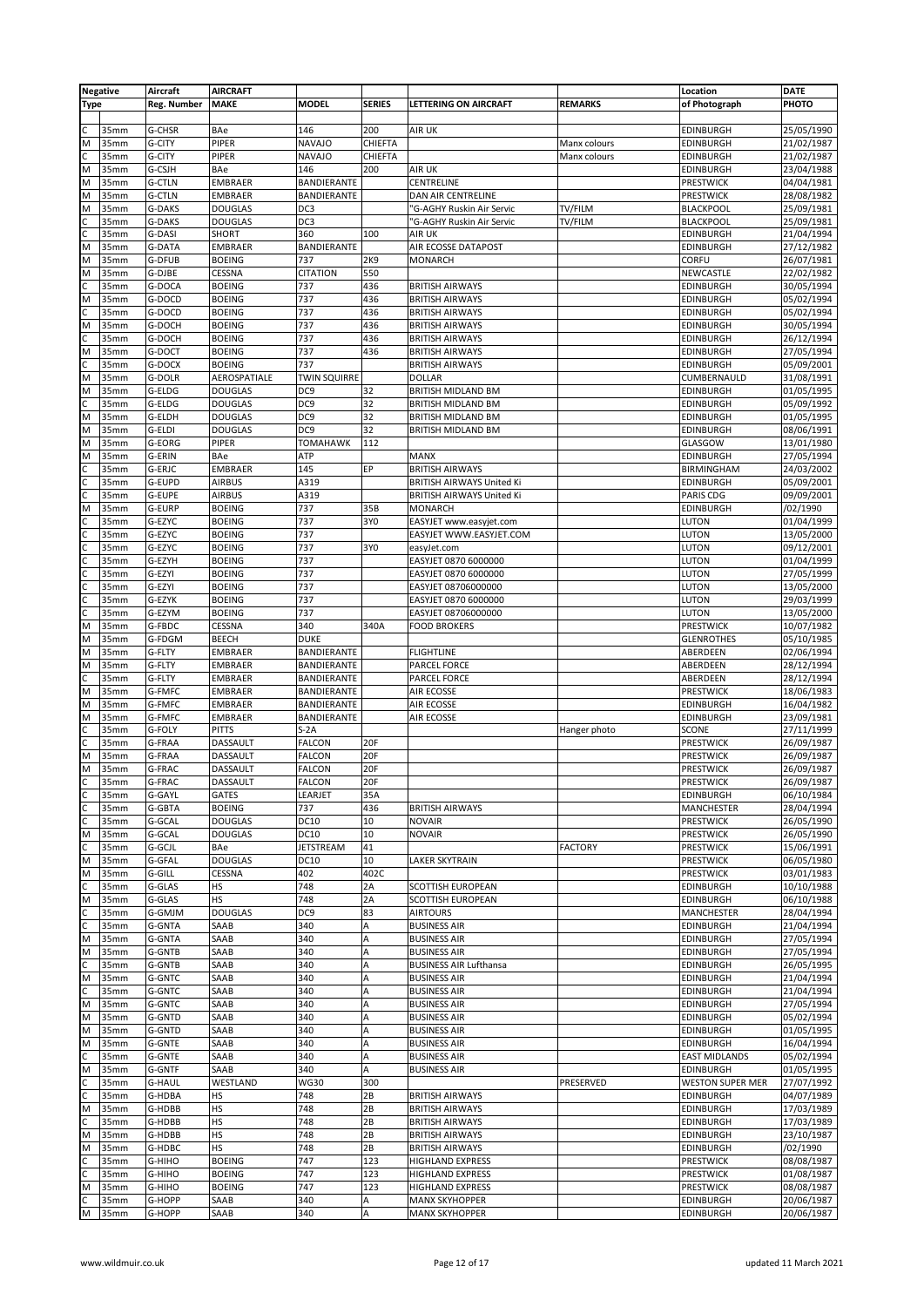|                | <b>Negative</b> | Aircraft      | <b>AIRCRAFT</b>    |                     |                |                           |                      | Location             | <b>DATE</b> |
|----------------|-----------------|---------------|--------------------|---------------------|----------------|---------------------------|----------------------|----------------------|-------------|
| <b>Type</b>    |                 | Reg. Number   | <b>MAKE</b>        | <b>MODEL</b>        | <b>SERIES</b>  | LETTERING ON AIRCRAFT     | <b>REMARKS</b>       | of Photograph        | PHOTO       |
|                |                 |               |                    |                     |                |                           |                      |                      |             |
|                | 35mm            | G-IBLW        | BAe                | JETSTREAM           | 31             |                           |                      | PRESTWICK            | 11/08/1990  |
|                | 35mm            | G-IBLX        | BAe                |                     | 31             |                           |                      | PRESTWICK            | 11/08/1990  |
| M              |                 |               |                    | JETSTREAM           |                |                           |                      |                      |             |
|                | 35mm            | G-IBLX        | BAe                | <b>JETSTREAM</b>    | 31             | JETSTREAM 31              | <b>FACTORY</b>       | PRESTWICK            | 26/05/1990  |
|                | 35mm            | G-IGOT        | <b>BOEING</b>      | 737                 |                | easyjet.com               | come on lets         | LUTON                | 02/07/2005  |
| ÍМ             | 35mm            | G-ISLE        | <b>SHORT</b>       | 360                 | 100            | <b>MANX</b>               |                      | <b>EDINBURGH</b>     | 11/08/1984  |
| M              | 35mm            | G-JAMI        | <b>BELL</b>        | LONGRANGER          |                |                           |                      | <b>BALCOMIE FARM</b> | 18/07/1982  |
| M              | 35mm            | G-JCWW        | <b>FOKKER</b>      | 28                  | 4000           | <b>AIR ANGLIA</b>         |                      | <b>EDINBURGH</b>     | 17/02/1980  |
| M              | 35mm            | G-JCWW        | <b>FOKKER</b>      | 28                  | 4000           | <b>AIR ANGLIA</b>         |                      | <b>EDINBURGH</b>     | 31/12/1979  |
| M              | 35mm            | G-JCWW        | <b>FOKKER</b>      | 28                  | 4000           | <b>AIR ANGLIA</b>         |                      | <b>EDINBURGH</b>     | 24/11/1979  |
|                | 35mm            | G-JEBD        | BAe                | 146                 | 300            | <b>BRITISH EUROPEAN</b>   |                      | <b>LUTON</b>         | 09/06/2001  |
| M              | 35mm            | G-JSGM        | CESSNA             | 201                 | P201N          |                           |                      | PRESTWICK            | 28/03/1981  |
|                |                 |               | PIPER              | CHEROKEE            |                |                           |                      |                      |             |
| M              | 35mm            | G-JUNE        |                    |                     | <b>WARRIOR</b> |                           |                      | <b>BLACKPOOL</b>     | 06/04/1980  |
| M              | 35mm            | G-KAIR        | PIPER              | CHEROKEE            | <b>WARRIOR</b> |                           |                      | PRESTWICK            | 06/06/1981  |
| M              | 35mm            | <b>G-KATH</b> | CESSNA             | 210                 | <b>P210N</b>   |                           |                      | EDINBURGH            | 21/05/1987  |
| M              | 35mm            | G-KILO        | <b>BOEING</b>      | 747                 | 236F           | <b>BRITISH CARGO</b>      |                      | PRESTWICK            | 03/10/1981  |
| C              | 35mm            | G-LAKH        | BAe                | JETSTREAM           | 31             | LAKESIDE NORTH WEST       |                      | ABERDEEN             | 06/09/1993  |
| M              | 35mm            | G-LAKH        | BAe                | JETSTREAM           | 31             | LAKESIDE NORTH WEST       |                      | ABERDEEN             | 06/09/1993  |
| C              | 35mm            | G-LEAR        | LEAR               | 35                  | Α              | <b>NEA</b>                |                      | <b>EDINBURGH</b>     | 27/05/1994  |
| M              | 35mm            | G-LEGS        | <b>SHORT</b>       | 360                 | 100            | MANX                      |                      | <b>EDINBURGH</b>     | 07/07/1984  |
|                |                 |               |                    | <b>NAVAJO</b>       |                |                           |                      |                      |             |
| M              | 35mm            | <b>G-LEON</b> | PIPER              |                     | CHIEFTA        |                           |                      | GLASGOW              | 27/02/1982  |
| M              | 35mm            | <b>G-LION</b> | PIPER              | <b>CUB</b>          |                | 'R-167 of Netherlands AF" |                      | CUMBERNAULD          | 28/05/1990  |
|                | 35mm            | G-LION        | PIPER              | <b>CUB</b>          |                | 'R-167 of Netherlands AF" |                      | CUMBERNAULD          | 28/05/1990  |
| M              | 35mm            | G-LOGD        | BAe                | ATP                 |                | MANX                      |                      | EDINBURGH            | 27/05/1994  |
|                | 35mm            | G-LOGD        | BAe                | ATP                 |                | <b>MANX</b>               |                      | EDINBURGH            | 27/05/1994  |
| C              | 35mm            | G-LOGJ        | BAe                | JETSTREAM           | 41             | <b>MANX</b>               | LOGANAIR COLO        | EDINBURGH            | 27/05/1994  |
| M              | 35mm            | G-LOGK        | BAe                | JETSTREAM           | 41             | MANX                      | LOGANAIR COLO        | EDINBURGH            | 30/05/1994  |
|                | 35mm            | G-LOGK        | BAe                |                     |                | MANX                      | LOGANAIR COLO        |                      |             |
|                |                 |               |                    | JETSTREAM           | 41             |                           |                      | <b>EDINBURGH</b>     | 30/05/1994  |
| M              | 35mm            | G-LOGP        | BAe                | <b>JETSTREAM</b>    | 31             | LOGANAIR                  |                      | <b>EDINBURGH</b>     | 22/05/1993  |
|                | 35mm            | G-LOGT        | BAe                | JETSTREAM           | 31             | LOGANAIR                  |                      | <b>EDINBURGH</b>     | 16/05/1992  |
| M              | 35mm            | G-LOGT        | BAe                | JETSTREAM           | 31             | LOGANAIR                  |                      | <b>EDINBURGH</b>     | 16/05/1992  |
| M              | 35mm            | G-LOGU        | BAe                | JETSTREAM           | 31             | LOGANAIR                  |                      | <b>EDINBURGH</b>     | 30/05/1992  |
| M              | 35mm            | G-LOGV        | BAe                | JETSTREAM           | 31             | LOGANAIR                  |                      | <b>EDINBURGH</b>     | 20/06/1992  |
|                | 35mm            | G-LOGV        | BAe                | <b>JETSTREAM</b>    | 31             | LOGANAIR                  |                      | <b>EDINBURGH</b>     | 20/06/1992  |
| C              |                 |               |                    |                     |                |                           |                      |                      |             |
|                | 35mm            | G-MAJC        | BAe                | JETSTREAM           | 41             | BRITISH AIRWAYS EXPRESS   |                      | EDINBURGH            | 26/05/1995  |
|                | 35mm            | <b>G-MANC</b> | BAe                | ATP                 |                | <b>MANX</b>               |                      | LUTON                | 13/05/2000  |
| c              | 35mm            | G-MAUD        | BAe                | ATP                 |                | <b>MANX</b>               |                      | <b>EDINBURGH</b>     | 21/04/1994  |
| M              | 35mm            | G-MBJS        | MAINAIR            | TRI FLYER           |                |                           | microlight           | <b>BALCOMIE FARM</b> | 18/07/1982  |
| M              | 35mm            | G-MBMJ        | MAINAIR            | TRI FLYER           |                |                           | microlight           | CUMBERNAULD          | 19/02/1983  |
| M              | 35mm            | G-MBOS        | <b>HIWAY</b>       | <b>SUPER</b>        | <b>SCORPIO</b> |                           | microlight           | CUMBERNAULD          | /05/1984    |
|                | 35mm            |               |                    |                     |                |                           |                      |                      |             |
|                |                 | G-MBPM        | <b>EUROWING</b>    | GOLDWING            |                |                           | microlight           | CUMBERNAULD          | 17/08/1986  |
| M              | 35mm            | G-MBPX        | <b>EUROWING</b>    | GOLDWING            |                |                           | microlight           | CUMBERNAULD          | 19/02/1983  |
| M              | 35mm            | G-MBZH        | <b>EUROWING</b>    | GOLDWING            |                |                           | microlight           | CUMBERNAULD          | 26/03/1983  |
| M              | 35mm            | G-MERI        | PIPER              | ARCHER              | $\mathbf{H}$   |                           |                      | EDINBURGH            | 15/09/1984  |
|                | 35mm            | G-MJMR        | <b>MAINAIR</b>     | <b>TRIKE</b>        |                |                           | microlight           | CUMBERNAULD          | 11/08/1984  |
| M              | 35mm            | G-MLNR        | <b>DORNIER</b>     | 228                 | 201            | <b>MALINAIR</b>           |                      | GLASGOW              | 09/07/1987  |
| M              | 35mm            | G-MMKA        | <b>ULTRASPORTS</b> | PANTHER             | <b>DUAL</b>    |                           | microlight           | CUMBERNAULD          | 17/06/1984  |
|                |                 |               |                    |                     |                |                           |                      |                      |             |
| M              | 35mm            | G-MMVT        | MAINAIR            |                     |                |                           | microlight           | CUMBERNAULD          | 17/08/1986  |
| M              | 35mm            | G-MNAJ        | SOLAR WINGS        | PANTHER             | XL-S           |                           | microlight           | CUMBERNAULD          | 16/06/1985  |
| M              | 35mm            | G-MOBL        | <b>EMBRAER</b>     | <b>BANDIERANTE</b>  |                |                           |                      | PRESTWICK            | 29/03/1980  |
| M              | 35mm            | G-MOBL        | <b>EMBRAER</b>     | BANDIERANTE         |                | AIR UK                    |                      | <b>EDINBURGH</b>     | 11/01/1983  |
| ГC             | 35mm            | G-MSKC        | <b>BOEING</b>      | 737                 | 5L9            |                           | <b>BRITISH AIRWA</b> | <b>BIRMINGHAM</b>    | 24/03/2002  |
| $\overline{c}$ | 35mm            | G-MSKP        | CANADAIR           | CL600               | 2B19           |                           | <b>BRITISH AIRWA</b> | <b>BIRMINGHAM</b>    | 24/03/2002  |
|                |                 |               |                    |                     | C90            |                           |                      | <b>EDINBURGH</b>     |             |
| M              | 35mm            | G-NUIG        | <b>BEECH</b>       | <b>KING AIR</b>     |                |                           |                      |                      | 05/02/1988  |
|                | 35mm            | G-NZSS        | <b>BOEING</b>      | STEARMAN            | N2S-5          |                           |                      | CUMBERNAULD          | 05/09/1992  |
| M              | 35mm            | G-OAFB        | <b>BEECH</b>       | <b>KING AIR</b>     | 200            |                           |                      | <b>EDINBURGH</b>     | 03/10/1987  |
| M              | 35mm            | G-OAIR        | <b>EMBRAER</b>     | BANDIERANTE         |                | AIR ECOSSE                |                      | GLASGOW              | 18/07/1981  |
| M              | 35mm            | G-OAKI        | BAe                | JETSTREAM           | 31             | <b>AIR KILROE</b>         |                      | <b>PRESTWICK</b>     | 08/05/1993  |
| C              | 35mm            | G-OAKI        | BAe                | JETSTREAM           | 31             | AIR KILROE                |                      | PRESTWICK            | 08/05/1993  |
| $\overline{M}$ | 35mm            | G-OATP        | BAe                | ATP                 |                | <b>MANX</b>               |                      | <b>EDINBURGH</b>     | 30/05/1994  |
|                | 35mm            | G-OBMA        | <b>BOEING</b>      | 737                 | 33A            | BRITISH MIDLAND BM        |                      | <b>EDINBURGH</b>     | 20/05/1989  |
| M              |                 |               |                    |                     |                |                           |                      | <b>EDINBURGH</b>     |             |
|                | 35mm            | G-OBMA        | <b>BOEING</b>      | 737                 | 33A            | BRITISH MIDLAND BM        |                      |                      | 27/05/1989  |
| M              | 35mm            | G-OBMD        | <b>BOEING</b>      | 737                 | 33A            | BRITISH MIDLAND BM        |                      | EDINBURGH            | 17/03/1989  |
| $rac{c}{c}$    | 35mm            | G-OBMD        | <b>BOEING</b>      | 737                 | 33A            | BRITISH MIDLAND BM        |                      | <b>EDINBURGH</b>     | 27/05/1994  |
|                | 35mm            | G-OBMF        | <b>BOEING</b>      | 737                 | 4Y0            | BRITISH MIDLAND BM        |                      | <b>EDINBURGH</b>     | 30/05/1994  |
| M              | 35mm            | G-OBMF        | <b>BOEING</b>      | 737                 | 4Y0            | BRITISH MIDLAND BM        |                      | <b>EDINBURGH</b>     | /02/1990    |
| M              | 35mm            | G-OBMG        | <b>BOEING</b>      | 737                 | 4Y0            | <b>BRITISH MIDLAND BM</b> |                      | <b>EDINBURGH</b>     | 11/07/1989  |
|                | 35mm            | G-OBML        | <b>BOEING</b>      | 737                 | 3Q8            | BRITISH MIDLAND BM        |                      | EDINBURGH            | 01/05/1995  |
| C              |                 |               |                    |                     | 46B            |                           |                      |                      |             |
|                | 35mm            | G-OBMN        | <b>BOEING</b>      | 737                 |                | BRITISH MIDLAND BM        |                      | <b>EDINBURGH</b>     | 16/03/1992  |
| M              | 35mm            | G-OBMZ        | <b>BOEING</b>      | 737                 | 53A            | BRITISH MIDLAND BM        |                      | <b>EDINBURGH</b>     | 27/05/1994  |
| M              | 35mm            | G-ODIG        | AB                 | JETRANGER           |                |                           |                      | CUMBERNAULD          | 10/04/1994  |
| M              | 35mm            | G-OGDN        | BEECH              | <b>KING AIR</b>     | A200           | OGDEN                     |                      | PRESTWICK            | 18/06/1983  |
| M              | 35mm            | G-OIAS        | PIPER              | <b>NAVAJO</b>       | <b>CHIEFTA</b> |                           |                      | GLASGOW              | 16/02/1986  |
| M              | 35mm            | G-OJSY        | <b>SHORT</b>       | 360                 | 100            | <b>BUSINESS AIR</b>       |                      | <b>EDINBURGH</b>     | 20/06/1992  |
|                | 35mm            | G-OJSY        | <b>SHORT</b>       | 360                 | 100            | <b>BUSINESS AIR</b>       |                      | <b>EDINBURGH</b>     | 20/06/1992  |
|                |                 |               |                    |                     |                |                           |                      |                      |             |
| M              | 35mm            | G-OJSY        | <b>SHORT</b>       | 360                 | 100            | <b>BUSINESS AIR</b>       |                      | ABERDEEN             | 02/06/1994  |
| C              | 35mm            | G-OLBA        | <b>SHORT</b>       | 360                 | 300            | CAPITAL                   |                      | <b>EDINBURGH</b>     | 16/02/1990  |
| M              | 35mm            | G-OLCB        | BAe                | 146                 | 200            | LOGANAIR                  |                      | <b>EDINBURGH</b>     | 09/07/1988  |
| M              | 35mm            | G-PDHJ        | CESSNA             | 182                 | T182R          |                           |                      | <b>EDINBURGH</b>     | 19/10/1985  |
| M              | 35mm            | G-PKBD        | <b>DOUGLAS</b>     | DC <sub>9</sub>     | 32             | BRITISH MIDLAND BM        |                      | <b>EDINBURGH</b>     | 01/06/1991  |
|                | 35mm            | G-PLAX        | AERSPATIALE        | <b>TWIN SQUIRRE</b> |                | <b>DOLLAR HELICOPTERS</b> |                      | CUMBERNAULD          | 11/04/1993  |
| M              | 35mm            | G-PLMF        | AEROSPATIALE       | <b>ECUREUIL</b>     |                | PLM                       |                      | LOCHGILPHEAD         | 06/05/1995  |
|                |                 |               |                    |                     |                |                           |                      |                      |             |
| M              | 35mm            | G-POST        | <b>EMBRAER</b>     | BANDIERANTE         |                | AIR ECOSSE                |                      | PRESTWICK            | 24/06/1980  |
| M              | 35mm            | G-RBLA        | DHC                | <b>TWIN OTTER</b>   | 300            | LOGANAIR                  |                      | PRESTWICK            | 18/08/1979  |
| M              | 35mm            | G-RBOS        | COLT               | <b>AIRSHIP</b>      | AS-105         | ROYAL BANK OF SCOTLAND    | PART DEFLATED        | LENZIE               | 30/04/1983  |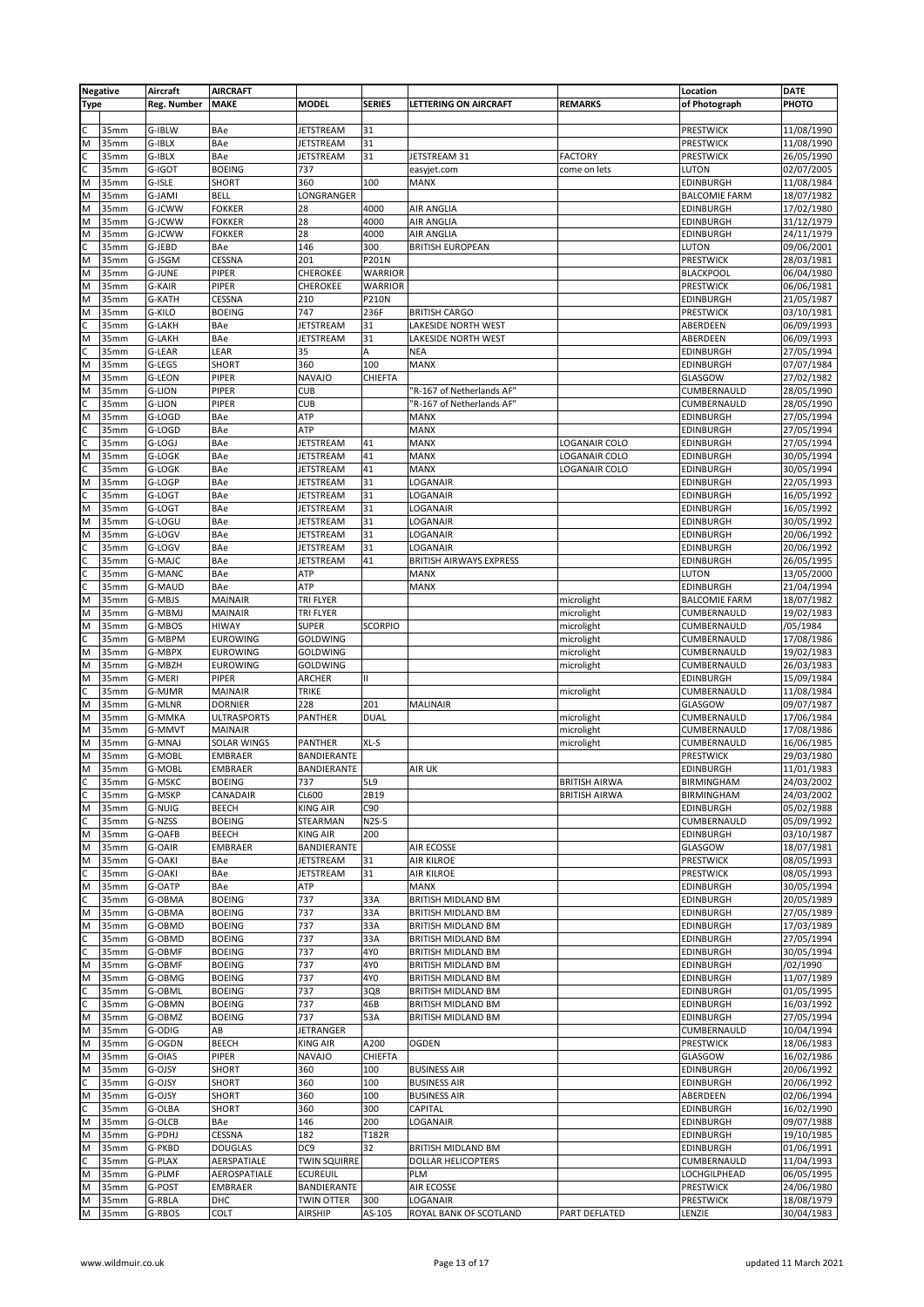|                         | <b>Negative</b> | Aircraft                | <b>AIRCRAFT</b> |                    |               |                                  |                    | Location            | <b>DATE</b> |
|-------------------------|-----------------|-------------------------|-----------------|--------------------|---------------|----------------------------------|--------------------|---------------------|-------------|
| <b>Type</b>             |                 | <b>Reg. Number</b>      | <b>MAKE</b>     | <b>MODEL</b>       | <b>SERIES</b> | LETTERING ON AIRCRAFT            | <b>REMARKS</b>     | of Photograph       | PHOTO       |
|                         |                 |                         |                 |                    |               |                                  |                    |                     |             |
| M                       | 35mm            | G-RMSS                  | <b>SHORT</b>    | 360                | 100           | AIR ECOSSE DATAPOST              |                    | <b>DUNDEE</b>       | 17/06/1984  |
| M                       | 35mm            | G-RMSS                  | <b>SHORT</b>    | 360                | 100           | <b>MANX DATAPOST</b>             |                    | EDINBURGH           | 21/02/1987  |
| M                       | 35mm            | G-RORO                  | CESSNA          | 337                | 337B          | <b>EDMUNDSON RONAGENCY</b>       |                    | <b>BLACKPOOL</b>    | 04/05/1982  |
|                         | 35mm            | G-SFTS                  | <b>NDN</b>      | <b>FIRECRACKER</b> | <b>TURBO</b>  |                                  |                    | CARLISLE            | 24/09/1984  |
| M                       | 35mm            | G-SFTZ                  | <b>SLINGSBY</b> | <b>FIREFLY</b>     |               |                                  |                    | CARLISLE            | 24/09/1984  |
| M                       | 35mm            | G-SOFS                  | <b>FOKKER</b>   | F27                | 200           | <b>SCOTTISH FISHERIES</b>        |                    | EDINBURGH           | 09/07/1988  |
| M                       | 35mm            | G-SPUD                  | <b>FOKKER</b>   | F27                | 100           | <b>AIR ANGLIA</b>                |                    | <b>UNKNOWN</b>      | / /19       |
| M                       | 35mm            | G-STAN                  | <b>FOKKER</b>   | F27                | 200           | <b>AIR UK</b>                    |                    | EDINBURGH           | 15/09/1984  |
| M                       | 35mm            | G-STVN                  | HP              | <b>HERALD</b>      | 210           | <b>CHANNEL EXPRESS</b>           |                    | EDINBURGH           | 15/09/1990  |
| M                       | 35mm            | G-TIGP                  | AEROSPATIALE    | PUMA               | <b>SUPER</b>  | <b>BRISTOW</b>                   |                    | EDINBURGH           | 31/03/1984  |
| C                       | 35mm            | G-TKHM                  | <b>BELL</b>     | JETRANGER          | Ŕ             | RED ROSE HELICOPTERS             |                    | <b>BLACKPOOL</b>    | 23/09/1984  |
| M                       | 35mm            | <b>G-TNTA</b>           | BAe             | 146                | 200QT         | <b>TNT</b>                       |                    | PRESTWICK           | 12/06/1987  |
| C                       | 35mm            | <b>G-TNTA</b>           | BAe             | 146                | 200QT         | <b>TNT</b>                       |                    | PRESTWICK           | 09/05/1987  |
| M                       | 35mm            | <b>G-TNTE</b>           | BAe             | 146                | 300QT         | <b>TNT</b>                       |                    | PRESTWICK           | 11/08/1990  |
|                         | 35mm            | G-TROP                  | CESSNA          | 310                | 310R          |                                  |                    | CUMBERNAULD         | 25/10/1992  |
| M                       | 35mm            | G-TSAM                  | BAe             | 125                | 800           |                                  |                    | EDINBURGH           | 16/05/1987  |
| M                       | 35mm            |                         | BAe             | 146                | 300           | <b>AIR UK</b>                    |                    |                     |             |
|                         |                 | <b>G-UKAC</b><br>G-UKAC | BAe             | 146                | 300           | <b>AIR UK</b>                    |                    | EDINBURGH           | 27/05/1994  |
| M                       | 35mm            |                         |                 |                    |               |                                  |                    | EDINBURGH           | 30/05/1992  |
| M                       | 35mm            | G-UKAG                  | BAe             | 146                | 300           | <b>AIR UK</b>                    |                    | EDINBURGH           | 01/06/1991  |
| M                       | 35mm            | <b>G-UKAG</b>           | BAe             | 146                | 300           | AIR UK                           | <b>NEW COLOURS</b> | EDINBURGH           | 16/04/1994  |
| M                       | 35mm            | <b>G-UKFF</b>           | <b>FOKKER</b>   | 100                |               | AIR UK                           |                    | EDINBURGH           | 01/05/1995  |
|                         | 35mm            | G-UKFJ                  | <b>FOKKER</b>   | 100                |               | <b>KLM UK</b>                    |                    | BIRMINGHAM          | 24/03/2002  |
| M                       | 35mm            | G-UKHP                  | BAe             | 146                | 300           | <b>AIR UK</b>                    |                    | EDINBURGH           | 25/03/1989  |
|                         | 35mm            | <b>G-UKID</b>           | BAe             | 146                | 300           | <b>AIR UK</b>                    |                    | EDINBURGH           | 27/05/1994  |
| M                       | 35mm            | <b>G-UKLN</b>           | BAe             | 146                | 200           | AIR UK                           |                    | EDINBURGH           | 22/05/1993  |
| C                       | 35mm            | <b>G-UKLN</b>           | BAe             | 146                | 200           | AIR UK                           |                    | EDINBURGH           | 16/05/1992  |
| c                       | 35mm            | G-UKPC                  | BAe             | 146                | 100           | <b>AIR UK</b>                    |                    | EDINBURGH           | 29/05/1989  |
| M                       | 35mm            | G-UKPC                  | BAe             | 146                | 100           | AIR UK                           |                    | EDINBURGH           | 29/05/1989  |
|                         | 35mm            | <b>G-UKRH</b>           | BAe             | 146                | 200           | <b>AIR UK</b>                    |                    | EDINBURGH           | 20/06/1992  |
| M                       | 35mm            | G-UKRH                  | BAe             | 146                | 200           | AIR UK                           |                    | EDINBURGH           | 08/06/1981  |
| C                       | 35mm            | G-UKSC                  | BAe             | 146                | 300           | AIR UK                           |                    | EDINBURGH           | 21/04/1994  |
| M                       | 35mm            | G-UKSC                  | BAe             | 146                | 300           | <b>AIR UK</b>                    |                    | EDINBURGH           | 21/04/1994  |
| C                       | 35mm            | G-UKSC                  | BAe             | 146                | 300           | <b>AIR UK</b>                    |                    | EDINBURGH           | 25/05/1990  |
| $\mathsf{C}$            | 35mm            | <b>G-WACK</b>           | SHORT           | 360                | 100           | LOGANAIR                         |                    | EDINBURGH           | 17/03/1989  |
| M                       | 35mm            | <b>G-WACK</b>           | SHORT           | 360                | 100           | LOGANAIR                         |                    | EDINBURGH           | 17/03/1989  |
| C                       | 35mm            | G-WAND                  | BAe             | <b>JETSTREAM</b>   | 41            | <b>MANX</b>                      |                    | EDINBURGH           | 30/05/1994  |
| M                       | 35mm            | G-WAND                  | BAe             | <b>JETSTREAM</b>   | 41            | <b>MANX</b>                      |                    | EDINBURGH           | 30/05/1994  |
| C                       | 35mm            | G-WMCC                  | BAe             | <b>JETSTREAM</b>   | 31            | <b>BIRMINGHAM EXECUTIVE</b>      |                    | EDINBURGH           | 03/06/1985  |
| M                       | 35mm            | G-WMCC                  | BAe             | <b>JETSTREAM</b>   | 31            | <b>BIRMINGHAM EXECUTIVE</b>      |                    | EDINBURGH           | 03/06/1985  |
| M                       | 35mm            | G-WOSP                  | <b>BELL</b>     | JETRANGER          | 3             | <b>BURNTHILLS HIGHLAND HELIC</b> |                    | GLASGOW             | 17/04/1982  |
| C                       | <b>SLIDE</b>    | G-WOSP                  | <b>BELL</b>     | JETRANGER          | 3             |                                  |                    | PRESTWICK           | 26/07/1979  |
| M                       | 35mm            | G-WWHL                  | <b>BEECH</b>    | <b>KING AIR</b>    | 200           | PEREGRINE                        |                    | EDINBURGH           | 10/09/1986  |
| M                       | 35mm            | G-YROS                  | <b>BENSON</b>   | B8D                |               |                                  |                    | PRESTWICK           | 05/06/1982  |
| M                       | 35mm            | G-YROS                  | <b>BENSON</b>   | B8D                |               |                                  |                    | PRESTWICK           | 06/06/1981  |
|                         | 35mm            | G-ZAPD                  | SHORT           | 360                | 300           | <b>TITAN</b>                     |                    | EDINBURGH           | 27/05/1994  |
| M                       |                 |                         |                 |                    |               |                                  |                    |                     |             |
|                         | 35mm            | G-ZAPD                  | <b>SHORT</b>    | 360                | 300           | <b>TITAN</b>                     |                    | EDINBURGH           | 27/05/1994  |
|                         | 35mm            | G-ZAPO                  | BAe             | 146                |               | GO just go                       |                    | EDINBURGH           | 05/09/2001  |
| M                       | 35mm            | G=PORT                  | <b>BELL</b>     | <b>JETRANGER</b>   |               |                                  |                    | <b>CLIFTONVILLE</b> | 19/07/1991  |
|                         | 35mm            | HA-LBR                  | Tu              | 134                | A3            | MALEV                            |                    | SCHIPHOL            | 26/03/1994  |
|                         | 35mm            | HA-LEA                  | <b>BOEING</b>   | 737                | <b>2Q8</b>    | MALEV                            |                    | <b>SCHIPHOL</b>     | 23/10/1994  |
| M                       | 35mm            | <b>HB-ICN</b>           | AEROSPATIALE    | CARAVELLE          | 10R           | <b>CTA</b>                       |                    | CORFU               | 01/08/1981  |
| $\mathsf{C}$            | 35mm            | HB-ICO                  | AEROSPATIALE    | CARAVELLE          | 10R           | <b>CTA</b>                       |                    | EDINBURGH           | 03/07/1984  |
| M                       | 35mm            | HB-ICO                  | AEROSPATIALE    | CARAVELLE          | 10R           | <b>CTA</b>                       |                    | EDINBURGH           | 03/07/1984  |
| C                       | 35mm            | HB-IDH                  | <b>DOUGLAS</b>  | DC8                | 62CF          | <b>BALAIR</b>                    |                    | CORFU               | 01/08/1981  |
| M                       | 35mm            | HB-IFU                  | <b>DOUGLAS</b>  | DC <sub>9</sub>    | 32            | <b>SWISSAIR</b>                  |                    | EDINBURGH           | 06/07/1982  |
| C                       | 35mm            | <b>HB-IFU</b>           | <b>DOUGLAS</b>  | DC9                | 32            | SWISSAIR                         |                    | EDINBURGH           | 06/07/1982  |
| C                       | 35mm            | HB-IIA                  | <b>BOEING</b>   | 737                | 3M8           | TEA                              |                    | EDINBURGH           | 29/05/1989  |
| M                       | 35mm            | HB-IIA                  | <b>BOEING</b>   | 737                | 3M8           | TEA                              |                    | EDINBURGH           | 29/05/1989  |
| С                       | 35mm            | HB-IIB                  | <b>BOEING</b>   | 737                | 3M8           | easyJet.com                      |                    | LUTON               | 09/06/2001  |
|                         | 35mm            | HB-IIK                  | <b>BOEING</b>   | 737                |               | easyjet.com                      |                    | LUTON               | 12/07/2003  |
| $\overline{\mathsf{c}}$ | 35mm            | HB-INA                  | <b>DOUGLAS</b>  | DC <sub>9</sub>    | 81            | SWISSAIR                         |                    | PARIS CDG           | 08/06/1990  |
| M                       | 35mm            | HB-IND                  | <b>DOUGLAS</b>  | DC <sub>9</sub>    | 81            | SWISSAIR                         |                    | <b>HEATHROW</b>     | 11/04/1981  |
| M                       | 35mm            | <b>HB-INE</b>           | <b>DOUGLAS</b>  | DC9                | 81            | SWISSAIR                         |                    | <b>HEATHROW</b>     | 11/04/1981  |
|                         | 35mm            | HB-ITH                  | DASSAULT        | <b>FALCON</b>      | 50            |                                  |                    | <b>EDINBURGH</b>    | 23/04/1985  |
| M                       | 35mm            | HB-IXD                  | BAe             | 146                |               | <b>CROSSAIR</b>                  |                    | EDINBURGH           | 08/06/1991  |
| lc                      | 35mm            | HB-IXD                  | BAe             | 146                | 200           | <b>CROSSAIR</b>                  |                    | EDINBURGH           | 08/06/1991  |
| M                       | 35mm            | HB-IXD                  | BAe             | 146                |               | CROSSAIR                         |                    | EDINBURGH           | 08/06/1991  |
| M                       | 35mm            | HB-VDX                  | DASSAULT        | <b>FALCON</b>      | 10            |                                  |                    | EDINBURGH           | 21/03/1987  |
| M                       | 35mm            | HK1401                  | <b>BOEING</b>   | 727                | 059           | <b>AVIANCA</b>                   |                    | MEDELLIN            | /02/1982    |
| M                       | 35mm            | HK2215                  | DHC             | <b>TWIN OTTER</b>  | 300           | <b>ACES</b>                      |                    | MEDELLIN            | /02/1982    |
| M                       | 35mm            | <b>HK2401X</b>          | <b>BOEING</b>   | 707                | 373C          | <b>TAMPA</b>                     |                    | MEDELLIN            | /02/1982    |
| M                       | 35mm            | <b>HK2420X</b>          | <b>BOEING</b>   | 727                | 046           | SAM                              |                    | MEDELLIN            | /02/1982    |
| M                       | 35mm            | <b>HK2445X</b>          | DHC             | <b>TWIN OTTER</b>  | 300           | ACES                             |                    | MEDELLIN            | /02/1982    |
| M                       | 35mm            | <b>HK2541</b>           | <b>BOEING</b>   | 727                | 025           | <b>ACES</b>                      |                    | RIO NEGRO           | /02/1987    |
| M                       | 35mm            | HK2547                  | DHC             | <b>TWIN OTTER</b>  | 300           | <b>ACES</b>                      |                    | MEDELLIN            | /02/1985    |
| M                       | 35mm            | <b>HK2558X</b>          | <b>BOEING</b>   | 720                | 030B          | AEROTAL                          |                    | MEDELLIN            | /02/1982    |
| M                       | 35mm            | <b>HK2669X</b>          | DHC             | <b>TWIN OTTER</b>  | 300           | <b>ACES</b>                      |                    | MEDELLIN            | /02/1982    |
| M                       | 35mm            | <b>HK2670X</b>          | DHC             | <b>TWIN OTTER</b>  | 300           | <b>ACES</b>                      |                    | <b>UNKNOWN</b>      | /19         |
| M                       | 35mm            | <b>HK2758X</b>          | DHC             | <b>TWIN OTTER</b>  | 300           | <b>ACES</b>                      |                    | MEDELLIN            | /02/1982    |
|                         |                 |                         |                 | 727                | 021           |                                  |                    |                     |             |
| M                       | 35mm            | <b>HK2845X</b>          | <b>BOEING</b>   | 707                |               | <b>AVIANCA</b>                   |                    | MEDELLIN            | /02/1985    |
| M                       | 35mm            | <b>HK3030X</b>          | <b>BOEING</b>   |                    | 338C          | <b>TAMPA</b>                     |                    | MEDELLIN            | /01/1985    |
| M                       | 35mm            | <b>HL 7477</b>          | <b>BOEING</b>   | 747                | 4B5           | <b>KOREAN AIR</b>                |                    | PARIS CDG           | 08/06/1990  |
| M                       | 35mm            | HS-TGB                  | <b>BOEING</b>   | 747                |               | <b>THAI</b>                      |                    | <b>FRANKFURT</b>    | /07/1987    |
| M                       | 35mm            | HZ-AHJ                  | LOCKHEED        | <b>TRISTAR</b>     | 200           | SAUDIA                           |                    | <b>PARIS CDG</b>    | 08/06/1990  |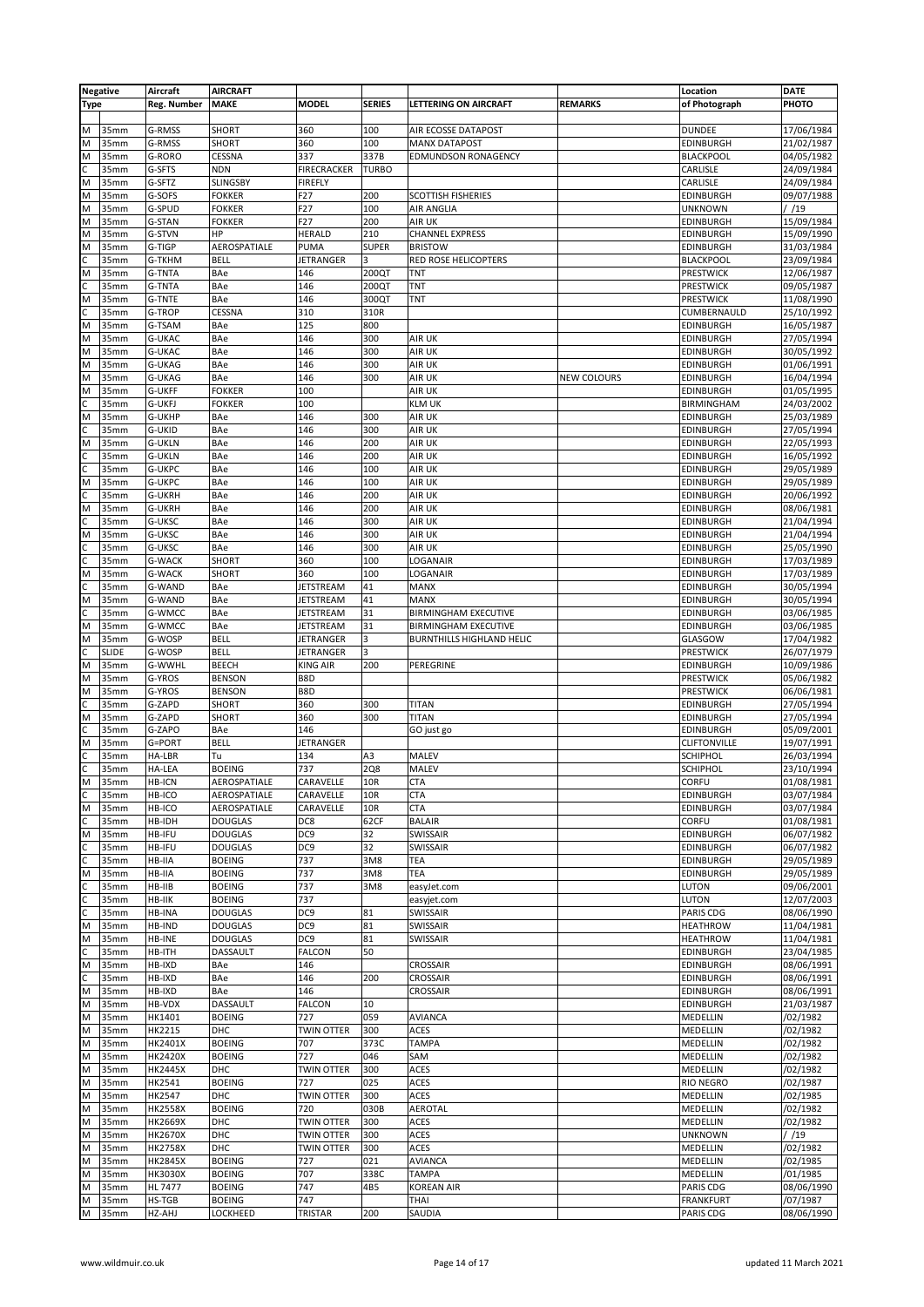|                         | <b>Negative</b> | Aircraft           | <b>AIRCRAFT</b>   |                   |                          |                                          |                 | Location                   | <b>DATE</b> |
|-------------------------|-----------------|--------------------|-------------------|-------------------|--------------------------|------------------------------------------|-----------------|----------------------------|-------------|
| <b>Type</b>             |                 | <b>Reg. Number</b> | <b>MAKE</b>       | <b>MODEL</b>      | <b>SERIES</b>            | <b>LETTERING ON AIRCRAFT</b>             | <b>REMARKS</b>  | of Photograph              | PHOTO       |
|                         |                 |                    |                   |                   |                          |                                          |                 |                            |             |
| C                       | 35mm            | I-BLUI             | BAe               | <b>JETSTREAM</b>  | 31                       |                                          |                 | PRESTWICK                  | 30/11/1990  |
|                         | 35mm            | I-DIBQ             | <b>DOUGLAS</b>    | DC <sub>9</sub>   | 32                       | <b>ALITALIA</b>                          |                 | <b>HEATHROW</b>            | 11/04/1981  |
| M                       | 35mm            | I-DIBQ             | <b>DOUGLAS</b>    | DC <sub>9</sub>   | 32                       | <b>ALITALIA</b>                          |                 | <b>HEATHROW</b>            | 11/04/1981  |
| M                       | 35mm            | -GISA              | AEROSPATIALE      | CARAVELLE         | 3                        | <b>ALTAIR</b>                            |                 | EDINBURGH                  | 14/08/1982  |
| M                       | 35mm            | -GISA              | AEROSPATIALE      | CARAVELLE         | 3                        | <b>ALTAIR</b>                            |                 | EDINBURGH                  | 31/07/1982  |
| M                       | 35mm            | I-GISI             | AEROSPATIALE      | CARAVELLE         | 3                        | <b>ALTAIR</b>                            |                 | EDINBURGH                  | 03/07/1984  |
|                         | 35mm            | -GISI              | AEROSPATIALE      | CARAVELLE         | 3                        | <b>ALTAIR</b>                            |                 | EDINBURGH                  | 03/07/1984  |
| M                       | 35mm            | I-SNAG             | DASSAULT          | <b>FALCON</b>     | 20E                      |                                          |                 | EDINBURGH                  | 16/05/1987  |
| M                       | 35mm            | I-TNTC             | BAe               | 146               | 200QT                    | MISTRAL AIR/TNT                          |                 | PRESTWICK                  | 11/06/1988  |
|                         | 35mm            | I-TNTC             | BAe               | 146               | 200QT                    | MISTRAL AIR/TNT                          |                 | PRESTWICK                  | 11/06/1988  |
| $\overline{\mathsf{c}}$ | 35mm            | JY-AGA             | LOCKHEED          | TRISTAR           | 500                      | ROYAL JORDANIAN                          |                 | SCHIPHOL                   | 23/10/1994  |
|                         | 35mm            | JY-AGB             | LOCKHEED          | <b>TRISTAR</b>    | 500                      | ROYAL JORDANIAN                          |                 | SCHIPHOL                   | 23/10/1994  |
| M                       | 35mm            | JY-DCA             | BN                | <b>ISLANDER</b>   |                          | <b>ALIA</b>                              |                 | STRATHALLAN                | 12/07/1980  |
| M                       | 35mm            | JY-RJG             | <b>PITTS</b>      | $S-2A$            |                          | ROYAL FALCONS                            |                 | STRATHALLAN                | 12/07/1980  |
|                         | 35mm            | JY-RJH             | <b>PITTS</b>      | $S-2A$            |                          |                                          |                 |                            | 12/07/1980  |
| M                       |                 |                    |                   |                   |                          | ROYAL FALCONS                            |                 | STRATHALLAN                |             |
| M                       | 35mm            | JY-RJJ             | <b>PITTS</b>      | $S-2A$            |                          | ROYAL FALCONS                            |                 | STRATHALLAN                | 12/07/1980  |
|                         | 35mm            | LN-BWG             | CONVAIR           | 580               |                          | <b>PARTNAIR</b>                          |                 | EDINBURGH                  | 21/05/1987  |
| M                       | 35mm            | LN-BWG             | CONVAIR           | 580               |                          | PARTNAIR                                 |                 | EDINBURGH                  | 21/05/1987  |
| M                       | 35mm            | LN-BWG             | CONVAIR           | 580               |                          | <b>NO TITLES</b>                         |                 | EDINBURGH                  | 26/03/1989  |
| M                       | 35mm            | LN-KCR             | <b>BEECH</b>      | <b>KING AIR</b>   | C90                      |                                          |                 | PRESTWICK                  | 18/06/1983  |
| M                       | 35mm            | LN-MAI             | CESSNA            | 404               |                          | A/S NORVING                              |                 | EDINBURGH                  | 12/02/1981  |
| M                       | 35mm            | LN-NPI             | <b>FOKKER</b>     | F27               | 100                      | <b>BUSY BEE</b>                          |                 | EDINBURGH                  | 29/05/1989  |
| C                       | 35mm            | LN-NPI             | <b>FOKKER</b>     | F27               | 100                      | <b>BUSY BEE</b>                          |                 | EDINBURGH                  | 29/05/1989  |
| M                       | 35mm            | LN-PAO             | <b>BEECH</b>      | <b>KING AIR</b>   | 100                      |                                          |                 | EDINBURGH                  | 16/10/1983  |
| M                       | 65x65mm         | LN-RLJ             | <b>DOUGLAS</b>    | DC <sub>9</sub>   |                          | SAS                                      |                 | <b>HEATHROW</b>            | About 1970  |
| M                       | 35mm            | LX-N90442          | <b>BOEING</b>     | $E-3A$            |                          | <b>NATO</b>                              |                 | OBERPFAFFENHOPEN           | /07/1987    |
| M                       | 35mm            | LZ-BTC             | Tu                | 154               | B                        | <b>BALKAN</b>                            |                 | EDINBURGH                  | 22/05/1993  |
| M                       | 35mm            | LZ-BTF             | Tu                | 154               | B                        | <b>BALKAN</b>                            |                 | EDINBURGH                  | 20/06/1992  |
|                         | 35mm            | LZ-BTL             | Tu                | 154               | B                        | BALKAN BULGARIAN AIRLINES                |                 | EDINBURGH                  | 08/06/1991  |
| M                       | 35mm            | LZ-BTL             | Tu                | 154               | R                        | <b>BALKAN BULGARIAN AIRLINES</b>         |                 | EDINBURGH                  | 08/06/1991  |
| M                       | 35mm            | N101TV             | <b>DOUGLAS</b>    | <b>DC10</b>       | 30CF                     | TRANSAMERICA                             |                 | PRESTWICK                  | 21/06/1980  |
| M                       | 35mm            | N1035F             | <b>DOUGLAS</b>    | <b>DC10</b>       | 30CF                     | <b>AIR FLORIDA</b>                       |                 | PRESTWICK                  | 21/06/1981  |
| M                       | 35mm            | N103TV             | <b>DOUGLAS</b>    | <b>DC10</b>       | 30CF                     | TRANSAMERICA                             |                 | PRESTWICK                  | 24/05/1980  |
| M                       | 35mm            | N1048V             | <b>GRUMMAN</b>    | GOOSE             |                          |                                          |                 | MIAMI                      | 10/05/1980  |
| M                       | 35mm            | N108RD             | <b>DOUGLAS</b>    | DC8               | 54F                      | AIRLIFT INTERNATIONAL                    |                 | PRESTWICK                  | 25/10/1980  |
| M                       | 35mm            | N109WA             | <b>DOUGLAS</b>    | DC10              | 30CF                     | <b>WORLD AIRWAYS</b>                     |                 | PRESTWICK                  | 25/06/1980  |
|                         | 35mm            | N121C              | CESSNA            | <b>CITATION</b>   | 550                      |                                          |                 | PRESTWICK                  | //1987      |
| M                       | 35mm            | N121C              | CESSNA            | <b>CITATION</b>   | 550                      |                                          |                 | PRESTWICK                  | 26/09/1987  |
|                         | 35mm            | N121C              | CESSNA            | <b>CITATION</b>   | 550                      |                                          |                 | PRESTWICK                  | 08/05/1993  |
| M                       | 35mm            | <b>N122AC</b>      | <b>DOUGLAS</b>    | DC4               |                          |                                          |                 | OPA LOCKA                  | /01/1980    |
| M                       | 35mm            | <b>N133JC</b>      | <b>DOUGLAS</b>    | <b>DC10</b>       | 40                       | <b>NORTHWEST</b>                         |                 | PRESTWICK                  | 21/05/1988  |
| M                       | 35mm            | N1350              | <b>DOUGLAS</b>    | DC3               |                          |                                          |                 | GLASGOW                    | 10/03/1986  |
|                         |                 |                    |                   |                   |                          |                                          |                 |                            |             |
| M                       | 35mm            | N1638U             | CESSNA            | <b>CENTURION</b>  |                          |                                          |                 | EDINBURGH                  | 26/04/1986  |
| C                       | 35mm            | <b>N192AT</b>      | LOCKHEED          | TRISTAR           | 50                       | <b>AMERICAN TRANS AIR</b>                |                 | PRESTWICK                  | 26/09/1987  |
| M                       | 35mm            | <b>N192AT</b>      | LOCKHEED          | <b>TRISTAR</b>    | 50                       | <b>AMERICAN TRANS AIR</b>                |                 | PRESTWICK                  | 26/09/1987  |
| M                       | 35mm            | N20FE              | DASSAULT          | <b>FALCON</b>     |                          | <b>FEDERAL EXPRESS</b>                   |                 | PITTSBURG                  | 16/09/1978  |
| M                       | 35mm            | <b>N225SF</b>      | GRUMMAN           | <b>GULFSTREAM</b> | $\overline{2}$           |                                          |                 | EDINBURGH                  | 23/10/1987  |
| M                       | 35mm            | N227G              | GRUMMAN           | <b>GULFSTREAM</b> | $\overline{\phantom{0}}$ |                                          |                 | PRESTWICK                  | 27/06/1981  |
|                         | 35mm            | <b>N284AT</b>      | <b>BOEING</b>     | 727               | 022                      | <b>BRITISH AIRWAYS</b>                   | ATA COLOURS     | EDINBURGH                  | 09/07/1988  |
| $M_{\odot}$             | 35mm            | <b>N284AT</b>      | <b>BOEING</b>     | 727               | 022                      | <b>BRITISH AIRWAYS</b>                   | ATA COLOURS     | EDINBURGH                  | 09/07/1988  |
| $\frac{c}{c}$           | 35mm            | <b>N309FE</b>      | <b>DOUGLAS</b>    | <b>DC10</b>       | 30F                      | <b>FEDERAL EXPRESS</b>                   |                 | <b>PRESTWICK</b>           | 08/05/1993  |
|                         | 35mm            | <b>N312CT</b>      | CANADAIR          | CHALLANGER        |                          |                                          |                 | PRESTWICK                  | 26/05/1990  |
| M                       | 35mm            | <b>N312CT</b>      | CANADAIR          | CHALLENGER        |                          |                                          |                 | PRESTWICK                  | 26/05/1990  |
| M                       | 35mm            | N31EK              | <b>DOUGLAS</b>    | DC8               | 63                       | KALITTA                                  |                 | PRESTWICK                  | 05/10/1984  |
|                         | 35mm            | N31EK              | <b>DOUGLAS</b>    | DC8               | 63                       | KALITTA                                  |                 | PRESTWICK                  | 05/10/1984  |
| M                       | 35mm            | <b>N331DM</b>      | <b>MITSUBISHI</b> | <b>DIAMOND</b>    |                          |                                          |                 | PRESTWICK                  | 27/09/1985  |
| M                       | 35mm            | <b>N335PX</b>      | BAe               | <b>JETSTREAM</b>  | 31                       | <b>NORTHWEST AIRLINK</b>                 |                 | PRESTWICK                  | 11/10/1986  |
| c                       | 35mm            | <b>N335PX</b>      | BAe               | JETSTREAM         | 31                       | <b>NORTHWEST AIRLINK</b>                 |                 | PRESTWICK                  | 11/10/1986  |
| M                       | 35mm            | N33M               | <b>GRUMMAN</b>    | GULFSTREAM        | 12                       |                                          |                 | EDINBURGH                  | 12/09/1976  |
| M                       | 35mm            | <b>N355CA</b>      | CASA              | 212               |                          |                                          |                 | GLASGOW                    | 27/02/1982  |
| M                       | 35mm            | <b>N356Q</b>       | LOCKHEED          | <b>ELECTRA</b>    |                          | AIR BRIDGE                               |                 | PRESTWICK                  | 16/06/1989  |
| C                       | 35mm            | <b>N356Q</b>       | LOCKHEED          | <b>ELECTRA</b>    |                          | <b>AIR BRIDGE</b>                        |                 | PRESTWICK                  | 16/06/1989  |
| M                       | 35mm            | N360Q              | LOCKHEED          | <b>ELECTRA</b>    |                          |                                          |                 | ABERDEEN                   | 28/12/1994  |
| M                       | 35mm            | <b>N365DJ</b>      | HS                | 125               |                          | <b>DENVER JET</b>                        |                 | GLASGOW                    | 25/08/1985  |
| M                       | 35mm            | N45515             | LOCKHEED          | CONSTELLATIO      | 1049H                    |                                          | <b>DERELICT</b> | KINGMAN                    | /11/1976    |
| lc                      | 35mm            | N4596N             | <b>BOEING</b>     | STEARMAN          | 75                       |                                          |                 | CUMBERNAULD                | 28/05/1990  |
| M                       | 35mm            | N4865T             | <b>DOUGLAS</b>    | DC8               | 63CF                     | TRANSAMERICA                             |                 | PRESTWICK                  | 21/06/1980  |
| M                       | 35mm            | N4865T             | <b>DOUGLAS</b>    | DC8               | 73CF                     | TRANSAMERICA                             |                 | PRESTWICK                  | 26/02/1983  |
| M                       | 35mm            | N4866T             | <b>DOUGLAS</b>    | DC8               | 63CF                     | TRANSAMERICA                             |                 | NEWCASTLE                  | 12/08/1982  |
| M                       | 35mm            | N4866T             | <b>DOUGLAS</b>    | DC8               | 63CF                     | TRANSAMERICA                             |                 | PRESTWICK                  | 26/05/1980  |
| lc                      | 35mm            | N4867T             | <b>DOUGLAS</b>    | DC8               | 63CF                     | TRANSAMERICA                             |                 | PRESTWICK                  | 28/03/1981  |
| M                       | 35mm            | N4867T             | <b>DOUGLAS</b>    | DC8               | 63CF                     | TRANSAMERICA                             |                 | PRESTWICK                  | 28/03/1981  |
| M                       | 35mm            | N4868T             | <b>DOUGLAS</b>    | DC8               | 63CF                     | TRANSAMERICA                             |                 | PRESTWICK                  | 01/04/1983  |
| M                       | 35mm            | N4869T             | <b>DOUGLAS</b>    | DC8               | 73CF                     | TRANSAMERICA                             |                 | PRESTWICK                  | 23/08/1986  |
|                         | 35mm            | N4869T             | <b>DOUGLAS</b>    | DC8               | 73CF                     | TRANSAMERICA                             |                 | PRESTWICK                  | 23/08/1986  |
| M                       | 35mm            | N5033              | BAC               | ONE ELEVEN        | 401AK                    |                                          |                 | PRESTWICK                  | 18/06/1983  |
| M                       | 35mm            | N51151             | GRUMMAN           | MALLARD           | <b>TURBO</b>             | <b>CHALKS</b>                            |                 | FORT LAUDERDALE            | /03/1987    |
| M                       | 35mm            | N5511K             | CONVAIR           | CV600             |                          |                                          |                 |                            | 19/09/1979  |
| M                       | 35mm            | <b>N601US</b>      | <b>BOEING</b>     | 747               | 151                      | ZANTOP INTERNATIONAL<br>NORTHWEST ORIENT |                 | WILLOW SPRING<br>PRESTWICK |             |
|                         |                 |                    |                   | 747               |                          |                                          |                 |                            | 02/10/1982  |
| M                       | 35mm            | <b>N602US</b>      | <b>BOEING</b>     | 747               | 151                      | NORTHWEST ORIENT                         |                 | PRESTWICK                  | 28/08/1982  |
| M                       | 35mm            | <b>N603US</b>      | <b>BOEING</b>     |                   | 151                      | NORTHWEST ORIENT                         |                 | PRESTWICK                  | 03/04/1982  |
| C                       | 35mm            | <b>N604DS</b>      | CANADAIR          | CL600             |                          |                                          |                 | LUTON                      | 09/06/2001  |
| M                       | 35mm            | <b>N606US</b>      | <b>BOEING</b>     | 747               | 151                      | <b>NORTHWEST ORIENT</b>                  |                 | PRESTWICK                  | 06/05/1980  |
| M                       | 35mm            | <b>N607US</b>      | <b>BOEING</b>     | 747               | 151                      | NORTHWEST ORIENT                         |                 | PRESTWICK                  | 11/06/1983  |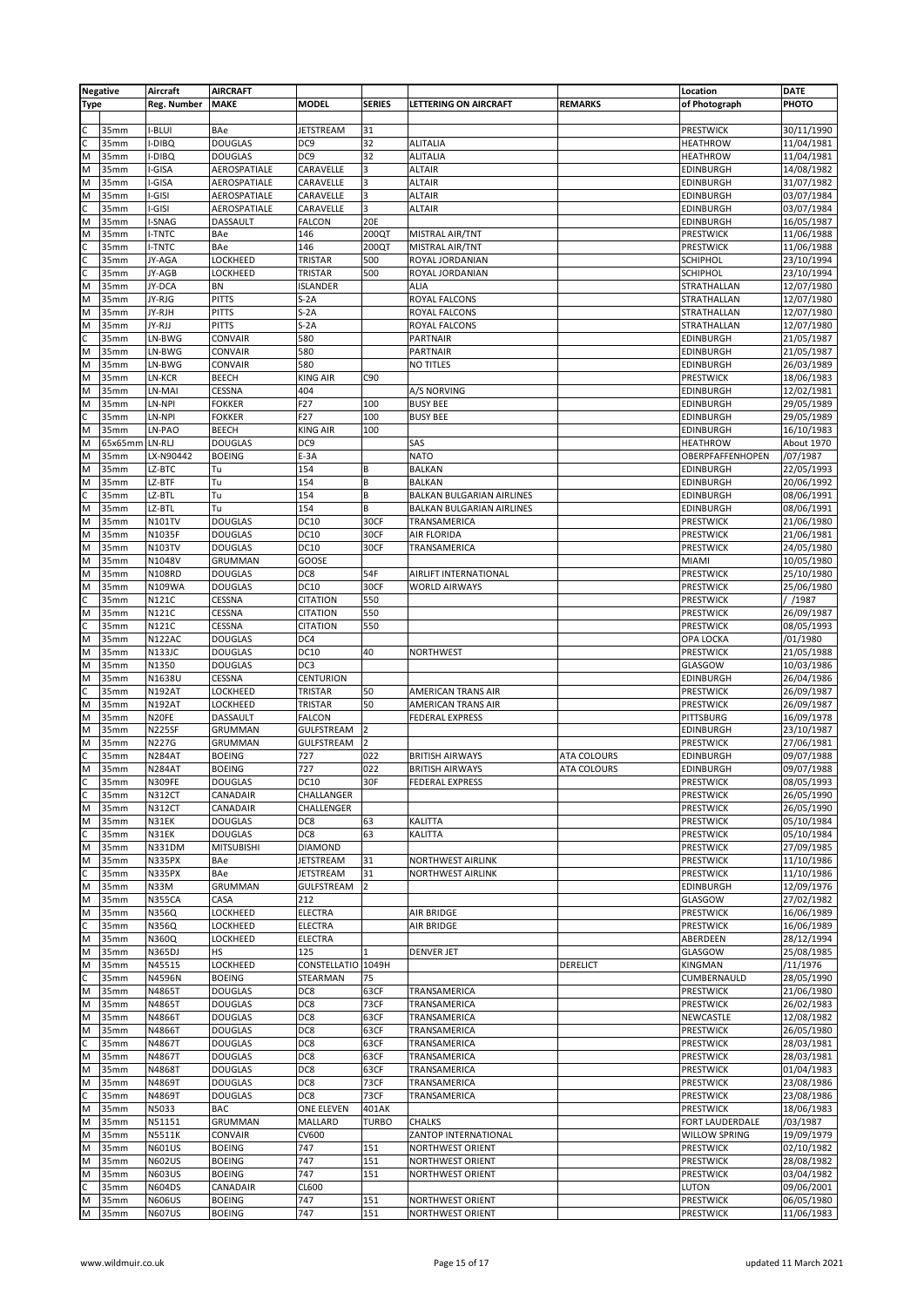|             | <b>Negative</b> | Aircraft                     | <b>AIRCRAFT</b> |                   |               |                                  |                 | Location                  | <b>DATE</b>              |
|-------------|-----------------|------------------------------|-----------------|-------------------|---------------|----------------------------------|-----------------|---------------------------|--------------------------|
| <b>Type</b> |                 | Reg. Number                  | <b>MAKE</b>     | <b>MODEL</b>      | <b>SERIES</b> | LETTERING ON AIRCRAFT            | <b>REMARKS</b>  | of Photograph             | PHOTO                    |
|             |                 |                              |                 |                   |               |                                  |                 |                           |                          |
| M           | 35mm            | <b>N608US</b>                | <b>BOEING</b>   | 747               | 151           | <b>NORTHWEST ORIENT</b>          |                 | PRESTWICK                 | 29/05/1982               |
| M           | 35mm            | <b>N609US</b>                | <b>BOEING</b>   | 747               | 151           | <b>NORTHWEST ORIENT</b>          |                 | PRESTWICK                 | //1983                   |
| M           | 35mm            | <b>N610US</b>                | <b>BOEING</b>   | 747               | 151           | <b>NORTHWEST ORIENT</b>          |                 | PRESTWICK                 | 29/06/1985               |
| M           | 35mm            | <b>N610US</b>                | <b>BOEING</b>   | 747               | 151           | <b>NORTHWEST ORIENT</b>          |                 | PRESTWICK                 | 27/06/1981               |
| M           | 35mm            | N611Z                        | <b>CURTISS</b>  | $C-46$            |               |                                  |                 | WILLOW RUN                | /07/1979                 |
| İМ          | 35mm            | <b>N613US</b>                | <b>BOEING</b>   | 747               | 251B          | <b>NORTHWEST ORIENT</b>          |                 | PRESTWICK                 | 04/04/1980               |
|             |                 |                              |                 | DC8               | 63CF          | <b>ARROW AIR</b>                 |                 |                           |                          |
| M           | 35mm            | N6162A                       | <b>DOUGLAS</b>  |                   |               |                                  |                 | PRESTWICK                 | 16/07/1983               |
| M           | 35mm            | <b>N616US</b>                | <b>BOEING</b>   | 747               | 251F          | NORTHWEST ORIENT CARGO           |                 | PRESTWICK                 | 03/04/1982               |
| M           | 35mm            | <b>N620US</b>                | <b>BOEING</b>   | 747               | 135           | <b>NORTHWEST ORIENT</b>          |                 | PRESTWICK                 | 01/05/1983               |
| M           | 35mm            | <b>N634US</b>                | <b>BOEING</b>   | 747               | 227B          | <b>NORTHWEST ORIENT</b>          |                 | PRESTWICK                 | 11/10/1986               |
| M           | 35mm            | N6897Q                       | PIPER           | AEROSTAR          | 700P          |                                  |                 | PRESTWICK                 | 12/05/1984               |
| M           | 35mm            | <b>N706PC</b>                | <b>BOEING</b>   | 707               | 323B          | SKYWORLD                         |                 | PRESTWICK                 | 08/08/1987               |
| M           | 35mm            | <b>N707ME</b>                | <b>BOEING</b>   | 707               | 327C          | <b>ARROW AIR</b>                 |                 | PRESTWICK                 | 10/07/1982               |
| C           | 35mm            | <b>N707ME</b>                | <b>BOEING</b>   | 707               | 327C          | <b>ARROW AIR</b>                 |                 | PRESTWICK                 | 10/07/1982               |
| M           | 35mm            | <b>N711SC</b>                | GRUMMAN         | <b>GULFSTREAM</b> |               |                                  |                 | EDINBURGH                 | 09/06/1983               |
| M           | 35mm            | N7187Y                       | PIPER           | MOJAVE            |               |                                  |                 | PRESTWICK                 | 12/05/1984               |
| M           | 35mm            | N72700                       | <b>BOEING</b>   | 727               | 022           |                                  |                 | PRESTWICK                 | 06/06/1981               |
| C           | 35mm            | N731Q                        | <b>BOEING</b>   | 707               | 321B          | SKYSTAR INTERNATIONAL            |                 | PRESTWICK                 | 01/11/1986               |
| M           | 35mm            | N731Q                        | <b>BOEING</b>   | 707               | 321B          | SKYSTAR INTERNATIONAL            |                 | PRESTWICK                 | 01/11/1986               |
| M           | 35mm            | N74173                       | <b>CURTISS</b>  | $C-46$            |               | RICH INTERNATIONAL               |                 | MIAMI                     | /03/1978                 |
| M           | 35mm            | N7573A                       | <b>BOEING</b>   | 707               | 123B          | <b>AMERICAN TRANS AIR</b>        |                 | PRESTWICK                 | 06/08/1983               |
|             |                 |                              |                 | DC8               | 63CF          | <b>FLYING TIGERS</b>             |                 |                           | 17/10/1982               |
| M           | 35mm            | N772FT                       | <b>DOUGLAS</b>  |                   |               |                                  |                 | PRESTWICK                 |                          |
| M           | 35mm            | <b>N779TA</b>                | <b>DOUGLAS</b>  | DC6               |               |                                  |                 | <b>FLORIDA</b>            | /06/1981                 |
| M           | 35mm            | N792FT                       | <b>DOUGLAS</b>  | DC8               | 63CF          | <b>FLYING TIGERS</b>             |                 | PRESTWICK                 | 28/03/1982               |
| M           | 35mm            | <b>N798FT</b>                | <b>DOUGLAS</b>  | DC8               | 63CF          | <b>FLYING TIGERS</b>             |                 | PRESTWICK                 | 24/01/1981               |
|             | 35mm            | <b>N798FT</b>                | <b>DOUGLAS</b>  | DC8               | 63CF          | <b>FLYING TIGERS</b>             |                 | PRESTWICK                 | 12/09/1981               |
| M           | 35mm            | <b>N798FT</b>                | <b>DOUGLAS</b>  | DC8               | 63CF          | <b>FLYING TIGERS</b>             |                 | PRESTWICK                 | 12/09/1981               |
| M           | 35mm            | <b>N798FT</b>                | <b>DOUGLAS</b>  | DC8               | 63CF          | <b>FLYING TIGERS</b>             |                 | PRESTWICK                 | 05/12/1980               |
| M           | 35mm            | <b>N800J</b>                 | GRUMMAN         | GULFSTREAM        | 3             |                                  |                 | EDINBURGH                 | 16/10/1983               |
|             | 35mm            | N800W                        | CESSNA          | <b>CITATION</b>   | 10            |                                  |                 | LUTON                     | 12/07/2003               |
| M           | 35mm            | N8064N                       | GRUMMAN         | <b>ALBATROSS</b>  |               |                                  |                 | OPA LOCKA                 | /09/1981                 |
| M           | 35mm            | <b>N806WA</b>                | <b>DOUGLAS</b>  | DC8               | 63CF          | <b>WORLD AIRWAYS</b>             |                 | PRESTWICK                 | 12/01/1980               |
| M           | 35mm            | <b>N807GA</b>                | GRUMMAN         | <b>GULFSTREAM</b> | 2             |                                  |                 | EDINBURGH                 | 05/02/1982               |
| C           | 35mm            | <b>N807GA</b>                | GRUMMAN         | GULFSTREAM        | 2             |                                  |                 | EDINBURGH                 | 05/02/1982               |
| M           | 35mm            | N8148A                       | <b>DOUGLAS</b>  | DC8               | 32            | INTERNATIONAL                    |                 | MIAMI                     | /01/1980                 |
| M           | 35mm            | <b>N821TC</b>                | <b>DOUGLAS</b>  | DC8               | 61            | TRANSCONTINENTAL                 |                 | PRESTWICK                 | 26/05/1990               |
| C           | 35mm            | <b>N821TC</b>                | <b>DOUGLAS</b>  | DC8               | 61            | TRANSCONTINENTAL                 |                 | PRESTWICK                 | 26/05/1990               |
|             |                 |                              |                 |                   |               |                                  |                 |                           |                          |
| C           | 35mm            | N8415                        | <b>BOEING</b>   | 707               | 323C          | <b>GLOBAL INTERNATIONAL</b>      |                 | PRESTWICK                 | 16/07/1983               |
| M           | 35mm            | N8415                        | <b>BOEING</b>   | 707               | 323C          | <b>GLOBAL INTERNATIONAL</b>      |                 | PRESTWICK                 | 16/07/1983               |
| M           | 35mm            | N8437                        | <b>BOEING</b>   | 707               | 328B          | <b>GLOBAL INTERNATIONAL AIRW</b> |                 | PRESTWICK                 | 16/07/1983               |
| M           | 35mm            | <b>N872TV</b>                | <b>DOUGLAS</b>  | DC8               | 63CF          | TRANSAMERICA                     |                 | PRESTWICK                 | 15/08/1981               |
| M           | 35mm            | N8765                        | <b>DOUGLAS</b>  | DC8               | 61            | CAPITOL                          |                 | PRESTWICK                 | 11/10/1980               |
| M           | 35mm            | N8765                        | <b>DOUGLAS</b>  | DC8               | 61            | CAPITOL                          | new colours     | PRESTWICK                 | 15/08/1981               |
| M           | 35mm            | <b>N88Y</b>                  | <b>DOUGLAS</b>  | DC3               |               |                                  |                 | <b>UNKNOWN</b>            | /19                      |
| M           | 35mm            | <b>N895PA</b>                | <b>BOEING</b>   | 707               | 321B          | PAN AM                           |                 | NEWCASTLE                 | 06/05/1977               |
| M           | 35mm            | <b>N907CL</b>                | <b>DOUGLAS</b>  | DC8               | 63CF          | CAPITOL                          |                 | <b>PRESTWICK</b>          | 14/03/1981               |
| M           | 35mm            | N92578                       | <b>DOUGLAS</b>  | DC3               |               |                                  |                 | FORT LAUDERDALE           | /03/1987                 |
| M           | 35mm            | <b>N940ML</b>                | <b>DOUGLAS</b>  | DC <sub>9</sub>   |               |                                  | ex KLM          | MIAMI                     | /03/1987                 |
| M           | 35mm            | <b>N950JW</b>                | <b>DOUGLAS</b>  | DC8               | 63            | <b>ARROW AIR</b>                 |                 | PRESTWICK                 | 24/02/1985               |
| M           | 35mm            | N9890A(ex)                   | DH              | <b>DOVE</b>       |               |                                  | <b>DERELICT</b> | TORREMOLINAS              | 13/11/1987               |
|             |                 |                              | DH              | <b>DOVE</b>       |               |                                  |                 |                           |                          |
| Iс<br>M     | 35mm<br>35mm    | N9890A(ex)<br><b>NX1337A</b> |                 | CORSAIR           | F4U-7         | "FRENCH NAVY COLOURS"            | <b>DERELICT</b> | TORREMOLINAS<br>PRESTWICK | 13/11/1987<br>07/08/1982 |
|             |                 |                              | VOUGHT          |                   |               |                                  |                 |                           |                          |
| C           | 35mm            | <b>NX1337A</b>               | VOUGHT          | CORSAIR           | F4U-7         | "FRENCH NAVY COLOURS"            |                 | PRESTWICK                 | 07/08/1982               |
| C           | 35mm            | OE-LDG                       | <b>DOUGLAS</b>  | DC9               | 32            | AUSTRIAN                         |                 | CORFU                     | 01/08/1981               |
| M           | 35mm            | OE-LDK                       | <b>DOUGLAS</b>  | DC <sub>9</sub>   | 51            | <b>AUSTRIAN</b>                  |                 | CORFU                     | 31/07/1981               |
|             | 35mm            | OE-LDK                       | <b>DOUGLAS</b>  | DC <sub>9</sub>   | 51            | <b>AUSTRIAN</b>                  |                 | CORFU                     | 31/07/1981               |
| M           | 35mm            | OH-LMP                       | <b>DOUGLAS</b>  | DC <sub>9</sub>   | 82            | <b>FINNAIR</b>                   |                 | EDINBURGH                 | 20/06/1992               |
| C           | 35mm            | OH-LMP                       | <b>DOUGLAS</b>  | DC <sub>9</sub>   | 82            | <b>FINNAIR</b>                   |                 | EDINBURGH                 | 20/06/1992               |
| M           | 35mm            | OH-LYN                       | <b>DOUGLAS</b>  | DC9               | 51            | <b>FINNAIR</b>                   |                 | EDINBURGH                 | 30/05/1992               |
| M           | 35mm            | OO-ATJ                       | <b>BOEING</b>   | 727               | 30C           | TRANSJET                         |                 | PRESTWICK                 | 21/11/1982               |
|             | 35mm            | OO-DHJ                       | <b>CONVAIR</b>  | CV580             |               | DHL                              |                 | ABERDEEN                  | 30/08/1995               |
| IM.         | 35mm            | OO-DJH                       | BAe             | 146               | 200           | SABENA                           |                 | EDINBURGH                 | 04/11/1993               |
| M           | 35mm            | OO-JPI                       | SWEARINGEN      | <b>METRO</b>      | Ш             | <b>EUROPEAN AIR TRANSPORT</b>    |                 | PRESTWICK                 | 03/04/1982               |
|             | 35mm            | OO-LTE                       | <b>BOEING</b>   | 737               | 3M8           | <b>TEA</b>                       |                 | EDINBURGH                 | 16/02/1990               |
|             | 35mm            | OO-SBT                       | <b>BOEING</b>   | 737               | 229           | SOBELAIR                         |                 | <b>FUNCHAL</b>            | 17/03/1982               |
| M           | <b>SLIDE</b>    | OO-SBT                       | <b>BOEING</b>   | 737               | 229           | <b>SOBELAIR</b>                  |                 | <b>FUNCHAL</b>            | 17/03/1982               |
| C           |                 |                              |                 |                   |               |                                  |                 |                           |                          |
|             | 35mm            | OO-SDF                       | <b>BOEING</b>   | 737               | 229           | SABENA                           |                 | <b>HEATHROW</b>           | 11/04/1981               |
| M           | 35mm            | OO-SJL                       | <b>BOEING</b>   | 707               | 329C          | SABENA                           |                 | CORFU                     | 01/08/1981               |
| C           | 35mm            | OO-SJL                       | <b>BOEING</b>   | 707               | 329C          | SABENA                           |                 | CORFU                     | 01/08/1981               |
| M           | 35mm            | OO-TEN                       | <b>BOEING</b>   | 737               | 2M8           | <b>TEA</b>                       |                 | CORFU                     | 31/07/1981               |
| M           | 35mm            | OO-TEN                       | <b>BOEING</b>   | 737               | 2M8           | TEA                              |                 | NEWCASTLE                 | 19/07/1982               |
| M           | 35mm            | OY-APL                       | <b>BOEING</b>   | 737               | <b>2L9</b>    | MAERSK                           |                 | CORFU                     | 01/08/1981               |
| M           | 35mm            | OY-BVS                       | <b>BEECH</b>    | <b>KING AIR</b>   | <b>B90</b>    |                                  |                 | PRESTWICK                 | 16/06/1989               |
| M           | 35mm            | OY-CBB                       | CESSNA          | 337               | T337D         |                                  |                 | EDINBURGH                 | 11/10/1981               |
| M           | 35mm            | OY-EDA                       | BAe             | <b>JETSTREAM</b>  | 31            |                                  |                 | EDINBURGH                 | 01/05/1995               |
| M           | 35mm            | OY-SVF                       | BAe             | <b>JETSTREAM</b>  | 31            | <b>MACAIR</b>                    |                 | EDINBURGH                 | 26/05/1995               |
|             | 35mm            | PH-AGA                       | <b>AIRBUS</b>   | A310              | 203           | <b>KLM</b>                       |                 | SCHIPHOL                  | 26/03/1994               |
| C           | 35mm            | PH-AGC                       | <b>AIRBUS</b>   | A310              | 203           | <b>KLM</b>                       |                 | SCHIPHOL                  | 23/10/1994               |
|             |                 |                              |                 |                   |               | <b>KLM</b>                       |                 |                           |                          |
| C           | 35mm            | PH-AGD                       | <b>AIRBUS</b>   | A310              | 203           |                                  |                 | SCHIPHOL                  | 23/10/1994               |
|             | 35mm            | PH-AGD                       | <b>AIRBUS</b>   | A310              | 203           | <b>KLM</b>                       |                 | SCHIPHOL                  | 26/03/1994               |
|             | 35mm            | PH-AGG                       | <b>AIRBUS</b>   | A310              | 203           | <b>KLM</b>                       |                 | SCHIPHOL                  | 26/03/1994               |
|             | 35mm            | PH-AGH                       | <b>AIRBUS</b>   | A310              | 203           | <b>KLM</b>                       |                 | SCHIPHOL                  | 26/03/1994               |
| c           | 35mm            | PH-BDB                       | <b>BOEING</b>   | 737               | 306           | <b>KLM</b>                       |                 | SCHIPHOL                  | 23/10/1994               |
|             | 35mm            | PH-BDB                       | <b>BOEING</b>   | 737               | 306           | <b>KLM</b>                       |                 | SCHIPHOL                  | 26/03/1994               |